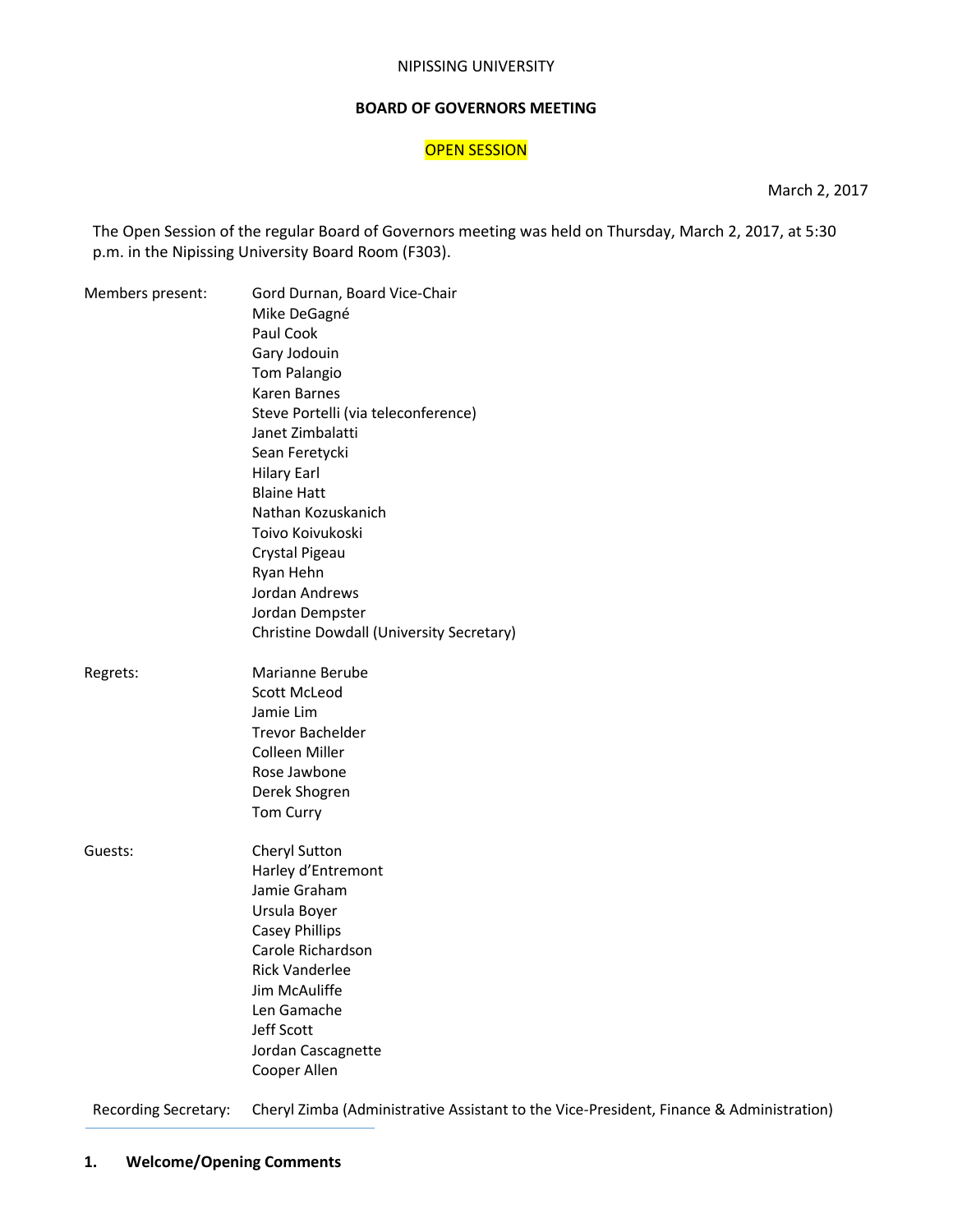The meeting was called to order at 5:33 p.m. The Vice-Chair welcomed everyone to the meeting and introduced a number of guests including NUSU's incoming Vice-President, Governance and Legal Affairs, Cooper Allen.

### **2. Declaration of Conflict of Interest**

The Board Vice-Chair called for any conflicts of interest concerning any of the agenda items. No such declarations were made.

#### **3. Use of Recording and/or Broadcasting Devices**

No declarations were made regarding the use of any recording and/or broadcasting device.

#### **4. Adoption of the Minutes from the January 12, 2017, Board meeting**

### Resolution 2017-03-01: *That the minutes of the Open Session of the meeting of the Board of Governors held on January 12, 2017, be adopted as circulated.*

*Moved by Jordan Dempster; seconded by Gary Jodouin. Carried.* 

#### **5. Nipissing University's Nordic Ski Program/Trail System** *– Dr. Toivo Koivukoski, Head Coach*

Dr. Toivo Koivukoski, Associate Professor in the Faculty of Arts & Science, thanked President DeGagné for the opportunity to speak to the Board about his research, teaching and service to Nipissing University. Dr. Koivukoski is Chair of the Political Science department, and his research interests include globalization, international relations and political philosophy. He has a number of published books and has collaborated on numerous collective works. Several of these publications were passed around the room for Board members to peruse.

Part of the workload for full-time faculty includes service, which, for Dr. Koivukoski, has come in the form of coaching Nipissing's Nordic ski team and creating (and maintaining) the trail system on campus. Nipissing is one of only a handful of universities with a trail system directly on campus, and it has proven to be a significant draw for bringing the community onto campus.

Serving as head coach of Team Canada's Nordic ski team at the International University Sports Federation (FISU) games in Kazakhstan earlier this year, Dr. Koivukoski stated that Nipissing has produced a number of very successful Nordic athletes, and he introduced Jordan Cascagnette, a Bachelor of Physical and Health Education (BPHE) student who was one of the Nipissing athletes to compete on the international stage. Jordan explained that skiing was a priority for him when choosing which university to attend, and having ski trails directly on Nipissing's campus was a definite draw for him. Speaking on behalf of Shelby Dickey, also a BPHE student who is in her fourth year with the team, Jordan stated that the convenience of having trails directly on campus was a deciding factor for Shelby attending Nipissing as well.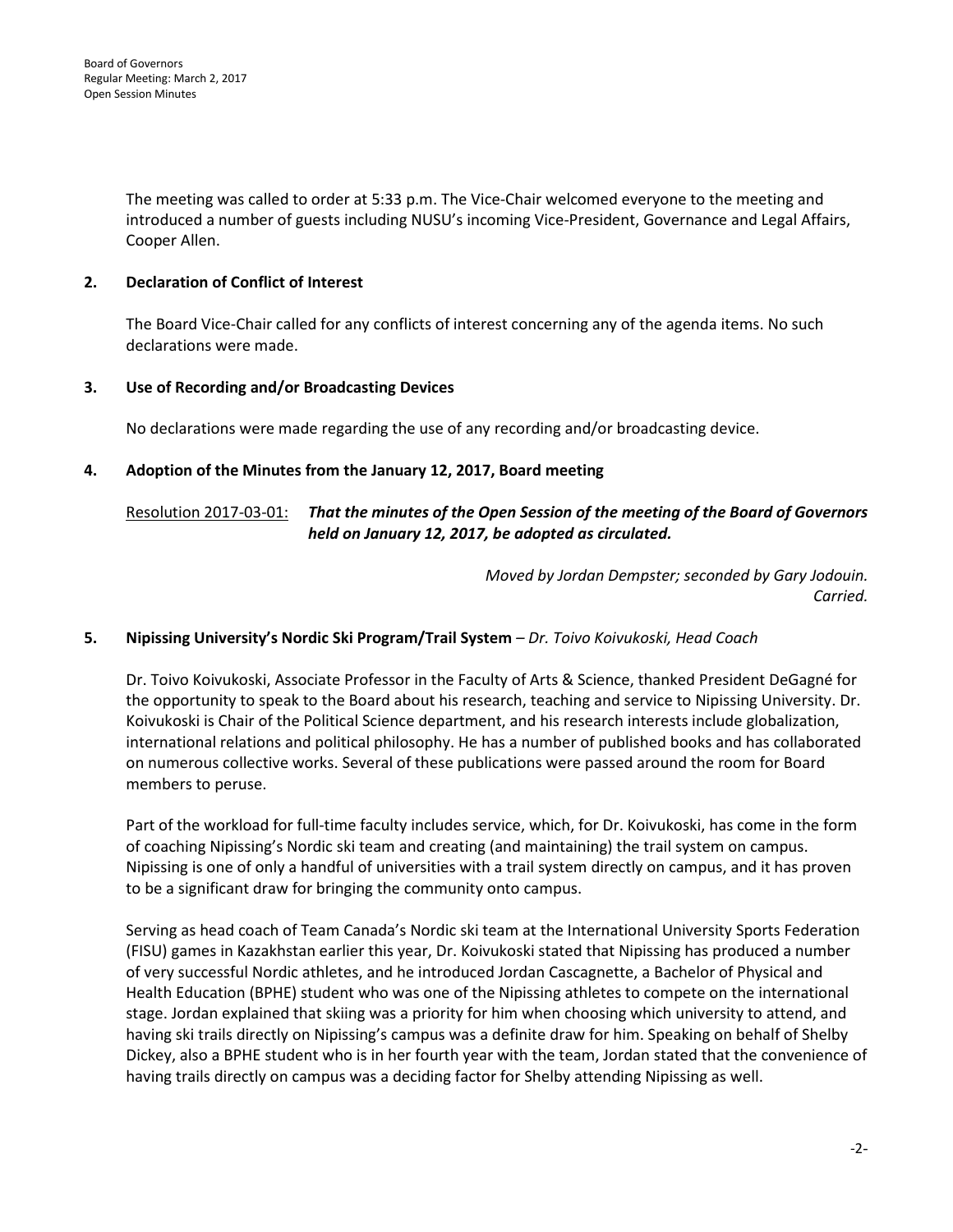Dr. Koivukoski is hopeful that Nipissing will be able to host events such as the Ontario Federation of School Athletic Associations (OFSAA) in the future, but wider trails, additional hills (elevations) and work on the trail beds will need to be completed before our trails will qualify for this type of competition.

#### **6. Advancement Update** *– Len Gamache*

Providing a brief update on Nipissing's advancement efforts, Len Gamache stated that the development of the case statement is moving forward. Priorities are being evaluated and costed to determine what will be tackled first. It is expected that the case statement and the identified priorities will be ready for presentation at the next Board meeting.

Positive comments were made by different Board members around the table concerning the work Len and his team have done to date with this project.

Len and the President met with representatives from TD Bank in January to discuss potential options for a major gift to Nipissing University. As Nipissing's primary banking institution, the team has been focusing on a proposal for TD for the past several months, and other major banks may be approached in the future.

#### **7. Chair's Remarks**

Towards the end of 2016, Board of Governors members were asked to consider donating to Nipissing University. The Vice-Chair of the Board was pleased to announce that donations have been received from 100% of active Board members, and on behalf of the Board Chair, he thanked everyone for their generous commitment to Nipissing.

#### **8. Chancellor's Remarks**

Chancellor Cook has had a busy schedule over the past several weeks, and a number of additional events are in his calendar for this spring. Some highlights of his report included the following: attendance at numerous athletic events; speaking at a donor social in February where a student very eloquently demonstrated the importance of all bursaries and scholarships, no matter the size; attendance at the media launch for the 2017 FIRST Robotics North Bay Regional Competition that will take place on campus from April 6 to 8 this year; speaking at the Dave Marshall Awards on March 15; and participating in the One Pledge conference with NUSU which is aimed at ending domestic violence.

#### **9. President's Remarks**

The President has received several invitations to address different groups this spring, and it is important for Nipissing that he maintain an external presence in the community. Tomorrow, for example, he will be attending a Metis event at the Friendship Centre.

President DeGagné attended a joint meeting of Executive Heads and the Counsel of Chairs of Ontario Universities (CCOU) in February. The round table agenda included presentations from Deb Matthews and Premiere Kathleen Wynne, and there were updates regarding the new funding formula for universities as well as updates on the SMA process.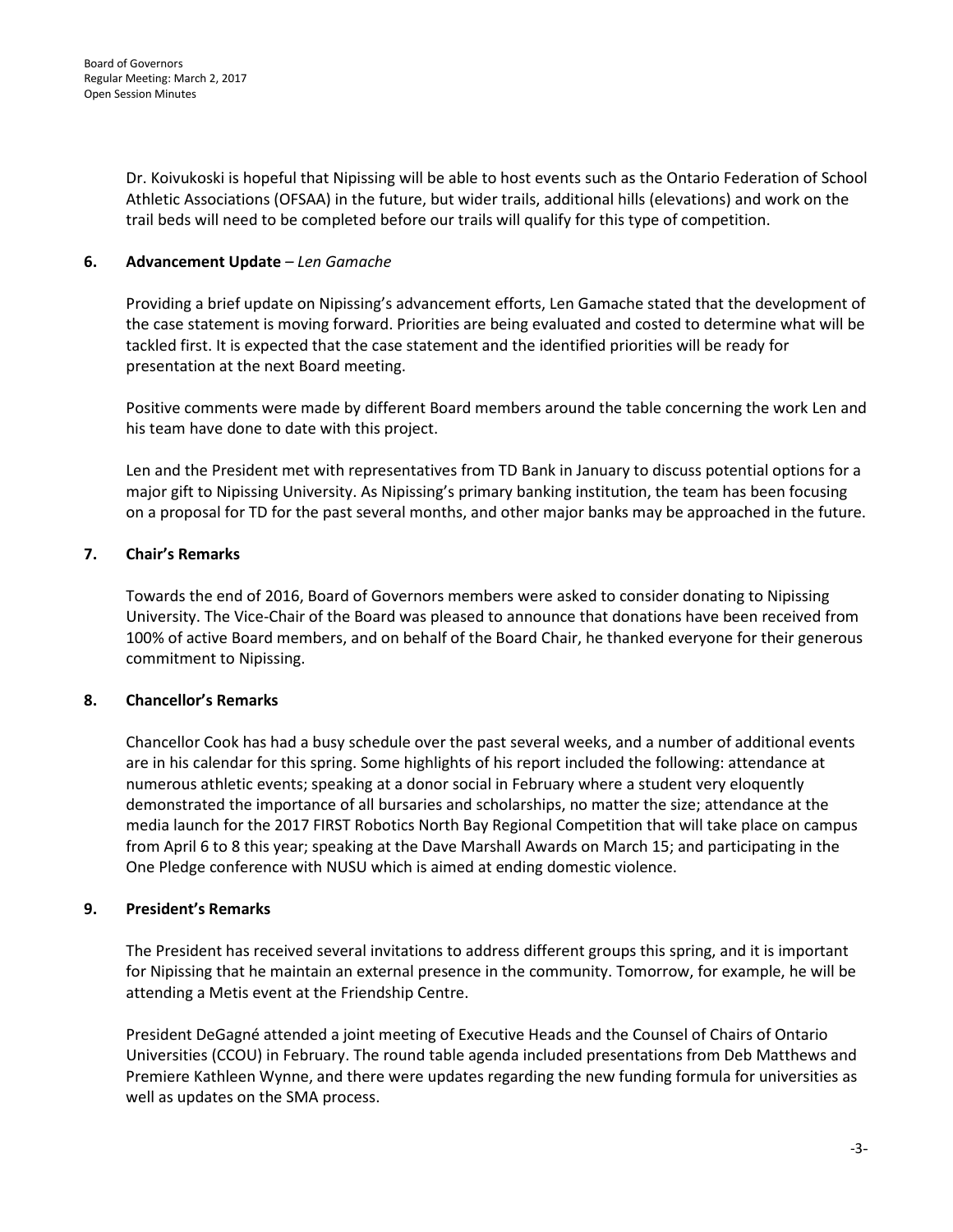Northern College in Timmins hosted the 26<sup>th</sup> Annual Great Moon Gathering in February. This event is a gathering of northern educators that is growing in popularity each year. Dr. DeGagné led a seminar on land based pedagogy and the role of Indigenous knowledge in mainstream education, and he also gave a short presentation on his experiences with the Truth and Reconciliation Commission.

The President also spoke about a number of upcoming internal events such as the March Open House recruiting event and the Undergraduate Research Conference. He congratulated the athletic teams who have worked so hard over the season, including the women's hockey team who have advanced to the playoff finals.

Finally, Dr. DeGagné recommended that Board members make a concerted effort to attend the upcoming First Robotics Regional Competition that Chancellor Cook mentioned earlier. He said it is an interesting, inspiring program.

#### **10. Vice-President's Remarks**

**The VPAR & Provost** reported that the tenure and promotion process is moving along well this year with all files but one in the President's Office for his formal decision and response.

The tenth annual Undergraduate Research Conference will be taking place on campus at the end of March. The conference, which is organized by faculty, celebrates the contributions of undergraduate research at Nipissing University and across Ontario and is an excellent opportunity for undergraduate students to showcase their work in a professional setting. Dr. d'Entremont thanked Dr. Hilary Earl and her team for their hard work on what is sure to be a successful event.

A draft of the SMA process was received, and we are expecting to have a finalized copy by the end of the week. Bonnie Patterson has been named Special Advisor (Universities) by the Province for this round of SMA negotiations, and she will be on campus later this month to meet with Nipissing representatives. Our completed draft is due in April with the final submission due in June.

**The Vice-President, Finance & Administration** reported that an RPF for an Economic Impact Study has been posted. The information gathered from the study will be valuable for Nipissing moving forward.

The annual budget process continues to move forward.

#### **11. Deans' Remarks**

**The Dean of the Schulich School of Education** stated that 523 people have received offers for entrance into Nipissing's BEd program, and 47 students have already accepted. An annual call campaign took place again this year, and the call team (which consisted of several faculty members as well as the Dean and the Associate Dean) was able to make contact with every applicant to the program for whom they had a phone number. The BPHE program is currently undergoing the same exercise.

The SSoE currently has students on practicum in Kenya, Fort Albany and Trois Pistoles.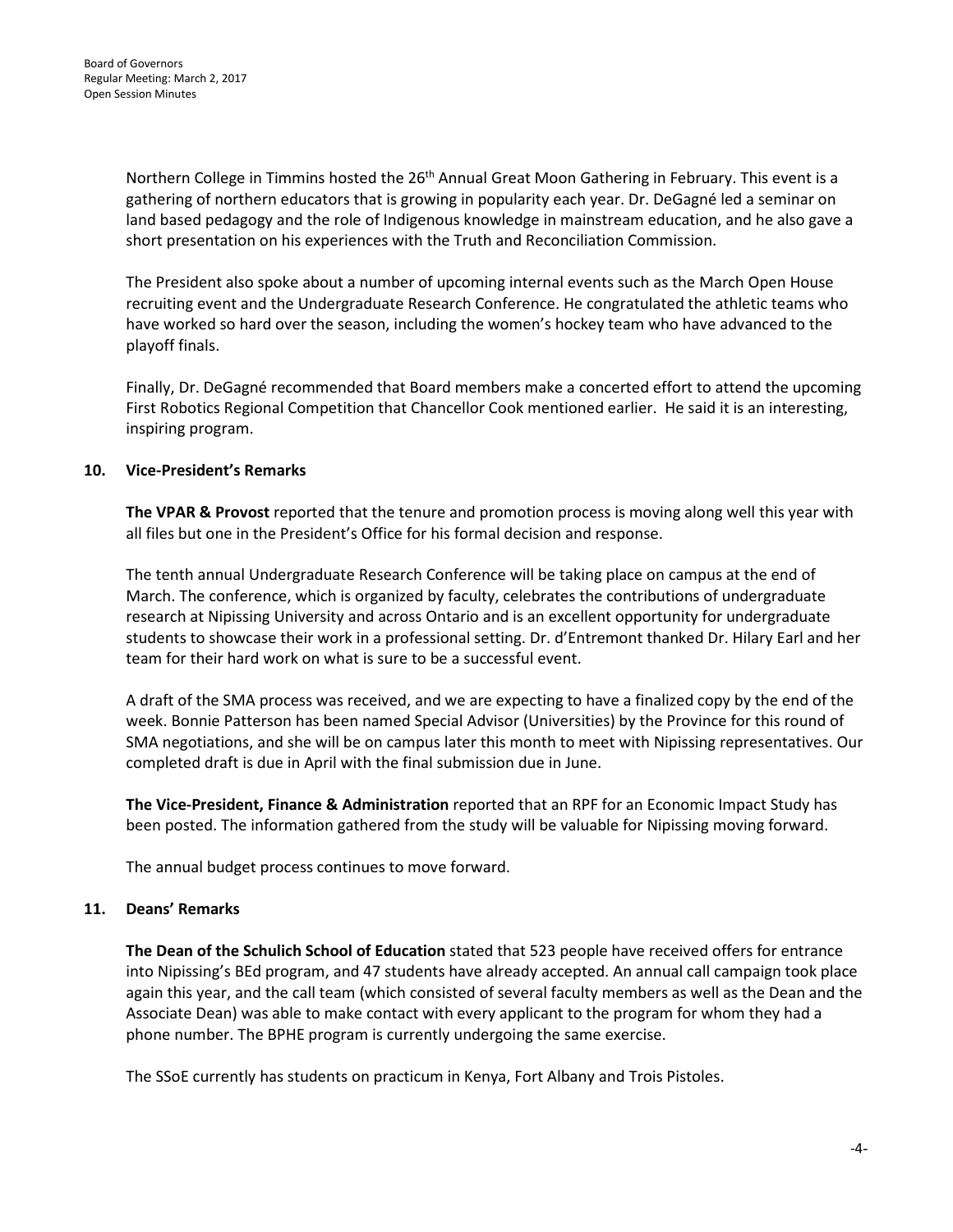**The Dean of Applied & Professional Studies** reported that applications are coming in to the new Social Work program with the program having received a pre-accreditation go-ahead from Quality Council.

Faculty and students from the School of Business recently returned from Jamaica where they were volunteering with small businesses engaged in eco-tourism. This successful iLead Program offers business students the opportunity to earn credits toward their degree through directed study, honours thesis, workplace internships, overseas study and service to others.

There has been some growth in APS, and four tenure track faculty will be hired as a result.

Graduation ceremonies will be held in March at St. Clair College, Algonquin College and Centennial College for students graduating from the BComm – College Partnership Program. This innovative program allows college graduates to continue studying at that campus while they upgrade to a university degree.

**The Dean of Graduate Studies & Research** reported that Nipissing-Timiskaming MP Anthony Rota was on campus to announce more than \$128,000 in funding for a newly renovated research facility. The funding is being used to increase the size of the research space for Dr. Justin Carré, Assistant Professor of Psychology. Dr. Carré's project is looking at the impact personality, hormones and social context have on human aggression.

Dr. McAuliffe expanded on the Provost's earlier comments about the upcoming 10<sup>th</sup> Annual Undergraduate Research Conference. This year's theme is Governance and Society, and the keynote speaker for the event will be Gwynne Dyer, a historian and independent journalist who will be talking about Brexit and Donald Trump.

A 3MT (3 Minute Thesis) competition will be taking place this month. The event challenges graduate students to convey their research in an engaging way in three minutes or less. The winner will represent Nipissing at a provincial competition in Waterloo in April.

To date, 33 offers of admission to Masters' programs have been made, along with ten offers for PhD studies.

#### **12. Enrollment Update** *– Jamie Graham*

The official counts are completed, and overall numbers are within 60 to 70 FTE's of budget. The shortfall in AQs represent the biggest loss, while the largest increase is in the RPN to BScN Bridging Program.

#### **13. Question Period**

In response to a question about whether or not a joint Board/Senate meeting has been scheduled to discuss the SGC Report, it was agreed to defer the discussion to the Academic Senate (#15) section of the agenda.

In response to a question regarding the progress for updating the online faculty profiles with research information, it was noted that the University provides the technical support and assistance, but individual faculty members are responsible for populating their own pages. Marketing is in the process of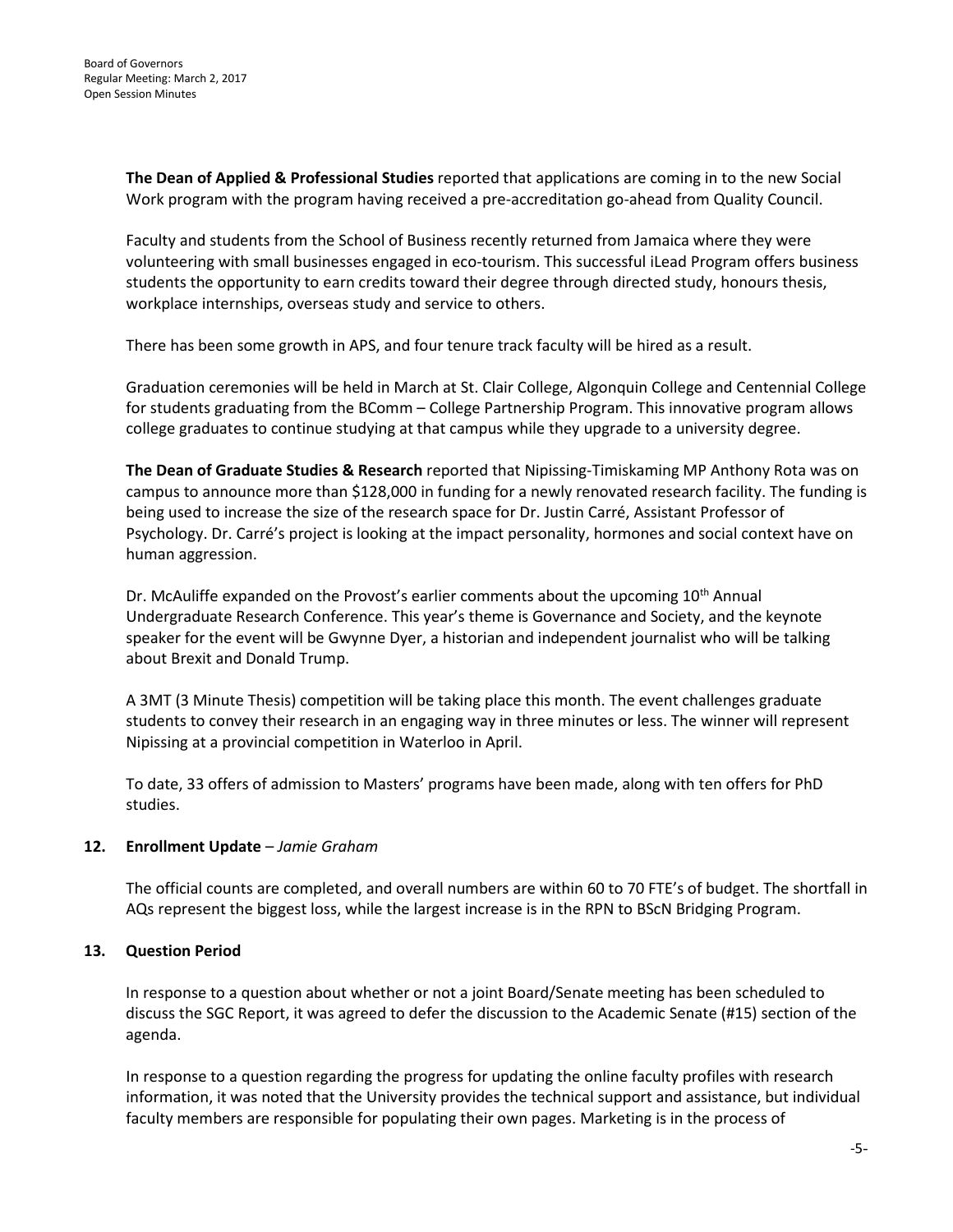creating a new website, and once that is completed, staff in the Research Office will update the general research site.

A question was raised regarding what opportunities exist for speaking with a common voice about the events and policies that are taking place on the international stage, specifically the recent targeted travel ban in the United States. President DeGagné responded that universities have the ability to make our views known through Universities Canada, an organization that provides universities with a unified voice. They made a public statement in January in response to the executive order issued in the U.S.

#### **14. Committee Reports**

#### Audit and Finance Committee – *Tom Palangio*, *Chair*

The Audit & Finance Committee last met on February 13 where KPMG reviewed the audit plan for 2016/17. The VPFA noted that the Finance Department continues to work toward year end where the final numbers will be lower than the projected deficit.

The proposed tuition schedule for 2017-2019 was included with the meeting agenda.

### Resolution 2017-03-02: *That the Board of Governors accepts the recommendation of the Audit & Finance Committee to accept the tuition rates for 2017/18 and 2018/19 as presented.*

*Moved by Tom Palangio; seconded by Ryan Hehn. Student representatives voted against resolution. Carried.* 

#### University Governance Committee – Gary Jodouin, Chair

Chair Gary Jodouin noted that the revised bylaws are nearing completion, and the committee expects to present them to the next meeting of the Board for adoption.

#### Advancement Committee – Gord Durnan, Chair

The Chair noted that as per the revised bylaws draft, there will be a Community Relations Committee formed. It is expected the new committee will be in place by the fall.

Plant and Property Committee – *No report*

#### **15. Board Representatives on Other Committees**

#### Academic Senate

The Academic Senate last met on February 10. Highlighted topics included the use of an online student opinion survey that has been an ongoing concern and the striking of a Senate committee to review the results of the Report on Senate Reform Survey.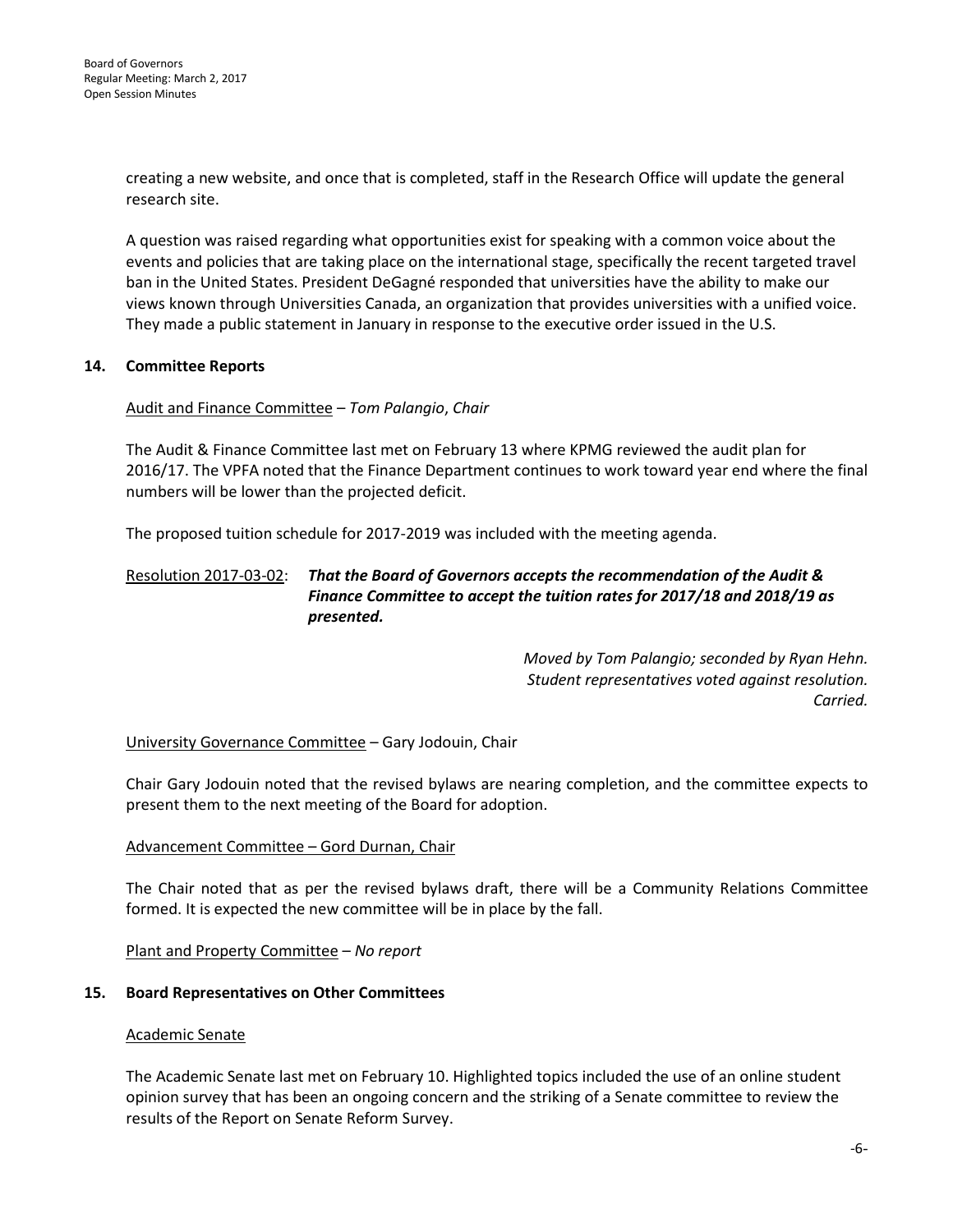The report of the Special Governance Commission has been endorsed by both Senate and the Board of Governors, and the student union has spoken in favour of it as well. The Senate Speaker, the Board Chair and the President will work together to set up a joint meeting of both governing bodies and a representative from NUSU to discuss how to move forward.

#### Alumni Advisory Board

NUAAB is continuing to add sophistication to its outbound communication efforts, and Sean Feretycki thanked the AVP, Students and the Alumni Officer for their assistance.

#### Aboriginal Council on Education

No report.

#### Brantford Regional Campus

Steve Portelli congratulated the Brantford Campus on an event that was held in February. Two fourth-year Nipissing students, with the assistance of a Nipissing professor, organized and hosted a Science Technology Engineering Math (STEM) Innovation field trip for forty elementary school students. The event was described as a resounding success and it received full-page coverage in the local Brantford newspaper.

#### Nipissing University Student Union

Jordan Andrews announced that NUSU's executive elections are completed, and he introduced Cooper Allan who will be replacing Jordan Dempster as next year's Vice-President, Governance and Legal Affairs. The other members of the NUSU executive for 2017/18 will be Sydney Lamorea, President; Shane Dunstall, VP Finance; J'aime Brunet, VP Services; and Tyrel Summerville, VP Communications.

A referendum was held regarding the student health insurance plan, and NUSU is awaiting the results. The new plan will see a significant increase to premiums (from \$60 to \$225), but it will offer many benefits to the students who opt-in, including better drug, dental and vision coverage. Full-time students will continue to have the option to opt-out if they have health coverage elsewhere (e.g. through their parents).

With regard to the student centre building project, NUSU continues to work towards securing the financing for the project. Jordan Andrews thanked Cheryl Sutton and Ursula Boyer for their assistance in this regard. NUSU is hopeful that the funds will be available to them in the next six to eight weeks.

This meeting marks the final Board meeting with Jordan Andrews and Jordan Dempster representing the students; the next meeting will be attended by the new President (Sydney Lamorea) and Vice-President, Governance and Legal Affairs (Cooper Allan). Jordan Andrews stated that he is very proud of the work that this year's student union team was able to accomplish, and he thanked the Board for allowing the student voice to be heard through their participation in the governance of the University. Jordan Dempster echoed that sentiment, adding that when he graduates this June, he will be proud to be a Nipissing alumnus.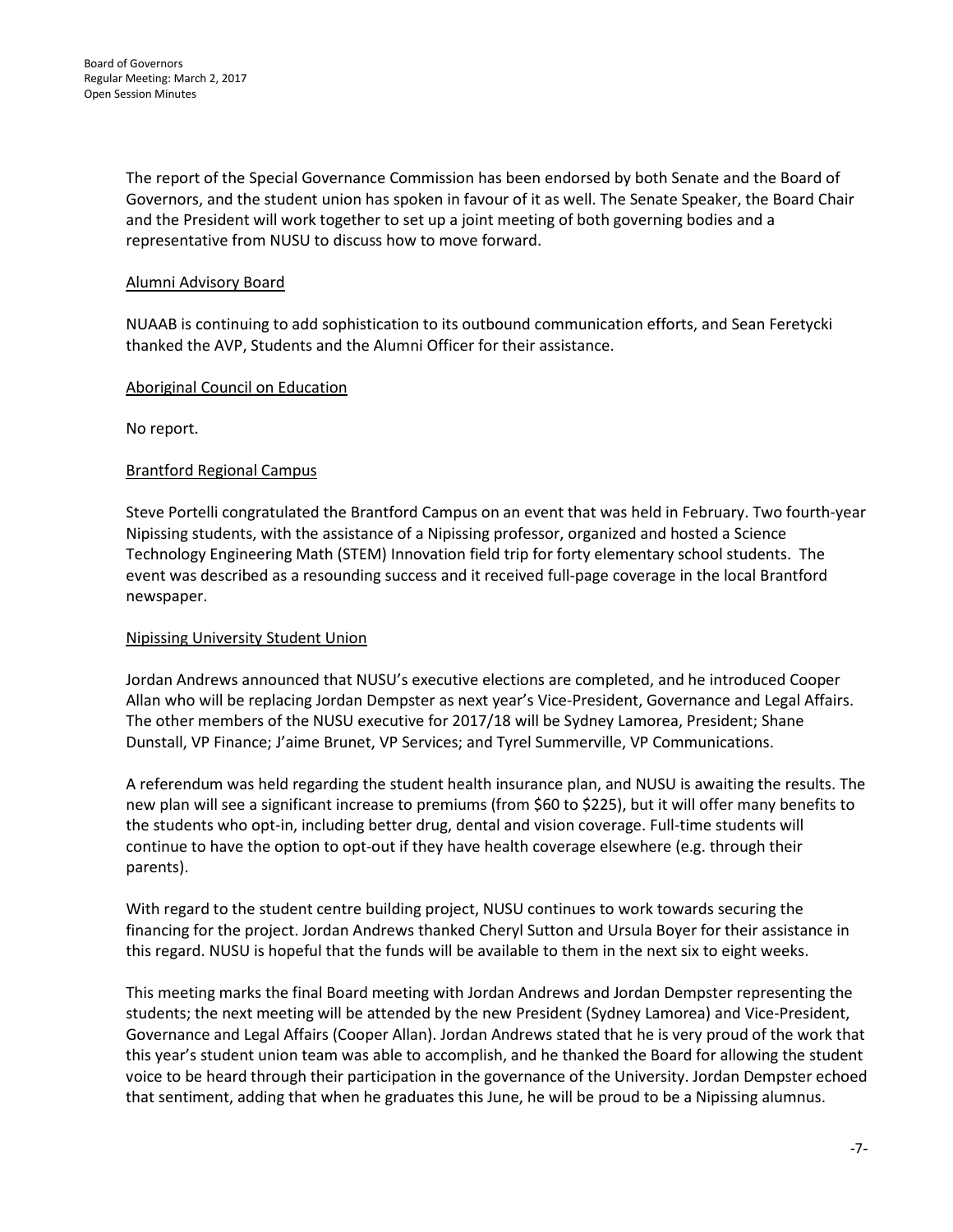#### Resolution 2017-03-03: *That the Board of Governors congratulate the NUSU Executive for their excellent work this year and thank them for their contribution to Nipissing University and the Board of Governors.*

*Moved by Janet Zimbalatti; seconded by Blaine Hatt. Carried.*

#### **16. Other Business**

#### Annual Report from the Research Ethics Board

The Provost provided a brief overview of the Research Ethics Board (REB) Annual Report. The mandate of REB is "… to approve, reject, propose modifications to, or terminate any proposed or ongoing research involving human participants which is conducted within, or by members of, the institution..."

In response to a question regarding to whom questions about the REB should be directed, the Provost indicated that questions about process should be sent to the Dean of Graduate Studies & Research. The REB is an independent body, and neither the Dean nor the Provost deal with issues regarding specific proposals. As for the composition of the REB, it was confirmed that the committee, with input from the Deans, makes recommendations for membership.

#### Resolution 2017-03-04: *That the Board of Governors receive the 2015/16 Annual Report of the Nipissing University Research Ethics Board as circulated.*

*Moved by Jordan Andrews; seconded by Toivo Koivukoski Carried.*

#### **17. Adjournment**

Resolution 2017-03-04: *That the Open Session of the Board of Governors' regular meeting now adjourn.*

\_\_\_\_\_\_\_\_\_\_\_\_\_\_\_\_\_\_\_\_\_\_\_\_\_\_\_\_\_\_\_\_\_\_\_\_ \_\_\_\_\_\_\_\_\_\_\_\_\_\_\_\_\_\_\_\_\_\_\_\_\_\_\_\_\_\_\_\_\_\_\_\_\_\_

*Moved by Jordan Dempster; seconded by Jordan Andrews. Carried.* 

Open session adjourned at 7:53 p.m.

University Secretary **Board Chair**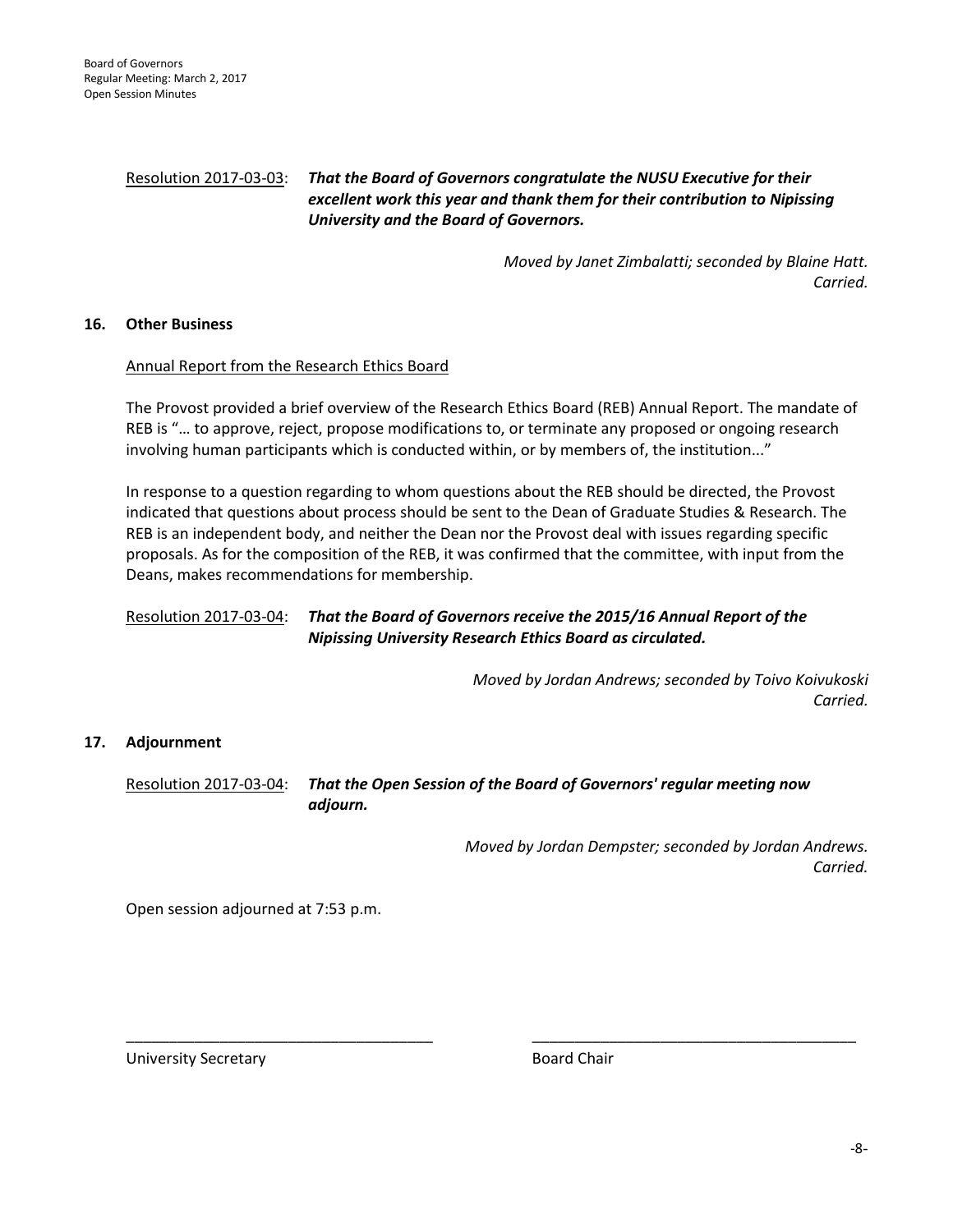| <b>BOARD REPORT</b>                            |              |                   |            |                      |         |                                                            |                      |             |                   |                          |                      |                            |
|------------------------------------------------|--------------|-------------------|------------|----------------------|---------|------------------------------------------------------------|----------------------|-------------|-------------------|--------------------------|----------------------|----------------------------|
| <b>As At December 31, 2016</b>                 |              |                   |            |                      |         |                                                            |                      |             |                   |                          |                      |                            |
|                                                |              |                   |            |                      |         | Variance \$ (Actual YTD $\frac{1}{2}$ YTD Actual as a % of |                      |             |                   |                          |                      |                            |
|                                                |              | <b>Actual YTD</b> |            | <b>Annual Budget</b> |         | <b>Annual Budget)</b>                                      | <b>Annual Budget</b> |             | <b>Actual PYR</b> |                          | Variance \$ CY to PY | <b>Variance % CY to PY</b> |
| Revenue                                        |              |                   |            |                      |         |                                                            |                      |             |                   |                          |                      |                            |
| <b>Government Grants</b>                       |              | $21,787,499$ \$   |            | $35,578,060$ \$      |         | (13,790,561)                                               | 61.24%               |             | $23,490,724$ \$   |                          | (1,703,225)          | 92.75%                     |
| <b>Student Fees - Tuition</b>                  |              | $25,742,357$ \$   |            | 25,962,144           | -\$     | (219, 787)                                                 | 99.15%               |             | 25,419,024        |                          | 323,333              | 101.27%                    |
| <b>Student Fees - Other</b>                    |              | $2,125,939$ \$    |            | 2,261,900            | l \$    | (135, 961)                                                 | 93.99%               |             | 2,556,388         |                          | (430, 449)           | 83.16%                     |
| Other                                          |              | 1,097,995         |            | 1,763,831            |         | (665, 865)                                                 | 62.25%               |             | 975,867           |                          | 122,099              | 112.51%                    |
| Investment Income                              |              | 99,981            | $\vert$ \$ | 60,000               |         | 39,981                                                     | 166.63%              |             | 67,511            |                          | 32,470               | 148.10%                    |
| <b>Donations</b>                               |              |                   |            | 33,000               | l Ş     | (33,000)                                                   | 0.00%                |             |                   |                          |                      | 0.00%                      |
| <b>Revenue Total</b>                           | $\zeta$      | 50,853,771        | $\zeta$    | 65,658,935           | $\zeta$ | (14,805,193)                                               | 7745%                | $\zeta$     | 52,509,514        | $\zeta$                  | (1,655,772)          | 96.85%                     |
|                                                |              |                   |            |                      |         |                                                            |                      |             |                   |                          |                      |                            |
| <b>Expenses</b>                                |              |                   |            |                      |         |                                                            |                      |             |                   |                          |                      |                            |
| Salaries and Benefits                          |              | $32,768,421$ \$   |            | $49,745,260$ \$      |         | (16, 976, 839)                                             | 65.87%               |             | 30,700,334        | $\overline{\phantom{a}}$ | 2,068,087            | 106.74%                    |
| <b>Operating and Research</b>                  |              | $6,900,979$ \$    |            | $11,292,358$ \$      |         | (4,391,379)                                                | 61.11%               |             | 7,551,800         |                          | (650, 822)           | 91.38%                     |
| <b>Scholarships and Bursaries</b>              |              | $3,313,214$ \$    |            | 3,926,814            | -\$     | (613,600)                                                  | 84.37%               |             | 2,850,865         |                          | 462,350              | 116.22%                    |
| <b>Occupancy Costs</b>                         |              | 2,309,135         |            | 4,547,435            | -Ş      | (2, 238, 300)                                              | 50.78%               |             | 2,467,843         |                          | (158, 708)           | 93.57%                     |
| Principal and Interest on Long Term Debt       | $\zeta$      | $745,134$   \$    |            | $1,387,878$ \$       |         | (642, 744)                                                 | 53.69%               |             | 860,156           |                          | (115, 022)           | 86.63%                     |
| <b>Expenses Total</b>                          | $\zeta$      | $46,036,883$ \$   |            | 70,899,745   \$      |         | (24, 862, 862)                                             | 64.93%               | $\zeta$     | 44,430,998        | $\zeta$                  | 1,605,885            | 103.61%                    |
|                                                |              |                   |            |                      |         |                                                            |                      |             |                   |                          |                      |                            |
| <b>SURPLUS (DEFICIT) BEFORE THE UNDERNOTED</b> | $\mathsf{S}$ | $4,816,888$ \$    |            | $(5,240,810)$ \$     |         | 10,057,698                                                 | $-0.92%$             | $\zeta$     | $8,078,516$ \$    |                          | (3,261,627)          | 0.60%                      |
| <b>Transfers</b>                               |              |                   |            |                      |         |                                                            |                      |             |                   |                          |                      |                            |
| Transfers to (from) other funds                | -\$          | $(1,000)$ \$      |            | $(908, 902)$ \$      |         | 907,902                                                    | 0.11%                | $\varsigma$ | $11,401$   \$     |                          | (12, 401)            | $-8.77%$                   |
| <b>Excess of Revenues over Expenses</b>        |              | $4,817,888$ \$    |            | $(4,331,908)$ \$     |         | 9,149,796                                                  | $-1.11%$             | $\varsigma$ | 8,067,114         | $\mathsf{S}$             | (3, 249, 226)        | 0.60%                      |
| Transfers to (from) Internally Restricted      | $\varsigma$  | $371,856$ \$      |            | $379,425$ \$         |         | (7, 569)                                                   | 98.01%               | -\$         | $347,032$ \$      |                          | 24,825               | 107.15%                    |
| Net Change in Unrestricted Operating           |              |                   |            |                      |         |                                                            |                      |             |                   |                          |                      |                            |
| <b>Fund Suplus (Deficit)</b>                   |              | $4,446,032$   \$  |            | $(4, 711, 333)$ \$   |         | 9,157,336                                                  | $-94.37%$            | \$          | $7,720,082$ \$    |                          | (3, 274, 080)        | 57.59%                     |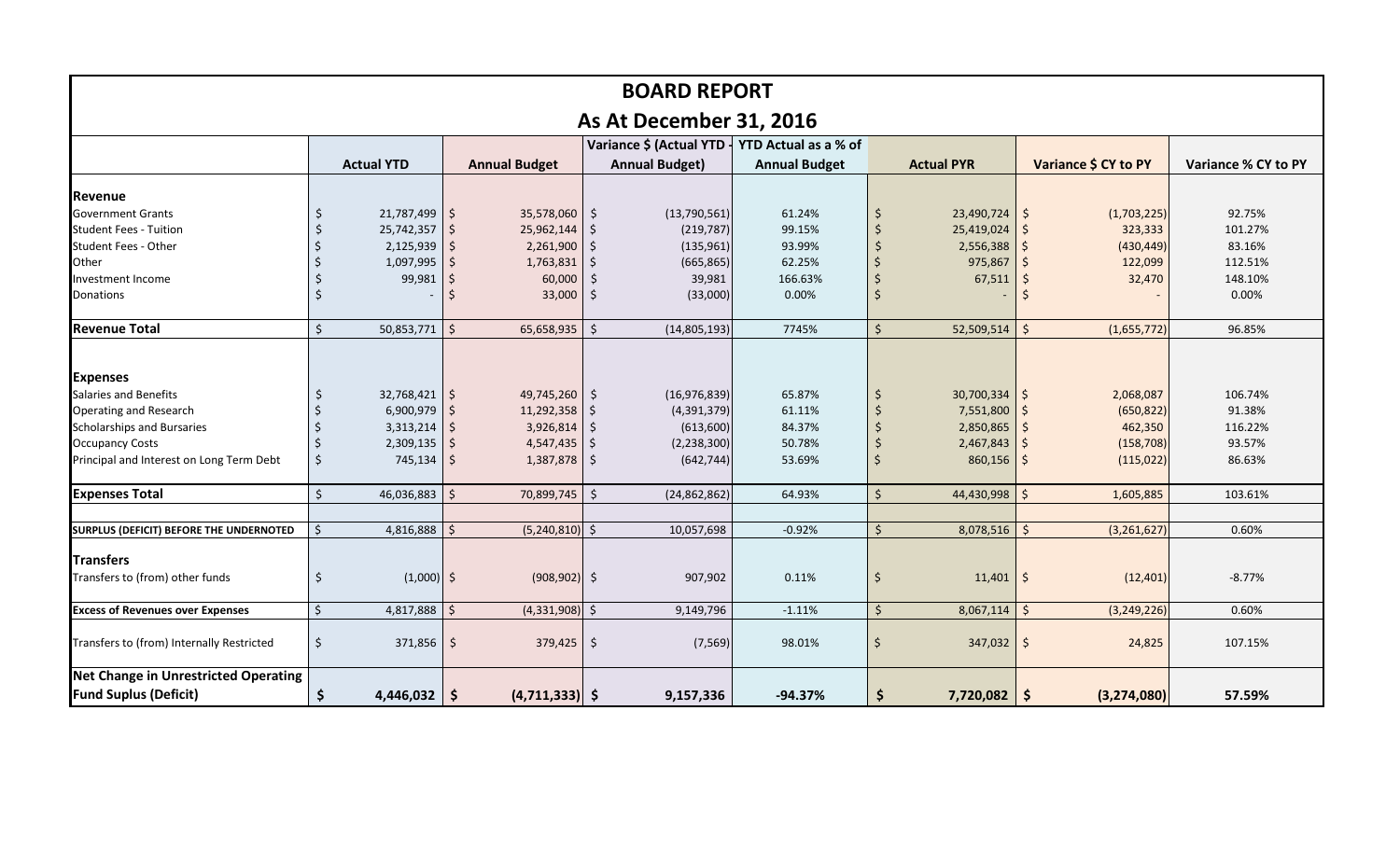#### NIPISSING UNIVERSITY

#### **BOARD OF GOVERNORS MEETING**

#### OPEN SESSION

January 12, 2017

The Open Session of the regular Board of Governors meeting was held on Thursday, January 12, 2017, at 5:30 p.m. in the Nipissing University Board Room (F303).

| Members present: | Marianne Berube, Board Chair<br>Mike DeGagné<br>Gord Durnan (via teleconference)<br>Gary Jodouin<br><b>Trevor Bachelder</b><br>Tom Palangio<br>Karen Barnes<br>Tom Curry (via Skype)<br>Jamie Lim (via teleconference)<br>Colleen Miller (via teleconference)<br>Steve Portelli (via teleconference)<br>Janet Zimbalatti<br>Sean Feretycki (via Skype)<br>Derek Shogren<br>Rose Jawbone (via teleconference)<br><b>Hilary Earl</b><br><b>Blaine Hatt</b><br>Nathan Kozuskanich<br>Crystal Pigeau<br>Ryan Hehn<br>Jordan Andrews<br>Jordan Dempster |
|------------------|----------------------------------------------------------------------------------------------------------------------------------------------------------------------------------------------------------------------------------------------------------------------------------------------------------------------------------------------------------------------------------------------------------------------------------------------------------------------------------------------------------------------------------------------------|
|                  | Christine Dowdall (University Secretary)                                                                                                                                                                                                                                                                                                                                                                                                                                                                                                           |
| Regrets:         | Scott McLeod<br>Paul Cook                                                                                                                                                                                                                                                                                                                                                                                                                                                                                                                          |
| Guests:          | Cheryl Sutton<br>Harley d'Entremont<br>Jamie Graham<br>Ursula Boyer<br><b>Casey Phillips</b><br>Carole Richardson<br>Jim McAuliffe<br>Len Gamache<br>Dave Ratcliffe<br><b>Baiba Zarins</b><br>Lauren Easton<br>Victoria Maich<br>Angela Fera<br>Toivo Koivukoski                                                                                                                                                                                                                                                                                   |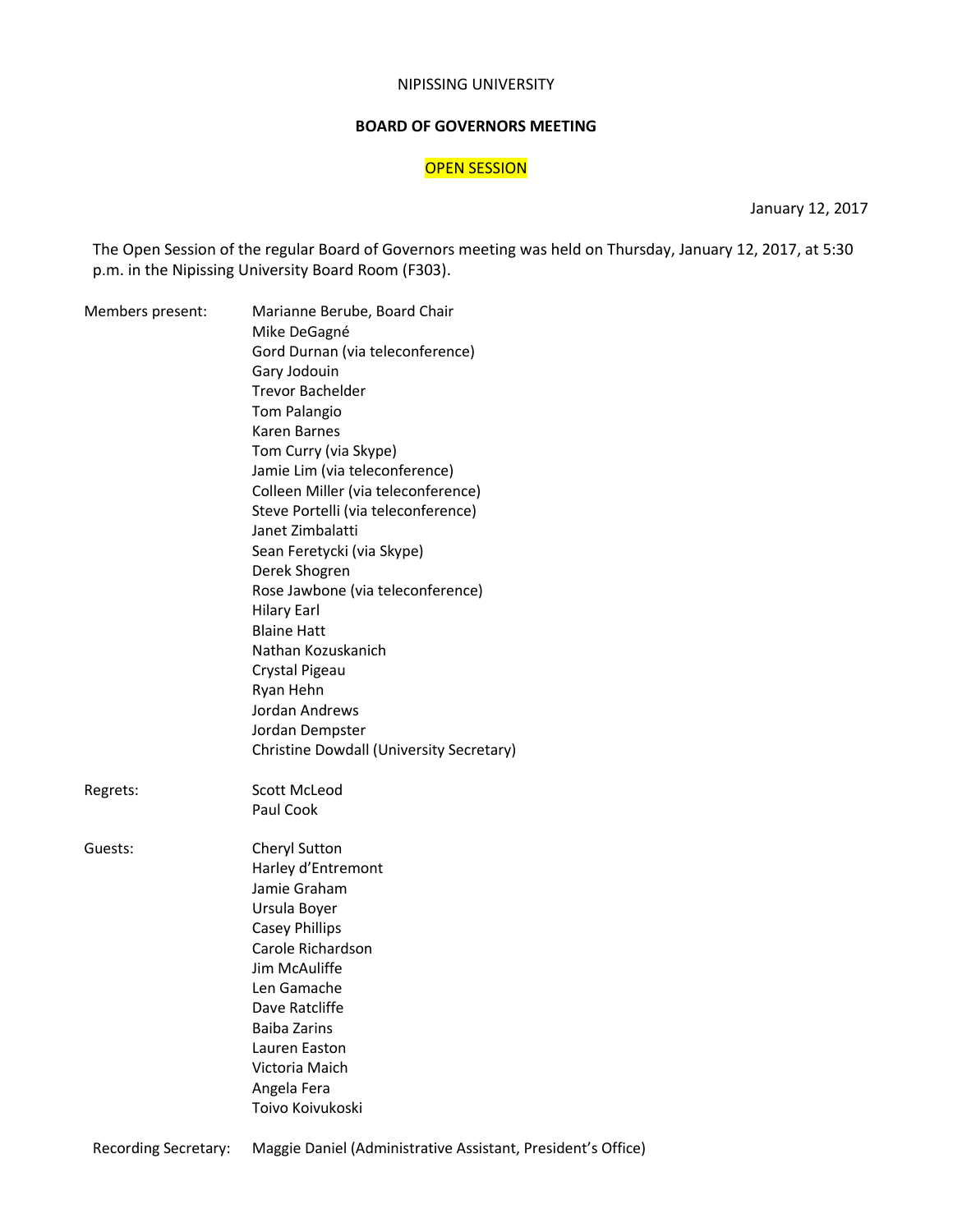Board of Governors Regular Meeting: January 12, 2017 Open Session Minutes

#### **1. Welcome/Opening Comments**

The meeting was called to order at 5:35 p.m. The Board Chair welcomed everyone to the meeting and in celebration of the New Year, she distributed Ontario Wood Works 2017 calendars courtesy of the Canadian Wood Council.

#### **2. Declaration of Conflict of Interest**

The Board Chair called for any conflicts of interest concerning any of the agenda items. No such declarations were made.

#### **3. Use of Recording and/or Broadcasting Devices**

No declarations were made regarding the use of any recording and/or broadcasting device.

#### **4. Adoption of the Minutes from the November 3, 2016, Board meeting**

#### Resolution 2017-01-01: *That the minutes of the Open Session of the meeting of the Board of Governors held on November 3, 2016, be adopted as circulated.*

*Moved by moved by Jordan Dempster; seconded by Tom Palangio. Carried.* 

#### **5. Scholar Practitioner Program (SPP) (Nursing)** *– Baiba Zarins, Program Manager*

President DeGagné introduced Dr. Baiba Zarins, Program Manager for the Scholar Practitioner Program (SPP), Nipissing's second degree nursing program for university graduates who want to pursue a degree in nursing. Joining Dr. Zarins for the presentation were two SPP students: Victoria Maich, a first year student, and Lauren Easton, a student in her final semester of the program.

Dr. Zarins provided a brief outline of the highlights of the program, explaining that it is a second degree accelerated BScN program that was launched in September of 2011. Now celebrating its fifth year, the program received a full seven-year accreditation (the maximum term allowed) by the Canadian Association of Schools of Nursing. There are, on average, 200 students at a time in the program.

Victoria Maich explained that she started the program in September 2016. She chose the program for its unique curriculum structure, and she had the opportunity to do her preceptorship (practical training) at Sick Kids Hospital. Victoria chose the Nipissing program because of its unique curriculum structure which includes self-directed learning and one-to-one preceptorship throughout the program.

Lauren Easton is a second year student who was drawn to the program specifically because of its location: Toronto. The personalized application process, one-on-one preceptorships, freedom for the students to create their own paths and opportunities to work as a research assistant were other benefits that drew her to Nipissing's program.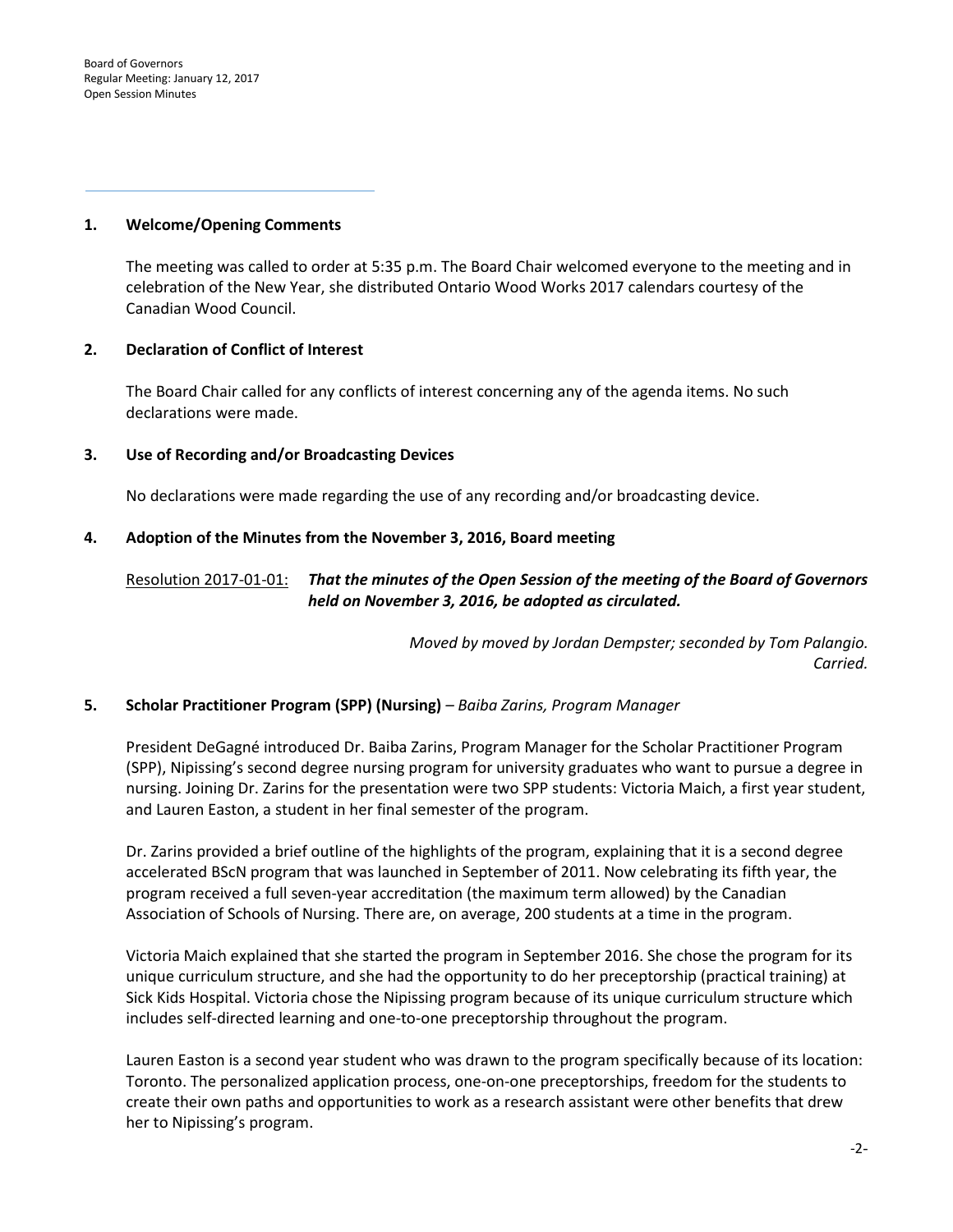An engaging discussion took place following the presentation, with Board members asking the students and Dr. Zarins a number of questions. Neither of the students had been to Nipissing University before, and all three presenters thanked the Board for the opportunity to talk about their collective experiences with the Scholar Practitioner Program.

#### **6. Sexual Violence Prevention, Support and Response Policy** *– Casey Philips, Assistant Vice-President, Students*

The Assistant Vice-President of Students, Casey Phillips, presented a document entitled Sexual Violence Prevention, Support and Response Policy. The policy is a revision of the initial policy which was approved by the Board in October of 2015. In the spring of 2016, the Ontario Government introduced Bill 132 which outlined specific regulations that all post-secondary institutions were required to incorporate into a standalone policy. Nipissing's revised policy meets all of the University's obligations under Bill 132.

The policy, which relates exclusively to students, underwent a significant amount of consultation. The draft was placed on the University website for review, and feedback from students, staff and faculty was sought.

The AVP stated that the policy was presented to, and approved by, the Executive Committee of the Board at the December meeting as the legislation mandated that all institutions had to have a stand-alone policy in place by January 1, 2017.

### **7. Fundraising Progress Report and Timelines** *– Len Gamache*

Len Gamache updated the Board of Governors on the progress of the University's fundraising efforts to date and provided a timeline for going forward. He reminded the Board of some of the things that have taken place over the past several months including assessing our development infrastructure, conferring on funding priorities and ensuring Nipissing is ready for major fundraising.

Input has been received by several individuals and groups across the institution, and the Executive Group and the Deans are currently engaged in a deliberation process that will result in the establishment of priorities. Those priorities will determine where to focus our energy going forward.

A timeline document was presented, with April and May being slated as target dates for presenting the finalized priorities to Senate and the Board.

The call for Board members to show support for Nipissing has resulted in a significant number of personal donations from Board members, and that show of solidarity confirms that we are all on this path towards building a culture of philanthropy together.

#### **8. Chair's Remarks**

The Chair thanked Board members for the substantial amount of work that was done in 2016. The completion of the Special Governance Commission report, as well as the appointment of the VPFA and the reappointment of the President, were significant accomplishments that took a lot of time and effort on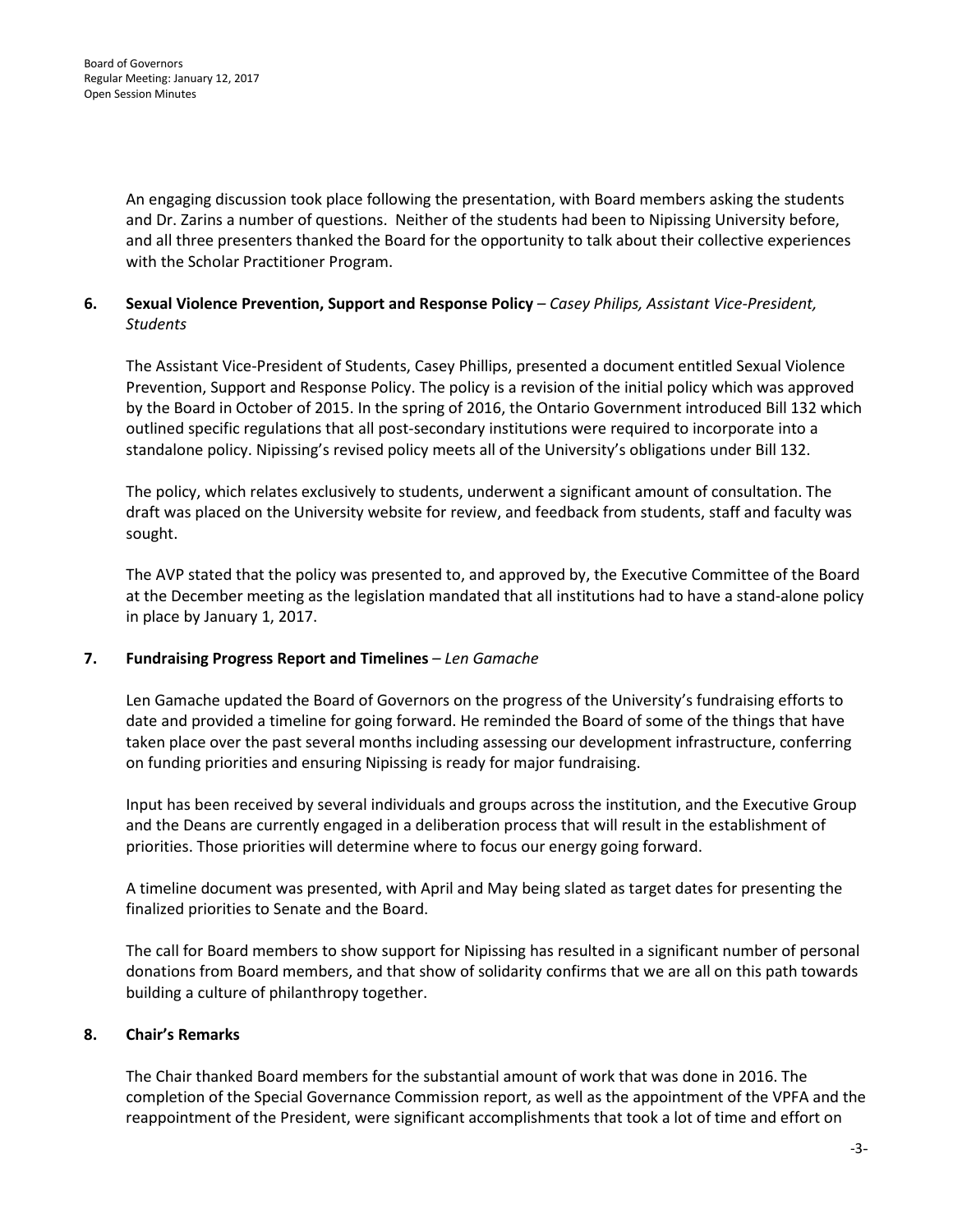the part of many. She said that 2017 is off to a good start, and a lot of positive things are going on at Nipissing.

#### **9. Chancellor's Remarks**

No remarks.

#### **10. President's Remarks**

President DeGagné provided an outline of activities that have occurred over the recent weeks, saying that they generally fall within one of the following categories: external promotion of the University; community; government; and/or internal. A comprehensive list of events is appended to the end of these minutes.

The President and the Director of the Office of Aboriginal Initiatives are co-chairs of Reconciliation North Bay. This community-wide initiative is looking at fostering reconciliation in the City of North Bay. The group was recently called on to respond to the 'ice huts' issue that has been in the local news of late. Dr. DeGagné believes it is important to minimize the negative comments and focus on the people who are trying to do the right thing in order to move forward.

With regard to the upcoming changes to the funding formula for universities, it is expected that the changes will make a difference to Nipissing University as an organization. The decisions Nipissing makes will be focused around our SMA negotiation process.

The President had a one-on-one conversation with the Honourable Deb Matthews, Minister of Advanced Education and Skills Development. The Minister is very interested in supporting indigenous students, and as we are approaching an election, there is a sense that the government will act to support indigenous education in a very visible way.

The President and his team continue to meet with Canadore to discuss shared capital matters. Nipissing's working relationship with Canadore has seen improvement.

#### **11. Vice-President's Remarks**

**The Vice-President, Finance & Administration** reported that Nipissing University has been chosen to participate in a pilot program for net billing for students. This is expected to be beneficial for students as they will be able to see at a glance what their tuition amounts are, what subsidies they may receive, etc. Nipissing received a special grant of \$150,000 to finance the implementation of the program.

The VPFA expects to receive formal notification soon from DBRS regarding our credit rating. Once that is finalized, we will be able to go out to market for the renegotiation of our debt.

The annual budget process is moving along. All departments have received their budget packages, and the majority of the preliminary submissions have been returned to the Senior Manager, Finance.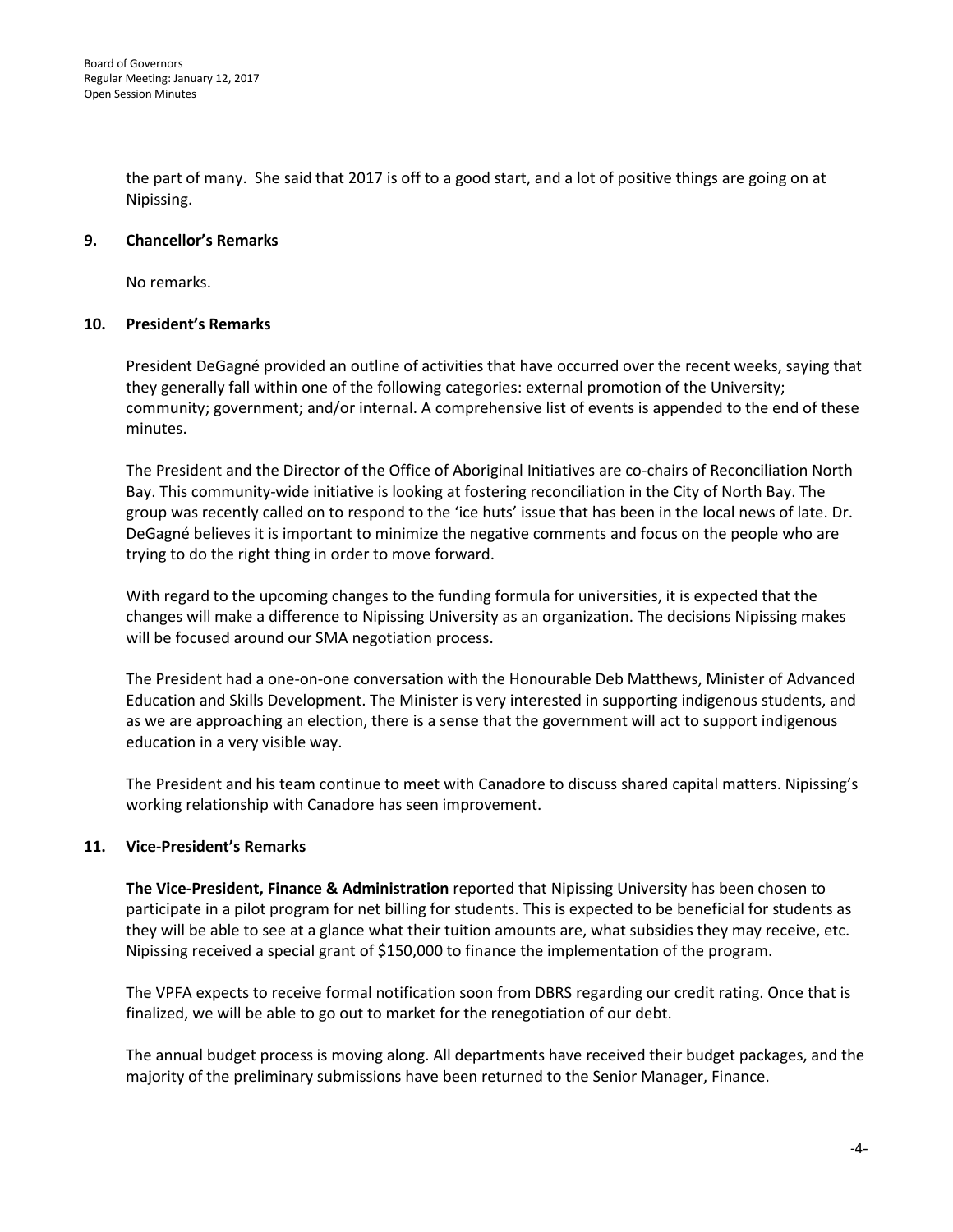**The VPAR and Provost** reported that he attended a two day conference at Vancouver Island University. The invitation to attend was sent to regional institutions interested in indigenous education. Nipissing's Chair of Indigenous Education, Dr. Cindy Peltier, and two of her graduate students were also in attendance, and the Provost commended them for representing Nipissing so well. He said that Nipissing is positioning itself as an institution that can be a key player in Indigenous education.

#### **12. Deans' Remarks**

**The Dean of the Schulich School of Education** stated that we are in the first round of the second term of the second year of the Bachelor of Education program. Courses are now compressed into six week terms, which is new to the faculty in North Bay. A number of international practicums will be taking place this year, with some Brantford students heading to Italy while some North Bay students are headed for Kenya. A number of students are travelling to Trois-Pistol where they will participate in a total immersion experience, while others will be participating in an alternative practicum in Fort Albany.

The Teacher of Anishinaabemowin as a Second Language program is now being offered in Kenora. This program allows students to attend school in their home communities while working as Education Assistants (EAs).

**The Dean of Graduate Studies and Research** provided an update on the number of grant applications that have been submitted to date. There is an overall increase to the number of tri-council (NSERC, SSHRC and CIHR) grants received at Nipissing this year which is particularly important because much of our other funding is based on our success with the tri-council grants.

Applications for graduate programing is up over this time last year, with applications due on Monday. The new Master of Arts Sociology program and the Master of Science in Kinesiology are both experiencing good application numbers.

The School of Graduate Studies is looking at ways to better track the research output from Nipissing faculty.

#### **13. Enrollment Update**

The Registrar & AVP Institutional Planning reported that our headcount numbers are within half a percentage point of our forecast. There are increases to some program areas and decreases to others. The majority of the increases are in programs that are funded separately from the base operating grants, resulting in an expected overall increase to revenue.

#### **14. Question Period**

A question was raised regarding the status of Nipissing's academic and business plans. The Provost explained that a draft academic plan was prepared, but it was met with some resistance from the Faculty of Arts & Science. The Faculty will provide the Provost with some suggested revisions, and it is expected that a draft will go back to the Planning & Priorities Committee for consideration later this term.

The academic plan needs to be completed before the VPFA can develop a business plan.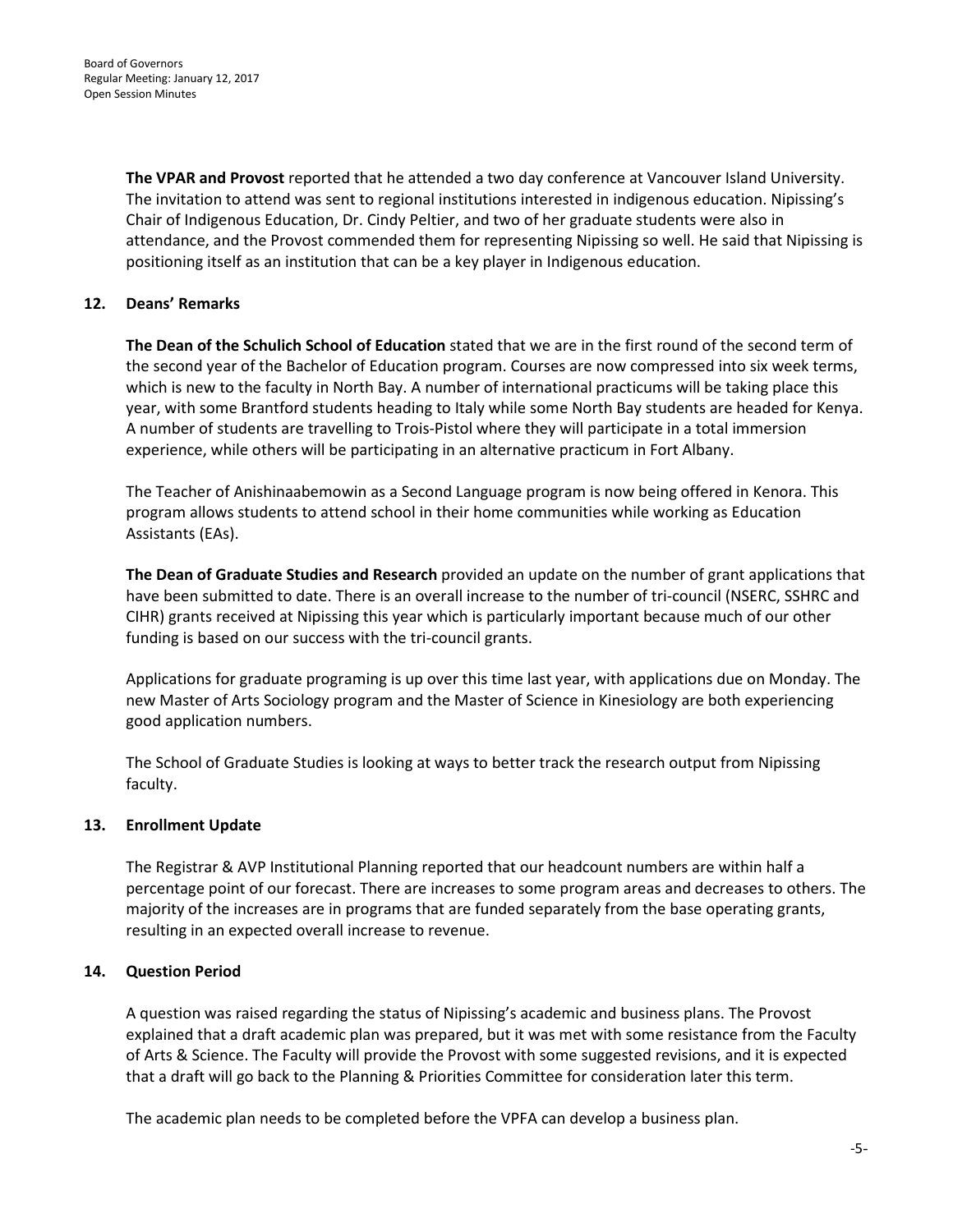Board of Governors Regular Meeting: January 12, 2017 Open Session Minutes

#### **15. Committee Reports**

#### Audit and Finance Committee – *Tom Palangio*, *Chair*

Chair Tom Palangio provided a brief synopsis of the December  $12<sup>th</sup>$  meeting of the Audit & Finance Committee. Revenue predictions are tracking as expected, and it is anticipated that the overall operating deficit for this year will be lower than projected.

#### University Governance Committee *– Gary Jodouin, Chair*

Chair Gary Jodouin reported that the December meeting of the Governance Committee was primarily centered on the Special Governance Report. The meeting resulted in two recommendations to be brought forward to the Board:

### Resolution 2017-01-02: *That the Board of Governors accepts the recommendation of the Governance Committee to accept the recommendations of the Special Governance Commission Report, Collegial Governance at Nipissing University: Shared Challenges and Responsibilities.*

*Moved by Trevor Bachelder; seconded by Hillary Earl. Carried.* 

### Resolution 2017-01-03: *That the Board of Governors accepts the recommendation of the Governance Committee to hold a joint meeting between the Board of Governors and the Senate to discuss implementation of the recommendations of the Special Governance Commission Report.*

*Moved by Blaine Hatt; seconded by Gary Jodouin. Carried.* 

#### Advancement Committee – *Gord Durnan, Chair*

Chair Gord Durnan reported that Nipissing is making good progress with our advancement efforts. The minutes from the December  $12^{th}$  meeting were included with the agenda for today's Board meeting.

#### Plant and Property Committee – *Trevor Bachelder, Chair*

Chair Trevor Bachelder stated that the December  $12<sup>th</sup>$  meeting of the PPC centered around an update from the Director of Facilities. Details are included in the minutes from that meeting.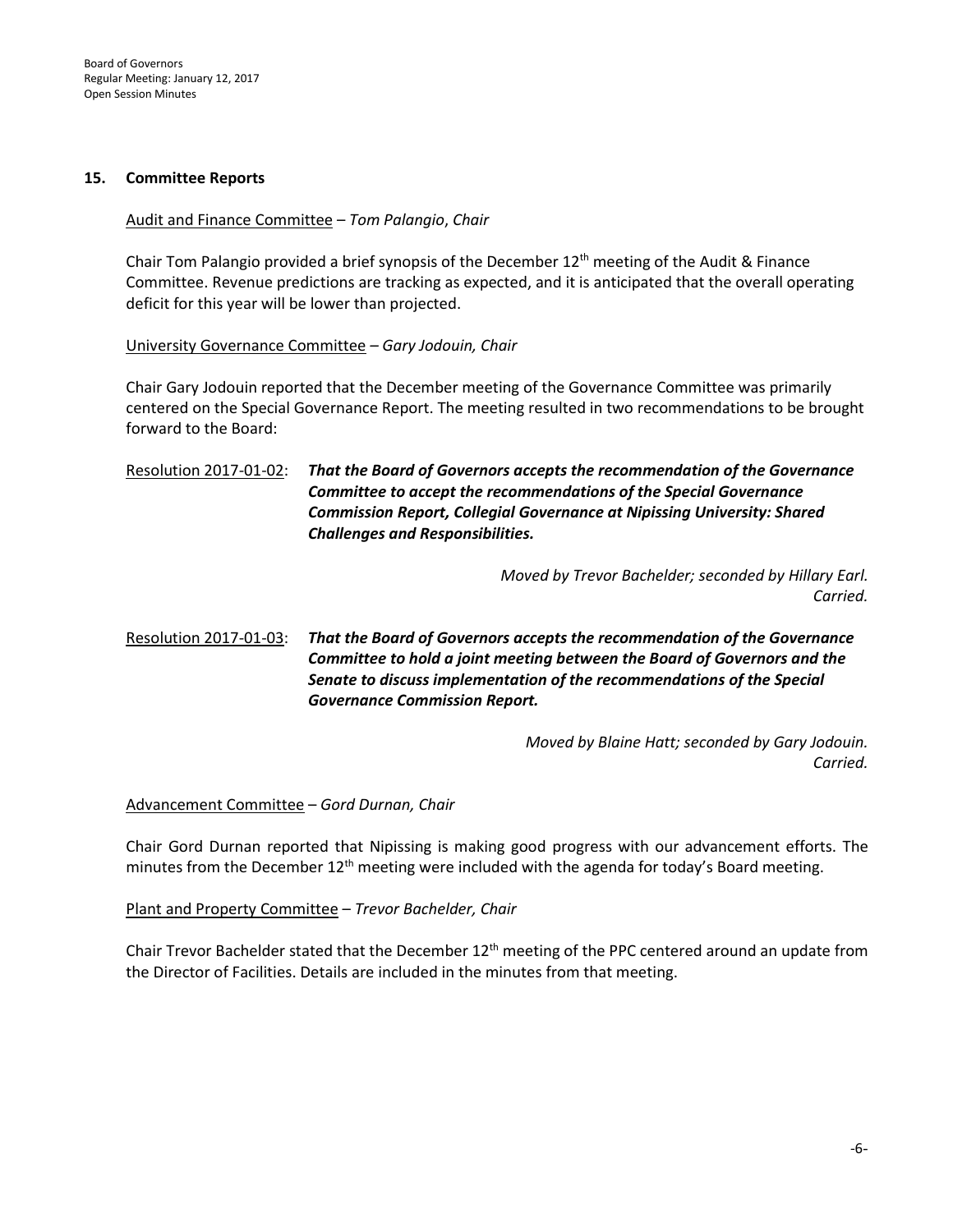#### **16. Board Representatives on Other Committees**

#### Academic Senate

Blaine Hatt explained that quorum was lost halfway through the last Senate meeting, so the agenda for the January meeting will be substantial. He provided a brief outline of the discussions that were held and the motions that were passed. He also reported that the Senate Bylaws are currently being reviewed.

Len Gamache gave a presentation at the December meeting, and follow-up presentations have been scheduled for February and March.

#### Alumni Advisory Board

The NUAAB is currently reviewing applications for a number of vacancies on the board. It is expected that new members will be invited to join the board for the 2017-18 year.

The Advisory Board is continuing to work with University administration to clarify the relationship between NUAAB and Nipissing. They hope to complete this before the end of April 2017.

The NUAAB welcomed an NOHFC intern whose role is to assist with research, planning, outreach and communication. They expect this position will contribute to enhancing the NUAAB's systems, plans and infrastructure and that these activities will play an important role in the NUAAB's contribution to fundraising and other broader institutional objectives.

The next NUAAB meeting is being planned for mid-to-late January.

Aboriginal Council on Education

No report.

#### Brantford Regional Campus

Colleen Miller provided an update on the Brantford Campus. Some of the highlights of her report included the Year Five teacher candidates being back on campus for their last term with Nipissing University; the "Professional Fridays" events where Year Five students are provided with the opportunity to meet with representatives from the Ministry of Education, OCT, QECO and other federations that exist for teachers in Ontario; the planning for the 2017 convocation ceremony; and the international practicum to Italy taking place in May.

#### Nipissing University Student Union

NUSU President Jordan Andrews reported that NUSU is moving forward with their planning timelines and deadlines for the new Student Centre building. They are aiming to break ground before the end of the term. They expect to be going out to tender at the end of this month.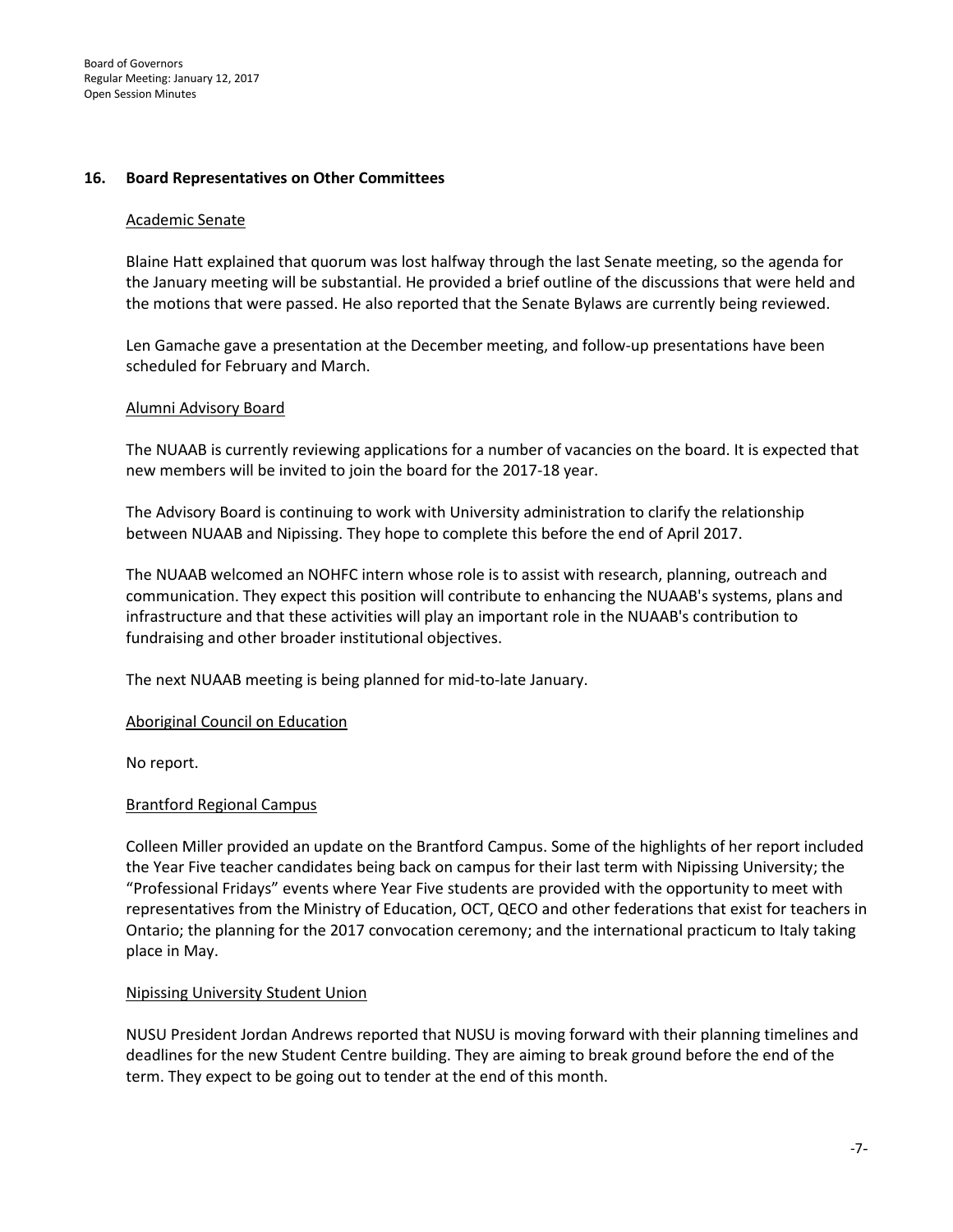NUSU worked with the Student Development and Services department on a "reorientation week" to welcome new and returning students back to campus after the holiday break. There were a number of great activities and panels, and a New Year's Bash will be held at the Davedi Club this Friday.

Nominations and elections for next year's executive team begin next week. Elections will be held from January 30 to February 1, with the new directors taking office on May 1.

Jordan Dempster, VP Governance and Legal Affairs, spoke about some fundraising initiatives NUSU has been working on. The student union currently has a handful of bursaries that are given out to students, and they are attempting to increase those numbers. They have partnered with the local Boston Pizza to raise funds towards an endowment. Customers who write "NUSU" on their Boston Pizza bill will have a portion of the bill total donated towards the endowment. There will also be a fundraising dinner at Shoeless Joe's on February 26<sup>th</sup>. Tickets are being sold for \$20 each, and the funds raised will also go towards the endowment. The target for the endowment is \$10,000.

NUSU has also been providing donation/cash boxes to local businesses who set the boxes up at their cash registers where money is collected from customers. The collections will go towards scholarships and bursaries. In an effort to find a way to provide service to grad students at Nipissing, they have established a graduate fund bursary. This bursary will begin at \$100, but it is NUSU's hope that it will grow to a more significant amount in time.

NUSU submitted an application for an official charity number. If approved, the new status should aid in NUSU's attempts to raise more money for such things as the student food bank and additional scholarships and endowments and Scholarships.

Finally, the NUSU reps expressed appreciation to the Board for the opportunity to be involved in the governance of the University.

#### **17. Other Business**

A local online newspaper published an article about the Executive Compensation Program that has been introduced by the provincial government. The article referred to a posting on the Canadore Board of Governors website and suggested that Canadore's President and Vice-Presidents may be in line to receive very large salary increases as a result of the new framework. It further stated that Nipissing University will be undergoing a similar process that could have a similar result.

Dr. DeGagné explained the purpose of the new framework and how it will work. As the intention is to compare each institution to other like-sized institutions, it is not anticipated that any such massive increases will happen here. COU is very involved in the process, and our comparator group will be suggested for us. We intend to choose reasonable, fair comparators which will have to be approved by the Board. Our process will be much different than what is outlined on the Canadore website and in the newspaper article.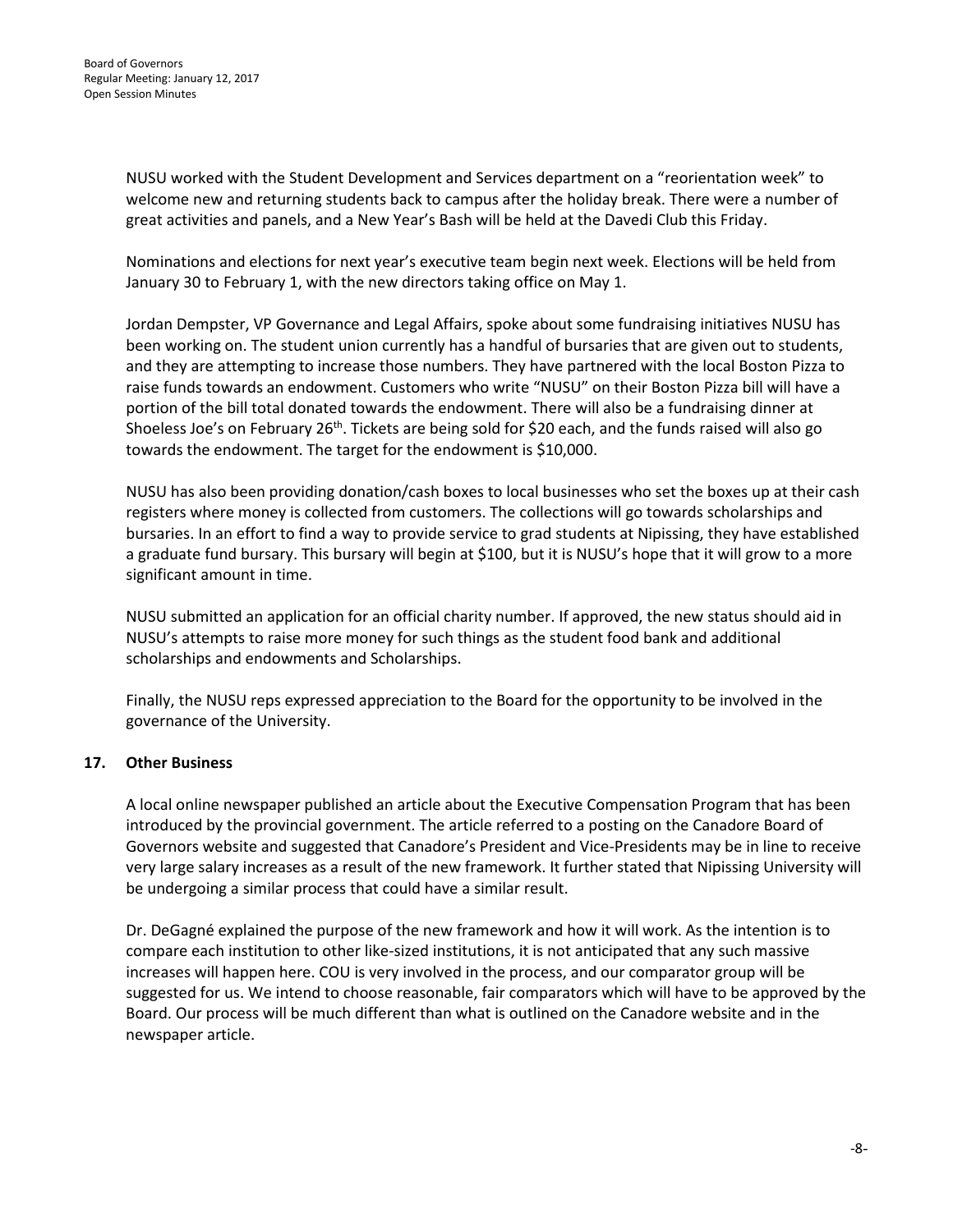Board of Governors Regular Meeting: January 12, 2017 Open Session Minutes

#### **18. Adjournment**

### Resolution 2017-01-04: *That the Open Session of the Board of Governors' regular meeting now adjourn.*

*Moved by Tom Palangio; seconded by Blaine Hatt. Carried.* 

Open session adjourned at 7:45 p.m.

University Secretary **Board Chair** Board Chair

\_\_\_\_\_\_\_\_\_\_\_\_\_\_\_\_\_\_\_\_\_\_\_\_\_\_\_\_\_\_\_\_\_\_\_\_ \_\_\_\_\_\_\_\_\_\_\_\_\_\_\_\_\_\_\_\_\_\_\_\_\_\_\_\_\_\_\_\_\_\_\_\_\_\_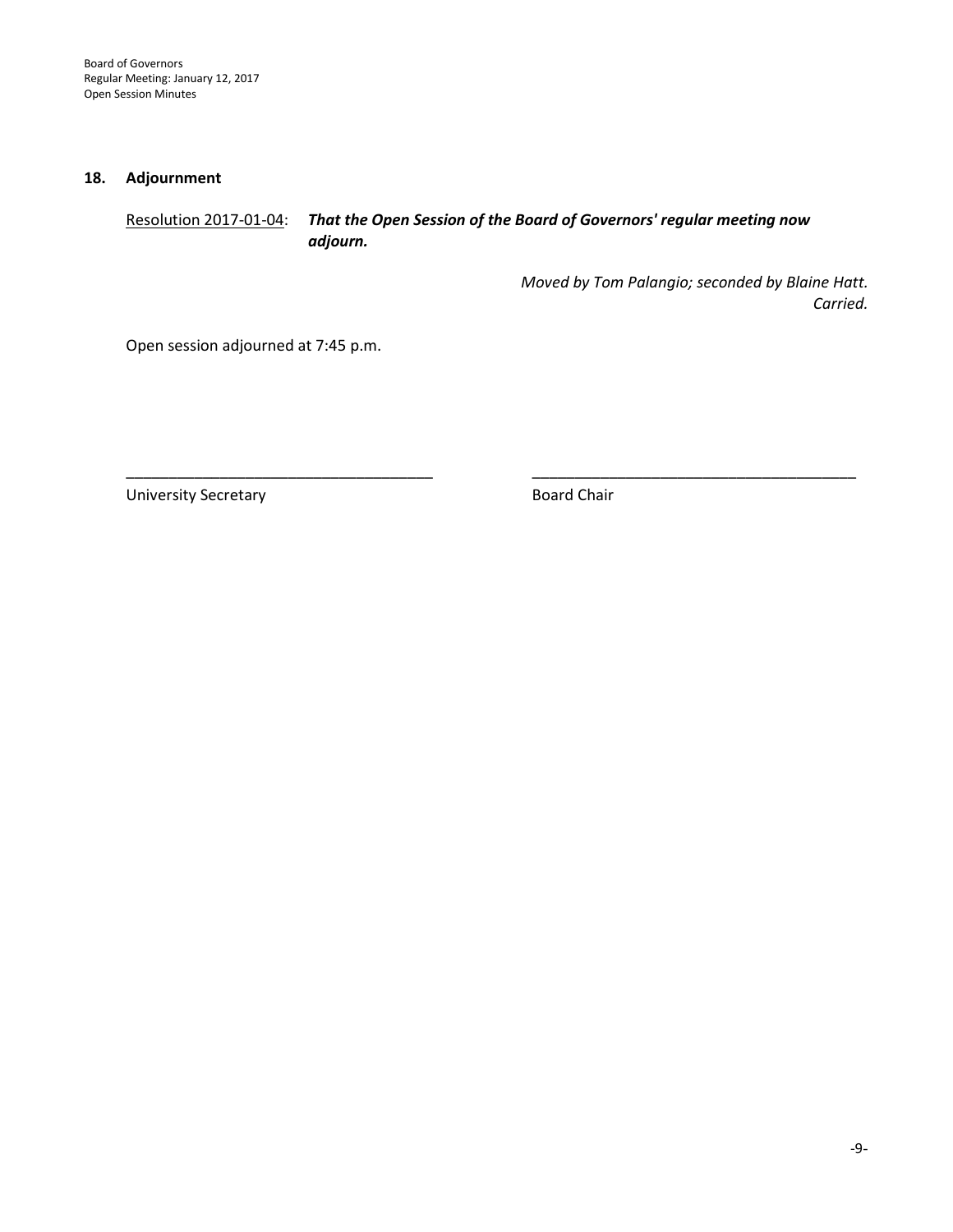*(Addendum as per agenda item #10.)*

### **President's Schedule – Highlights**

#### **November/December 2016**

- Regular meetings with Len Gamache (Advancement)
- Regular meetings with the Mayor Al McDonald
- CIHR Grant Application with Karey McCullough, Cindy Pelletier and others
- Chairing meetings for Reconciliation North Bay
- Participated in all three of the Senior Administration processes
	- o VPFA
	- o Provost & VPAR
	- o President
- Board of Directors/Steering Committee: a grant to look at 'integrated stepped care for youth mental health'
- Board of Directors 'Teach for Canada'
- Professional Development Day (Regulation Division) Law Society Spoke on the legacy of IRS and colonialism, intergenerational impacts and trauma.
- Departmental Audit Committee (DAC) Symposium "The Deliverology Agenda What role can DAC play?"
- Funding Formula Discussion: Northern Universities
- Fall Faculty Book Launch
- Tuition Framework discussions
- Remembrance Day Ceremony
- Osgoode Certificate in Negotiation "The Role of Culture" lecture
- Military Appreciation night Men's hockey game
- University Presidents' Plenary Panel at the 'Maamiwizing Indigeneity in the Academy' Conference
- CommunityShift Professional Development University of Western Ontario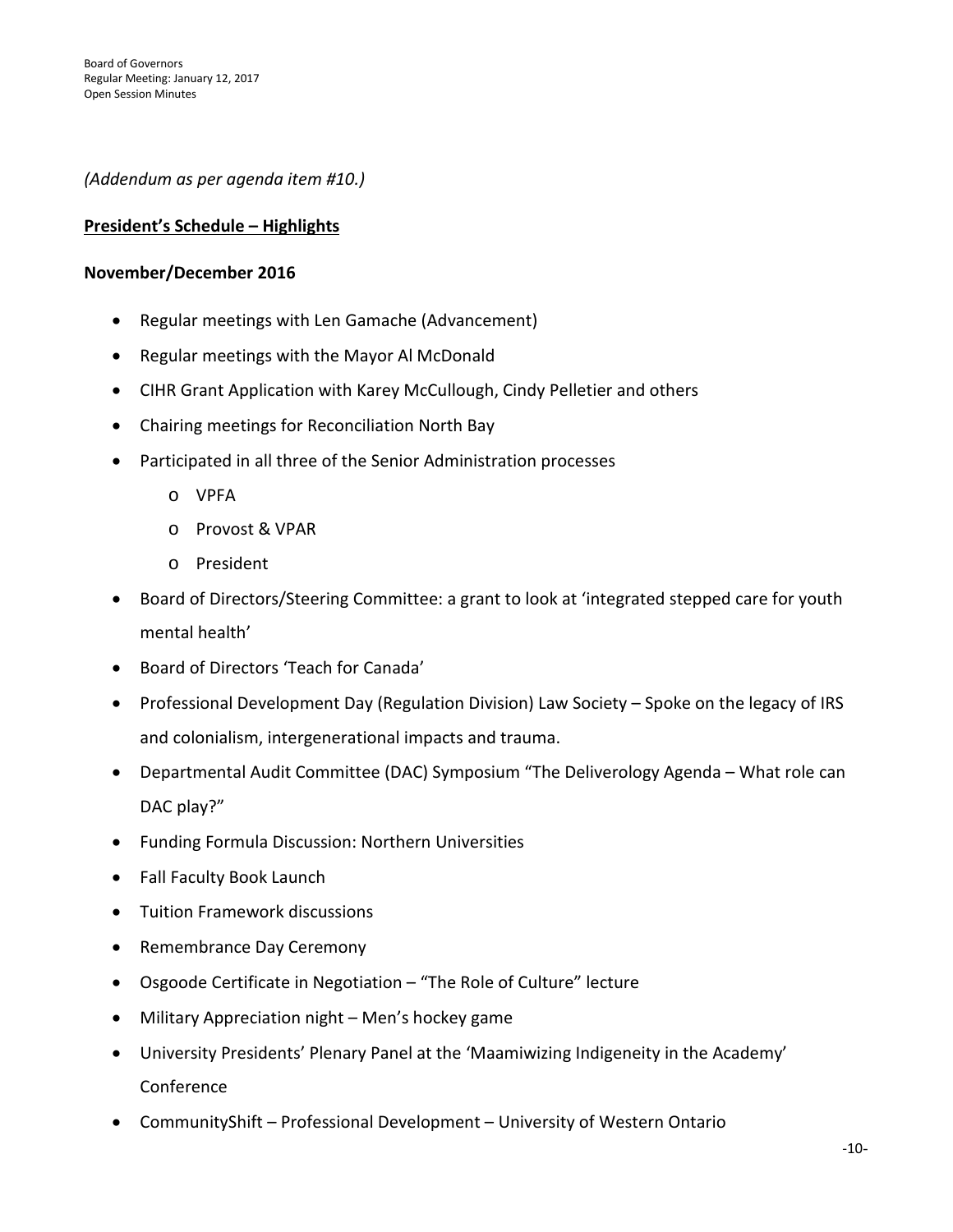- RCAP Event with Marlene Brant-Castellano, Frederic Wien, video by Georges Erasmus
- World AIDS Day event, North Bay
- Met with Minister Deb Matthews to discuss Indigenous Education
- Lakehead Toronto Alumni Dinner
- $\bullet$  25<sup>th</sup> Anniversary Media Launch
- ISMP (International Student Mentorship Program) Fall Semester Banquet at the North Bay Museum
- Women's Soccer Recruitment
- Meeting with Canadore George Burton, Rich Peters and Cheryl Sutton
- Red Dress Project event candlelight vigil, guest speaker series
- Attended the Assembly of First Nations Holiday Gathering
- CIS Academic All-Canadian Brunch
- Nipissing University Dinner at the Davedi Club
- Mary Pat Sullivan Director of the Social Work Program
- Ravi Prasad Siva Director of the Business Program
- Teleconference with Irene Tomatuk and Christine Neilson to discuss the Great Moon Gathering Conference. (Keynote speaker for the event)

### **January 2017 (to date)**

- Lakers Reorientation Welcome Back Pancake Breakfast
- Megan Goulais new InBusiness Regional Manager
- Teleconference with Kyle Hill, Executive Director for the non-profit organization called Teach for Canada.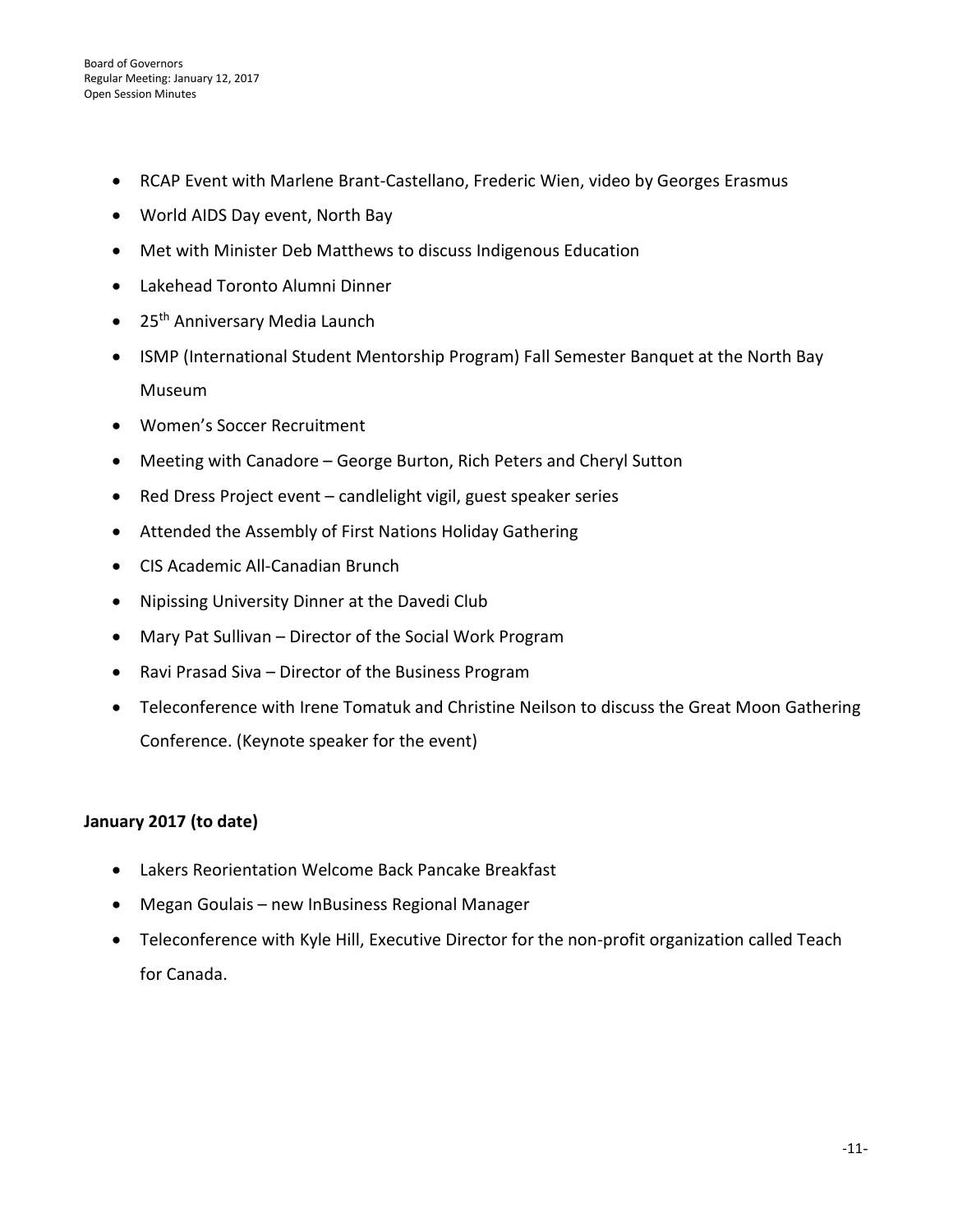#### NIPISSING UNIVERSITY BOARD OF GOVERNORS

#### **ADVANCEMENT COMMITTEE MEETING**

#### OPEN SESSION

February 13, 2017

The Advancement Committee of the Board of Governors met on Monday, February 13, 2017, at 1:00 p.m. in the Nipissing University Board Room (F303).

| Members present:            | Gord Durnan, Committee Chair                              |
|-----------------------------|-----------------------------------------------------------|
|                             | Marianne Berube                                           |
|                             | Janet Zimbalatti                                          |
|                             | Tom Curry (via teleconference)                            |
|                             | <b>Blaine Hatt</b>                                        |
|                             | Jordan Dempster                                           |
|                             | Ryan Hehn                                                 |
|                             | Sean Feretycki                                            |
|                             |                                                           |
|                             | Mike DeGagné                                              |
|                             | David Ratcliffe (non-voting)                              |
|                             | Christine Dowdall, University Secretary (non-voting)      |
| Regrets:                    | Nathan Kozuskanich                                        |
|                             | <b>Scott McLeod</b>                                       |
|                             | Paul Cook                                                 |
|                             | Tom Palangio                                              |
|                             | Jamie Lim                                                 |
|                             | Derek Shogren                                             |
|                             |                                                           |
| Guests:                     | Harley d'Entremont                                        |
|                             | Cheryl Sutton                                             |
|                             | Andrea Parolin                                            |
|                             |                                                           |
| <b>Recording Secretary:</b> | Mary-Ann Gilchrist, Fundraising & Stewardship Coordinator |

#### **1. Welcome/Opening Remarks – Committee Chair, Gord Durnan**

\_\_\_\_\_\_\_\_\_\_\_\_\_\_\_\_\_\_\_\_\_\_\_\_\_\_\_\_\_\_\_\_\_\_\_\_\_\_\_\_\_\_\_\_\_\_\_\_\_\_\_\_\_\_\_\_\_\_

Chair Gord Durnan welcomed everyone and shared quotes from a Globe and Mail article about statistics on philanthropy. He reported that the Board Appeal progress was at 91% as of February 13, 2017. Both Janet and Gord commented on the high quality of the stewardship after the board appeal.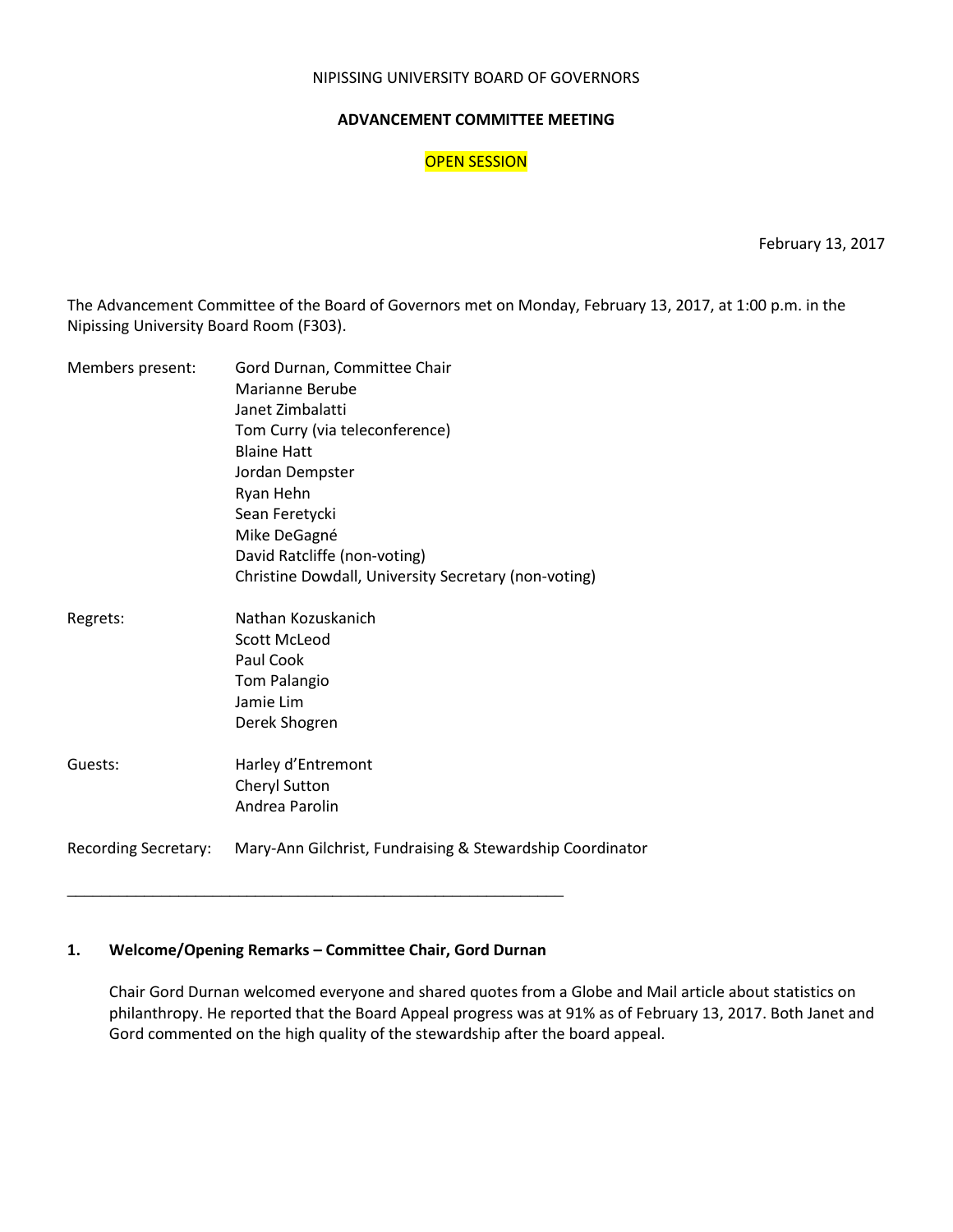#### **2. Update of Advancement Action – Senior Development Officer, Andrea Parolin**

Andrea Parolin, Senior Development Officer, presented a case study on a donor. The Sparrow family have been contributing to an endowed award at Nipissing University for several years. Seeking a change, they worked with several individuals at Nipissing, and as a result, they will continue to support our students albeit in a different fashion.

Suggestions on the fundraising priorities that have been received to date were reviewed. Everyone was asked to keep the list top of mind while we work towards finalizing these priorities. In response to a question as to where we are with the anticipated timelines, the VPFA and the VPAR responded that we are on track, with some costing information being collected.

#### **3. Alumni Planning for Fundraising – Alumni Rep, Sean Feretycki**

The Nipissing University Alumni Association has resumed outbound communication and recently sent the Alumni Newsletter to over 15,000 alumni. There will be an alumni engagement survey going out in the future, and an address update initiative has been completed with good results. The Association is reaching out to other alumni associations to gather best practices.

#### **4. Committee's Role in Policy Review**

As part of the campaign roll out, the Advancement Committee will need to review various policies coming out of the Development Office over the next year.

#### **5. Bylaw Update – Timing for Implementation of Community Relations Committee**

A final draft of the proposed bylaw revisions will be presented at the next meeting of the Governance Committee. Once finalized, it will then go to the Board for approval. As a result, it is expected that the new Community Relations Committee will be built up over the summer.

#### **6. Update on COU Initiative: Creating a Conversation for a Better Future**

The "listening period" of this campaign is nearing completion. The response has been very good, and many universities are now going out to their constituencies. A new marketing campaign will be rolled out in the fall with the hope that it will have a positive influence in the next provincial election campaign.

#### **7. Other Business**

In preparation for the 25<sup>th</sup> anniversary celebration, a lyricist is being sought for a Nipissing University song. It was suggested that efforts be made to ensure our students have an opportunity to participate. If no one suitable can be found, seeking assistance from outside the University community would be acceptable.

A report entitled *Measuring Fundraising Effectiveness: Why Cost of Fundraising Isn't Enough* from the Association of Fundraising Professionals (AFP) was distributed. In addition, a book entitled *The Philanthropic Mind – Surprising Discoveries from Canada's Top Philanthropists* by Chuck English & Mo Lidsky was recommended as an interesting read.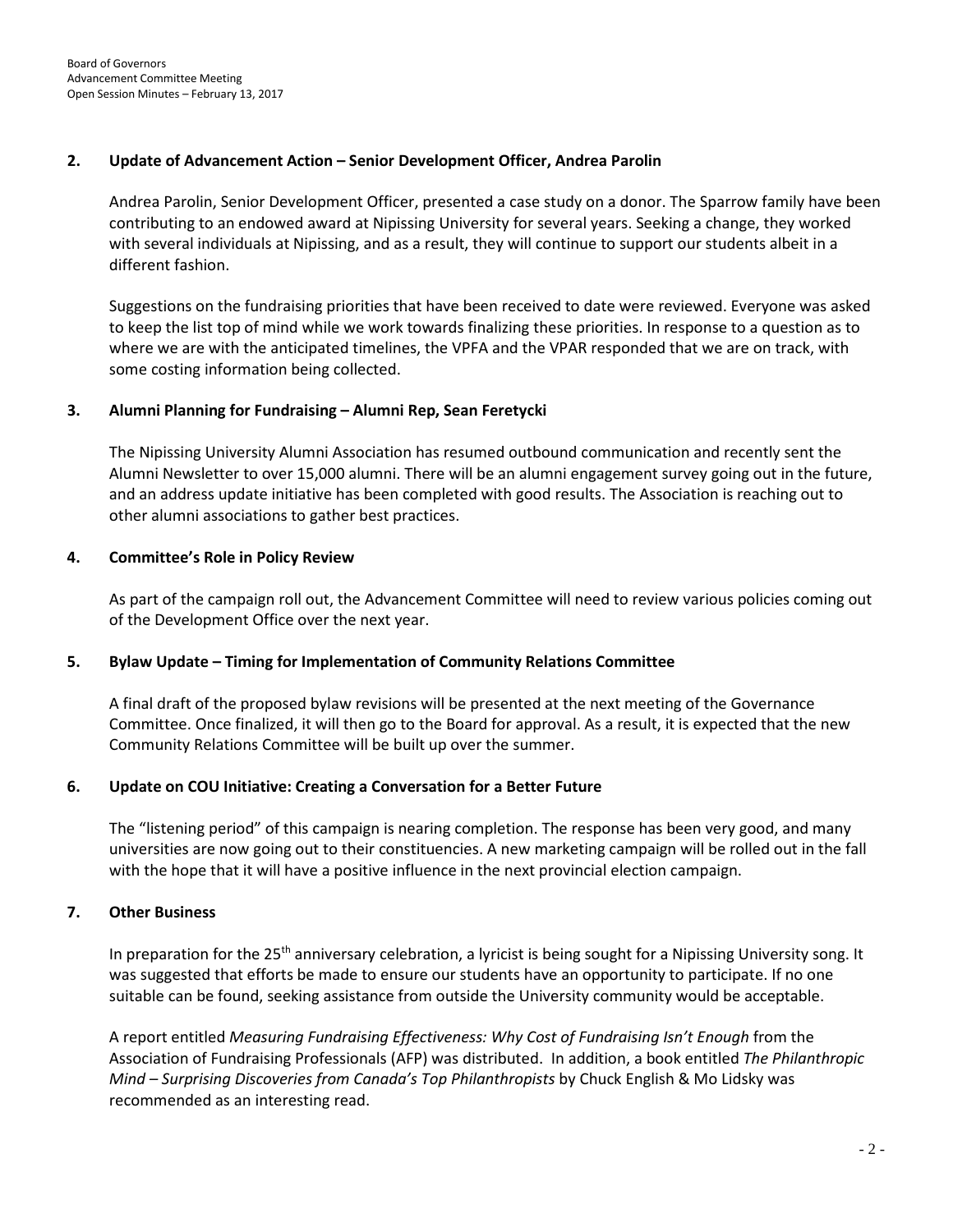Board of Governors Advancement Committee Meeting Open Session Minutes – February 13, 2017

### **8. Adjournment**

The meeting was adjourned at 1:52 p.m.

Recorded by:

Fundraising & Stewardship Coordinator

\_\_\_\_\_\_\_\_\_\_\_\_\_\_\_\_\_\_\_\_\_\_\_\_\_\_\_\_\_\_\_\_\_\_\_\_\_\_\_\_\_\_\_\_\_\_\_\_\_\_\_\_\_\_\_\_\_\_

Approved by: \_\_\_\_\_\_\_\_\_\_\_\_\_\_\_\_\_\_\_\_\_\_\_\_\_\_\_\_\_\_\_\_\_\_\_\_\_\_\_

Committee Chair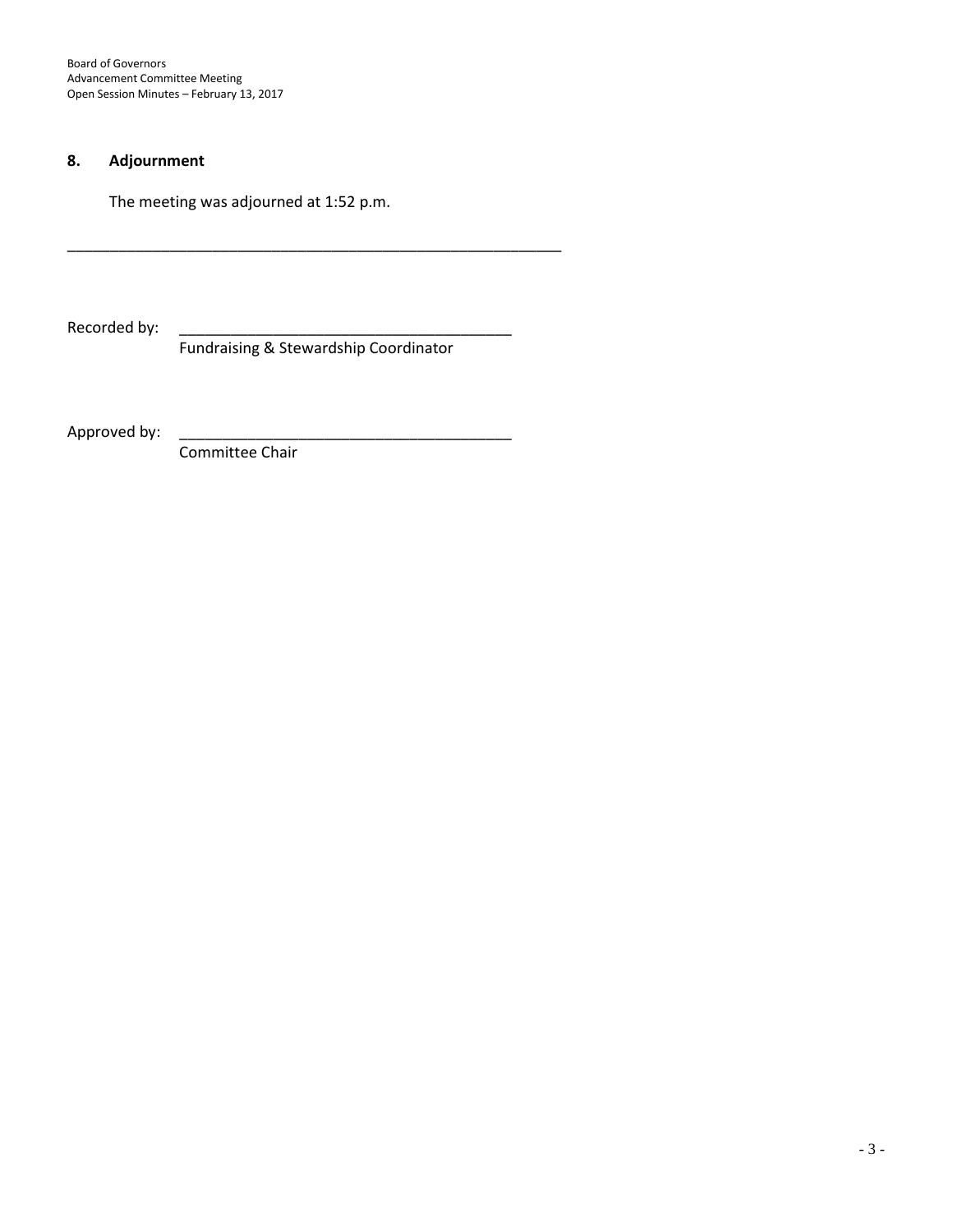#### NIPISSING UNIVERSITY BOARD OF GOVERNORS

#### **AUDIT & FINANCE COMMITTEE MEETING**

#### OPEN SESSION

February 13, 2017

The Audit and Finance Committee met on Monday, February 13, 2017, at 8:00 a.m. in the Nipissing University Board Room (F303).

| <b>Members Present:</b> | Tom Palangio, Committee Chair                                                   |
|-------------------------|---------------------------------------------------------------------------------|
|                         | <b>Trevor Bachelder</b>                                                         |
|                         | Gary Jodouin                                                                    |
|                         | Gord Durnan                                                                     |
|                         | Ryan Hehn                                                                       |
|                         | Jordan Dempster                                                                 |
|                         | Markus Hawco                                                                    |
|                         | Mike DeGagné                                                                    |
|                         | <b>Hilary Earl</b>                                                              |
|                         | Marianne Berube                                                                 |
|                         | Harley d'Entremont                                                              |
|                         | Christine Dowdall, University Secretary                                         |
|                         | Ursula Boyer, Recording Secretary                                               |
| Regrets:                | Paul Cook                                                                       |
| Guests:                 | Cheryl Sutton, VP Finance & Administration                                      |
|                         | Jamie Graham, Registrar & AVP Institutional Planning<br>Laurie Bissonette, KPMG |

#### **1. Enrolment Update**

The AVP Institutional Planning & Registrar provided an update on enrolment which is tracking well with the exception of AQ which is down by approximately \$300,000 over budget. Expenses associated with the AQ program will also be down as this program does not rely heavily on fixed costs. The increased enrolment in nursing will translate into increased grant funding in the neighbourhood of \$400,000 to \$600,000.

The AVP Institutional Planning & Registrar also provided an update on the new funding formula to be introduced by the Province. The model is a "Corridor Funding Model" whereby universities will not have their corridor funding adjusted as long as they fall within the negotiated corridor. The Corridor Operating Grant (previously Base Operating Grant) will be based on a rolling five year average. Approximately 9% of the current funding will be moved out of the Corridor Operating Grant envelope and moved over to a Differentiation Grant envelope. This envelope will be negotiated through the Strategic Management Agreement. Universities will have to meet the agreed-upon metrics to receive funding within this envelope. The BIU – or WGU weighted grant unit, as it will now be called – will be equal across the university system. While it is expected this will eventually be beneficial to Nipissing, there will be no additional funding in 2017/18. Funding for 2017/18 will remain at the same level as 2016/17.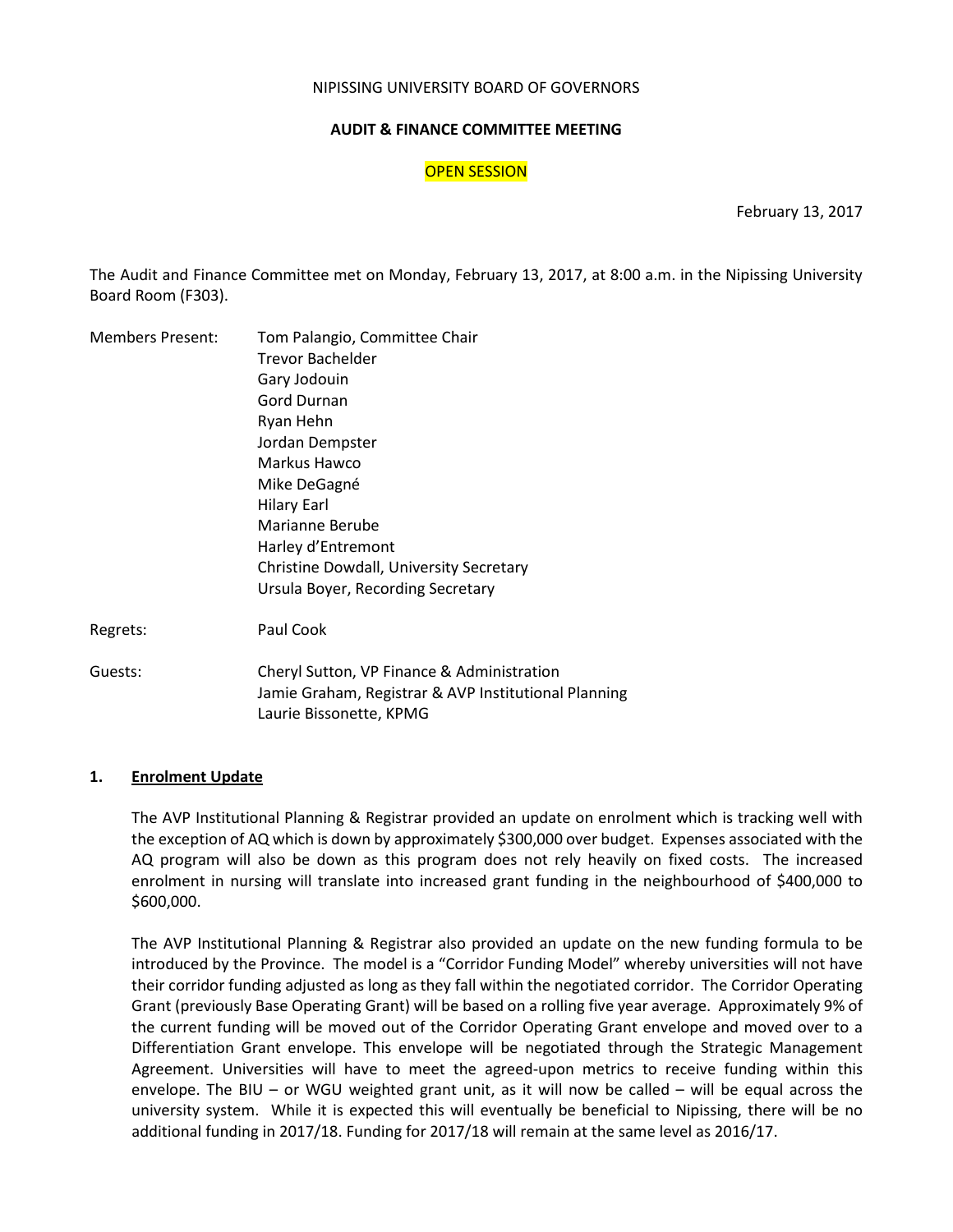#### **2. Audit Planning**

Committee members were provided with a copy of the audit plan for 2016/17. Laurie Bissonette from KPMG reviewed the plan in detail.

#### **3. 2016/17 Budget**

The Vice-President, Finance & Administration (VPFA) reviewed the operating fund results as at December 31, 2016. It was noted that overall revenue is tracking well, although there will be a reduction to tuition revenue as a result of a decrease in AQ enrolment. As previously mentioned, we are expecting an increase in grant revenue due to second-entry nursing enrolment.

With regard to expenses, salaries are tracking well. Faculty salaries are up over the same period as last year due to the labour disruption in November 2015 which resulted in reduced expenditures in that year.

Operating and research expenses are lower than this time last year and can be attributed to the removal of the bus pass expenditure and timing differences. In addition, a concentrated effort has been made to reduce expenditures.

Scholarship spend is slightly lower than last year due to timing differences in payouts to students. It is anticipated that we will end the year under budget in this area.

Occupancy spend is lower than last year mostly due to a timing difference relating to Canadore shared services. In addition, some savings have been achieved due to the closure of the Bracebridge campus.

At this point, the VPFA is anticipating that the overall operating deficit will be somewhat lower than projected.

#### **4. Bracebridge Campus**

In response to a question regarding the status of the Bracebridge Campus, the VPFA provided an update. Several individuals representing international schools have toured the campus; however, it does not appear that any significant offer is forthcoming. Several of the groups are interested in partnering or "franchising" our curriculum. In other words, they would pay a fee for use of the curriculum. This would not be acceptable to Nipissing or to the Ministry. There is another group that is seeking to relocate, and they have shown some interest in our property. This would likely be on a lease basis rather than a purchase basis. The Ministry overseeing this group will likely issue an RFP to which Nipissing would have to respond if interested.

A meeting was recently held with representatives of the Town of Bracebridge to update everyone on the status of the property.

#### **5. 2017/18 and 2018/19 Tuition**

The Registrar & AVP Institutional Planning provided information on the proposed tuition for the next two years. He noted that the current tuition framework has been extended by two years, with the allowable increase at 3% overall per year. Some programs can be increased by more than 3%; however, the total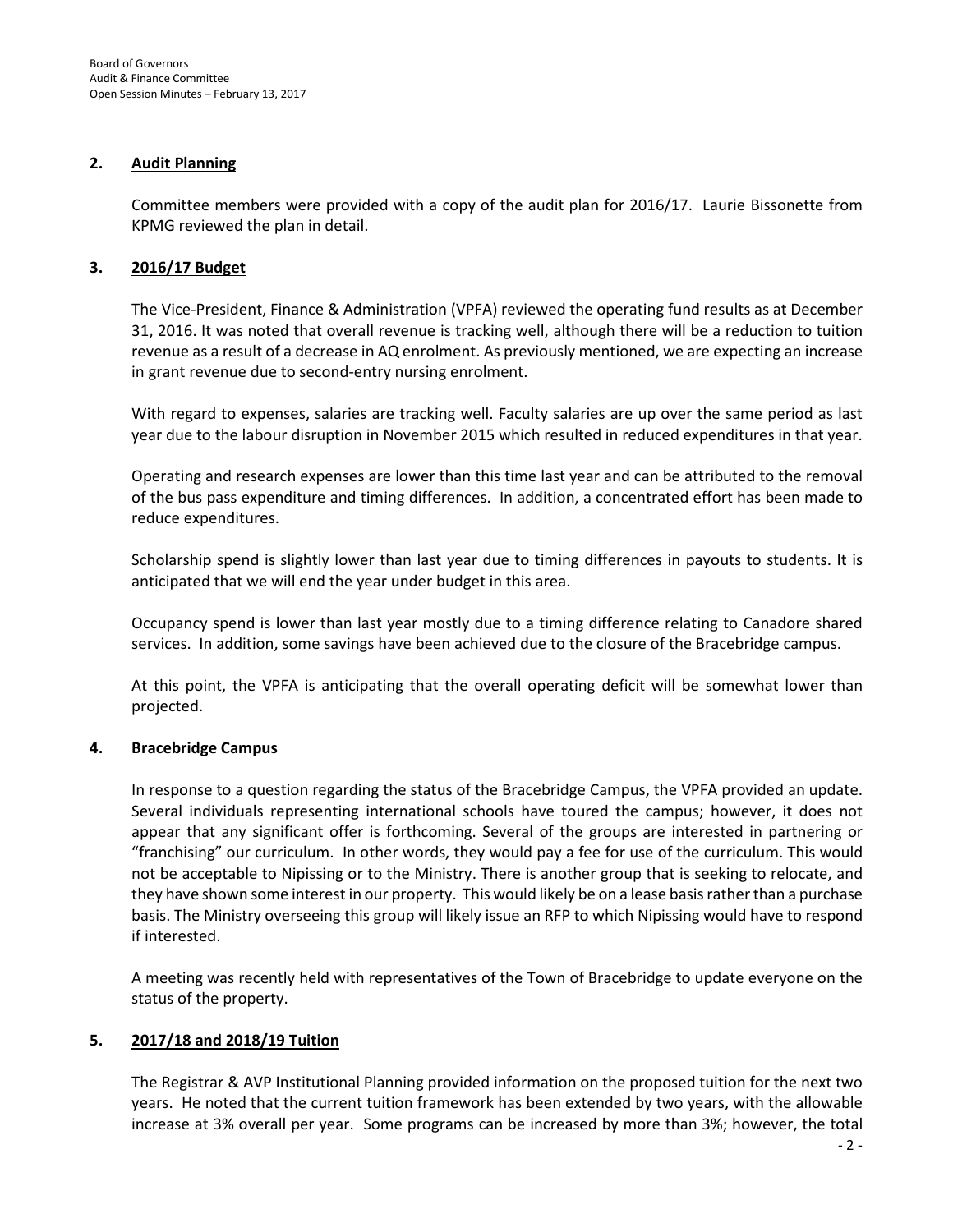increase cannot exceed 3% per year. The recommendation is that we increase our tuition rates annually by 3% across the board with the exception of international and AQ.

The Nipissing University Student Union representatives indicated that they would not support the increase as it creates an additional burden for students.

#### Resolution: **That the tuition rates for 2017/18 and 2018/19 be accepted as presented.**

*Moved by Gary Jodouin; seconded by Gord Durnan. Student representatives voted against the resolution. CARRIED.*

#### **6. 2017/18 Budget**

The VPFA reported that all of the draft operating budget sheets have been received. Both she and the Director, Finance took a first look at the budgets to check for errors, etc. She noted that salaries are up due to salary increases and step movements as per collective agreements. She also indicated that it appears that Nipissing will receive additional one-time funding to assist the current financial situation. It is hoped that we will receive an additional \$2M, similar to last year. In addition, there was some uncertainty as to the amount of funding Nipissing will receive as we were unsure which year the Province will use in assigning funding for 2017/18. Since the Province has just provided notice that funding will be based on the 2016/17 funding level, we are now in a better position to determine anticipated revenues for 2017/18. Committee members will be provided with a more in-depth report at the next meeting.

#### **7. Debt Restructuring**

The VPFA advised that DBRS has provided us with a credit rating. The rating, which is still confidential information, should allow us to obtain funds at an acceptable interest rate. It is anticipated that the process will be completed prior to the new budget year.

#### **8. Adjournment**

Meeting adjourned at 9:47 a.m.

Recorded by:

Director, Finance

\_\_\_\_\_\_\_\_\_\_\_\_\_\_\_\_\_\_\_\_\_\_\_\_\_\_\_\_\_\_\_\_\_\_\_\_\_\_\_\_\_\_\_\_\_\_\_\_\_\_\_\_\_\_\_\_\_\_

Approved by:

Committee Chair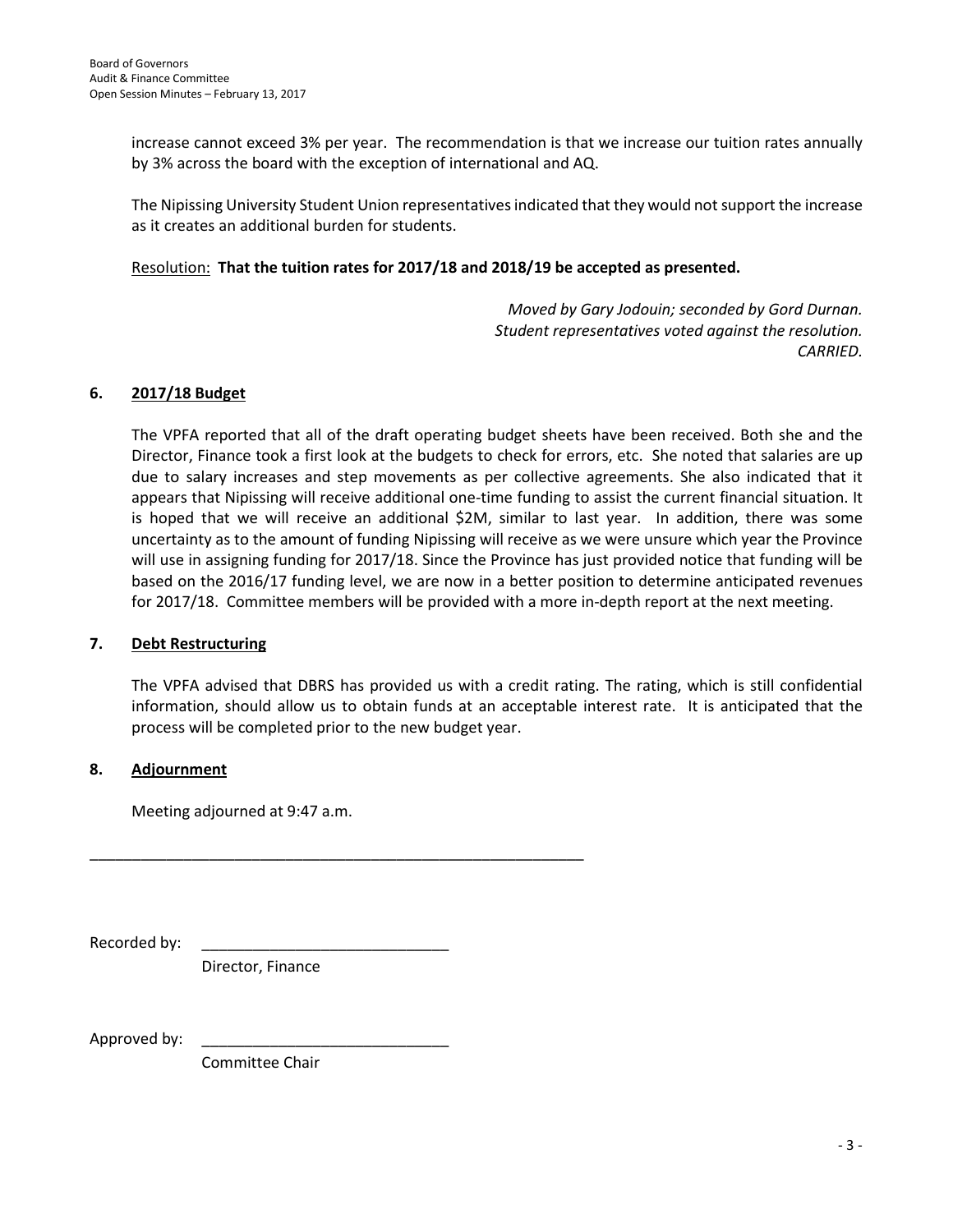#### NIPISSING UNIVERSITY BOARD OF GOVERNORS

#### **UNIVERSITY GOVERNANCE COMMITTEE MEETING**

#### OPEN SESSION

February 13, 2017

The University Governance Committee met on Monday, February 13, 2017, at 10:30 a.m. in the Nipissing University Board Room (F303).

| Committee Members present: Gary Jodouin, Chair | Karen Barnes<br>Jordan Andrews                                    |
|------------------------------------------------|-------------------------------------------------------------------|
|                                                | Marianne Berube                                                   |
|                                                | Mike DeGagné<br>Jordan Dempster                                   |
|                                                | Janet Zimbalatti                                                  |
|                                                | Colleen Miller (Teleconference)                                   |
|                                                | Sean Feretycki                                                    |
|                                                | <b>Hilary Earl</b>                                                |
|                                                | Crystal Pigeau                                                    |
|                                                | Christine Dowdall, University Secretary (non-voting)              |
| Regrets:                                       | Paul Cook                                                         |
| Guests:                                        | <b>Trevor Bachelder</b>                                           |
|                                                | <b>Gord Durnan</b>                                                |
|                                                | Harley d'Entremont                                                |
|                                                | <b>Cheryl Sutton</b>                                              |
| <b>Recording Secretary:</b>                    | Maggie Daniel (Administrative Assistant, Office of the President) |
|                                                |                                                                   |

#### **1. Opening Remarks – Committee Chair, Gary Jodouin**

Chair Gary Jodouin welcomed everyone to the meeting and explained that the primary discussion of the meeting will be the review of the revised bylaws document.

#### **2. Draft Revisions to Bylaw Document**

The Committee Chair led a discussion on the revised Board Bylaws document. It was agreed that in order to ensure the Board is well-informed, there should be a minimum of five Board meetings per year. Other suggested changes were debated and, as a result of the discussion, a number of wording changes will be incorporated into the document. A formal motion will be put forward at the next committee meeting to bring the final document to the Board for approval.

The Committee Chair also reported that, as per a discussion at the September 2016 meeting of the Governance Committee, a legal opinion was obtained regarding the "Failure to Give Proper Notice" language that exists in the current document. The recommendation from the lawyer was to leave the language intact; therefore, that section will remain unchanged.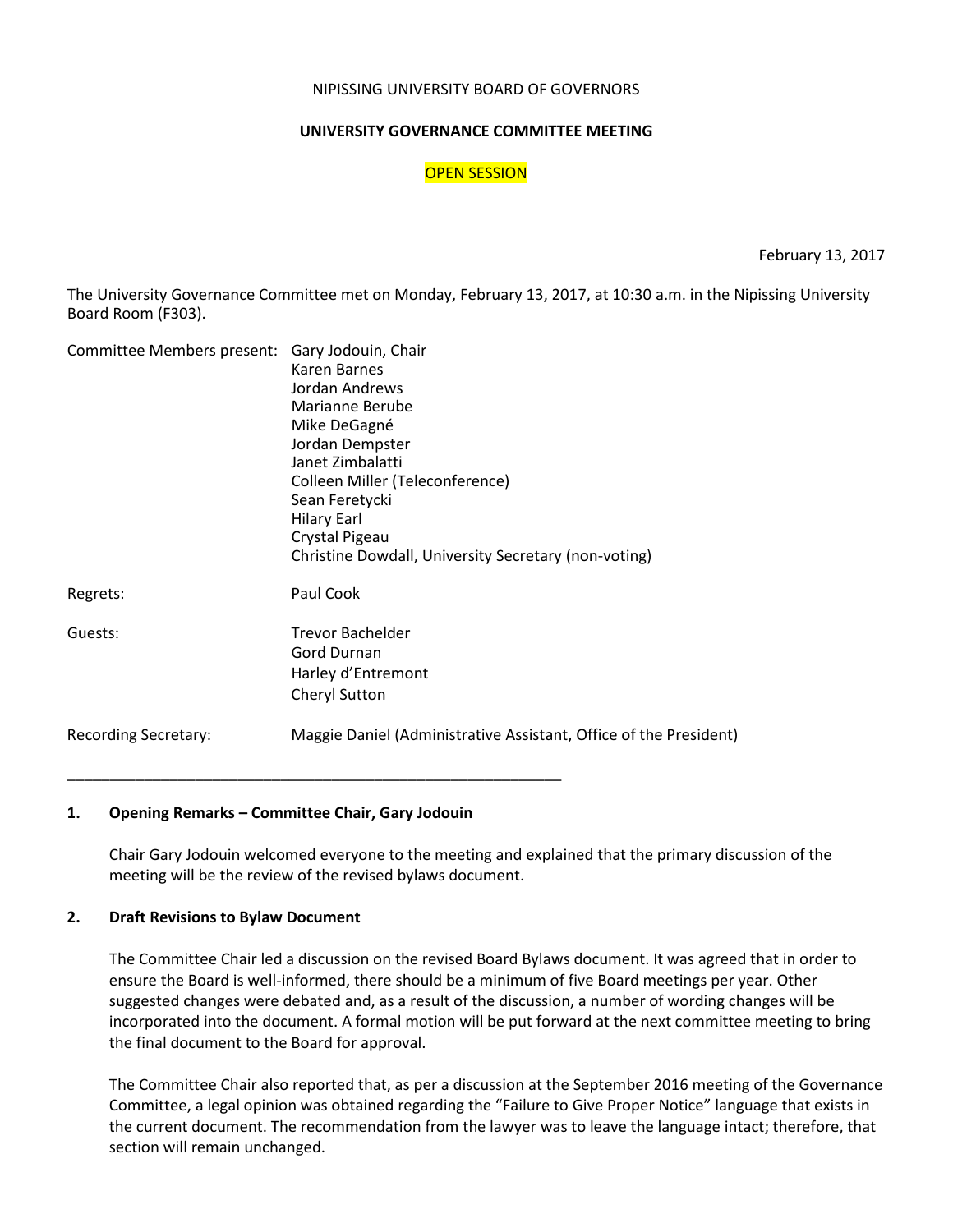#### **3. Board Vacancies/Status of Recruitment**

The Committee Chair and the Board Chair met to discuss a plan of action for filling Board vacancies. There will be at least three vacancies for external Board members at the end of June, so it is critical that some movement towards recruiting new members is made soon. It was noted that a document was developed some time ago outlining the criteria used for determining the suitability of potential candidates. The University Secretary will locate the document and will forward it on for information.

#### **4. Update: Appointment/Reappointment of Senior Academic Administrators Policy – VPFA, Cheryl Sutton**

The VPFA is continuing to work with HR to review both the Appointment/Reappointment of Senior Academic Administrators Policy and the President's Annual Review Policy. Some concerns with the current policies were identified, both at the Board level and by senior administration, so information is being gathered from other universities to determine best practices across the sector. The VPFA will report back at the next meeting of this committee with a recommended framework for changes to the current policies.

#### **5. Other Business**

No other business was discussed.

#### **6. Adjournment**

The meeting was adjourned at 11:17 a.m.

Recorded by:

Administrative Assistant, Office of the President

Approved by:

Committee Chair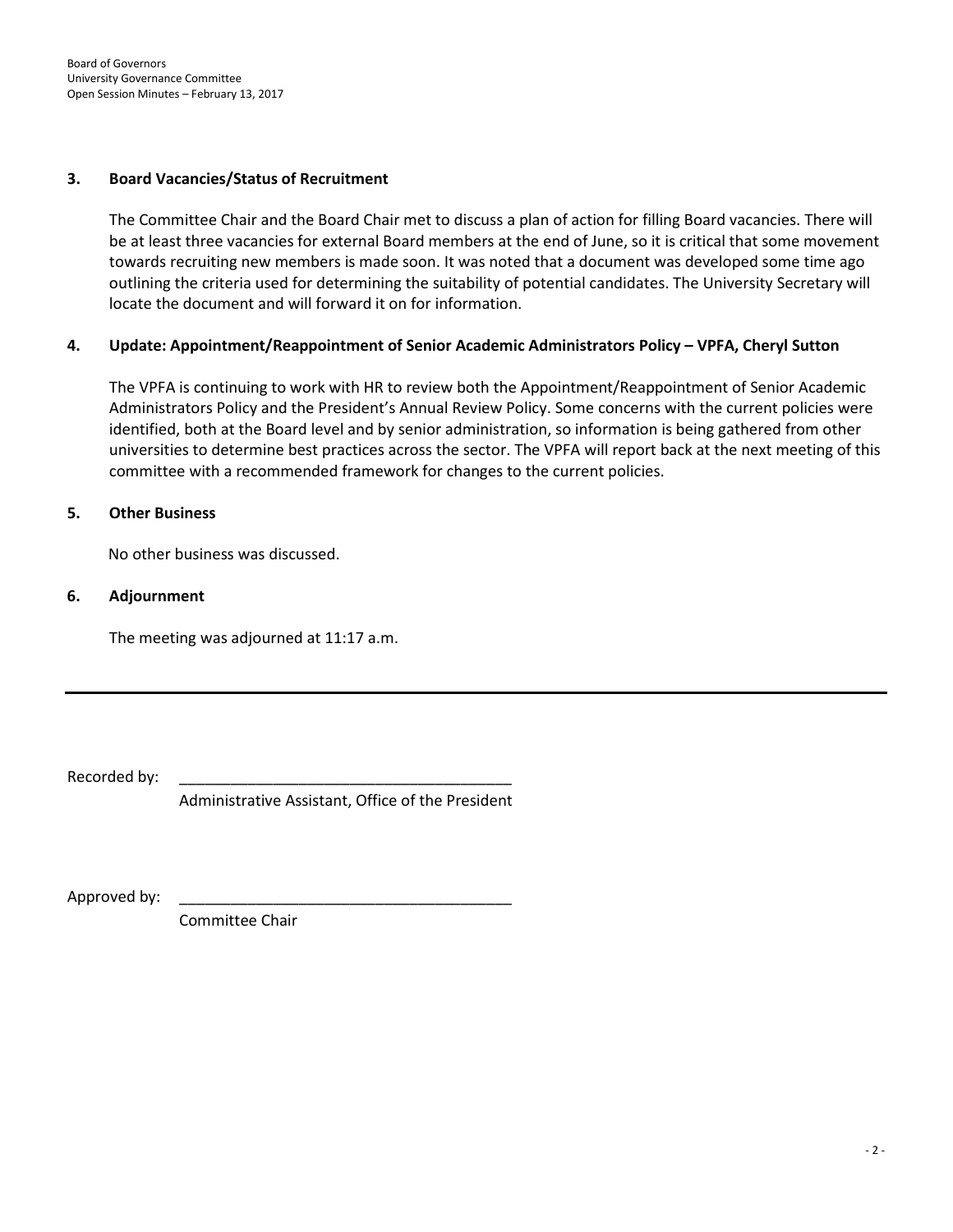

### **Annual Report**

### **of the**

### **Nipissing University Research Ethics Board**

December 15, 2016

Dr. Harley d'Entremont Provost and Vice-President, Academic and Research Nipissing University

Dear Dr. d'Entremont:

As NUREB Chair, for the 2015-2016 academic year, I am pleased to submit the NUREB's 2015-2016 Annual Report through you to the Board of Governors.

#### **Highlights**

This was a busy year for the REB with the REB receiving and processing a total of 180 protocols, which is down in number from the 2014-2015 academic year. The number of protocols received from faculty researchers, undergraduate and graduate researchers as well as administrators remained steady from the 2014-2015 academic year at 96 protocols in both the 2014-2015 and 2015-2016 academic years. The number of modifications requested dropped down from the 61 of 2014-2015 and returned to a level of 26 such requests. This number is similar to the number received in previous years. The number of requests for renewal remained steady at 44 (compared with 46 in 2014- 2015). Where we did notice a dramatic increase from previous years is in the number of final reports submitted. Researchers submitted 68 final reports in 2015-2016 compared with just 34 in 2014-2015. This increase may reflect the fact that the ROMEO system automatically reminds researchers when renewals are due and when a final report is expected. Finally, we have also adjusted our protocol review procedures and eliminated the protocol submission deadline. Currently, researchers can submit protocols at any time and they are reviewed as soon as possible. The reviewers are provided with two weeks in which to complete their review. The chair then makes a final decision after the reviews come in and the final decision is communicated with the researcher(s) in a timely basis after the final decision is reached. This has made life much easier for researchers as they can now submit protocols as soon as they have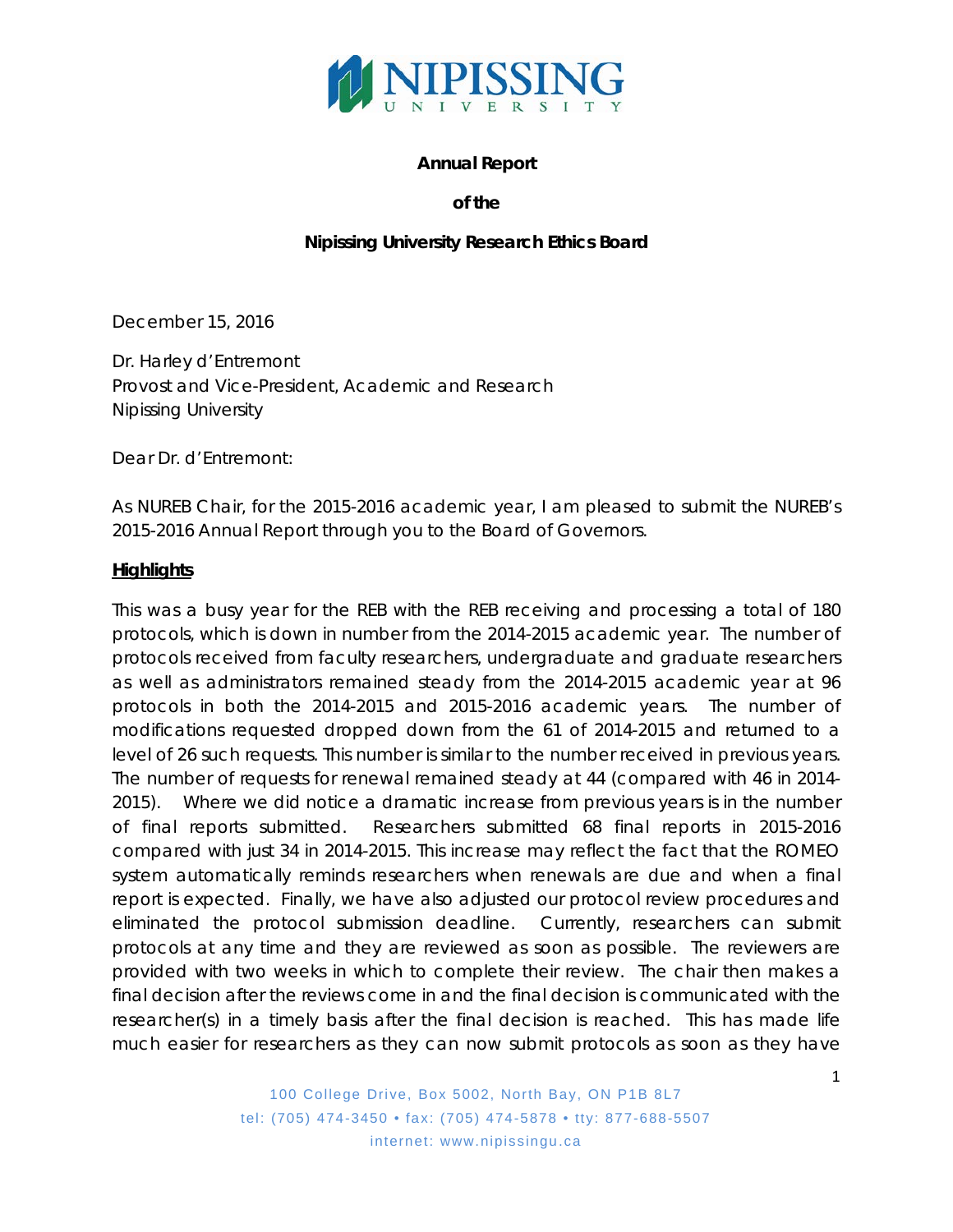

them completed and expect feedback on these protocols in a reasonable (up to four week) time frame. The ROMEO system makes all of this possible and we continue to seek ways to fine tune its use and effectiveness.

#### **Number of Proposals Reviewed and Approved**

The chart found below presents a summary of the proposals received in the 2015-2016 academic year. The same information from the previous year (2014-2015) is also provided for comparison.

| <b>PROTOCOLS RECEIVED</b>                                                                                       | 2014-2015 | 2015-2016 |
|-----------------------------------------------------------------------------------------------------------------|-----------|-----------|
| Faculty - research, course assignments<br>Graduate students, Undergraduate<br>students<br>and<br>Administration | 96        | 96        |
| <b>Institutional Approval</b>                                                                                   | 17        | 14        |
| Renewals                                                                                                        | 46        | 44        |
| <b>Modifications Requested</b>                                                                                  | 61        | 26        |
| <b>TOTAL</b>                                                                                                    | 220       | 180       |
|                                                                                                                 |           |           |
| Final Reports Rec'd                                                                                             | 34        | 68        |

### **Additional Highlights: 2015-2016**

#### **Future Developments**

Members continue to benefit from the use of the ROMEO system, which has been in effect from May of 2015. We are continuing to work on fine-tuning the ROMEO system and are actively seeking ways to streamline the review process. Feedback from the Nipissing University research community is accepted and appreciated.

### **Ongoing Concerns**

#### Ethics Education

As in previous annual reports, we continue to seek additional support to fulfill our mandate to oversee all approved research with human participants carried out at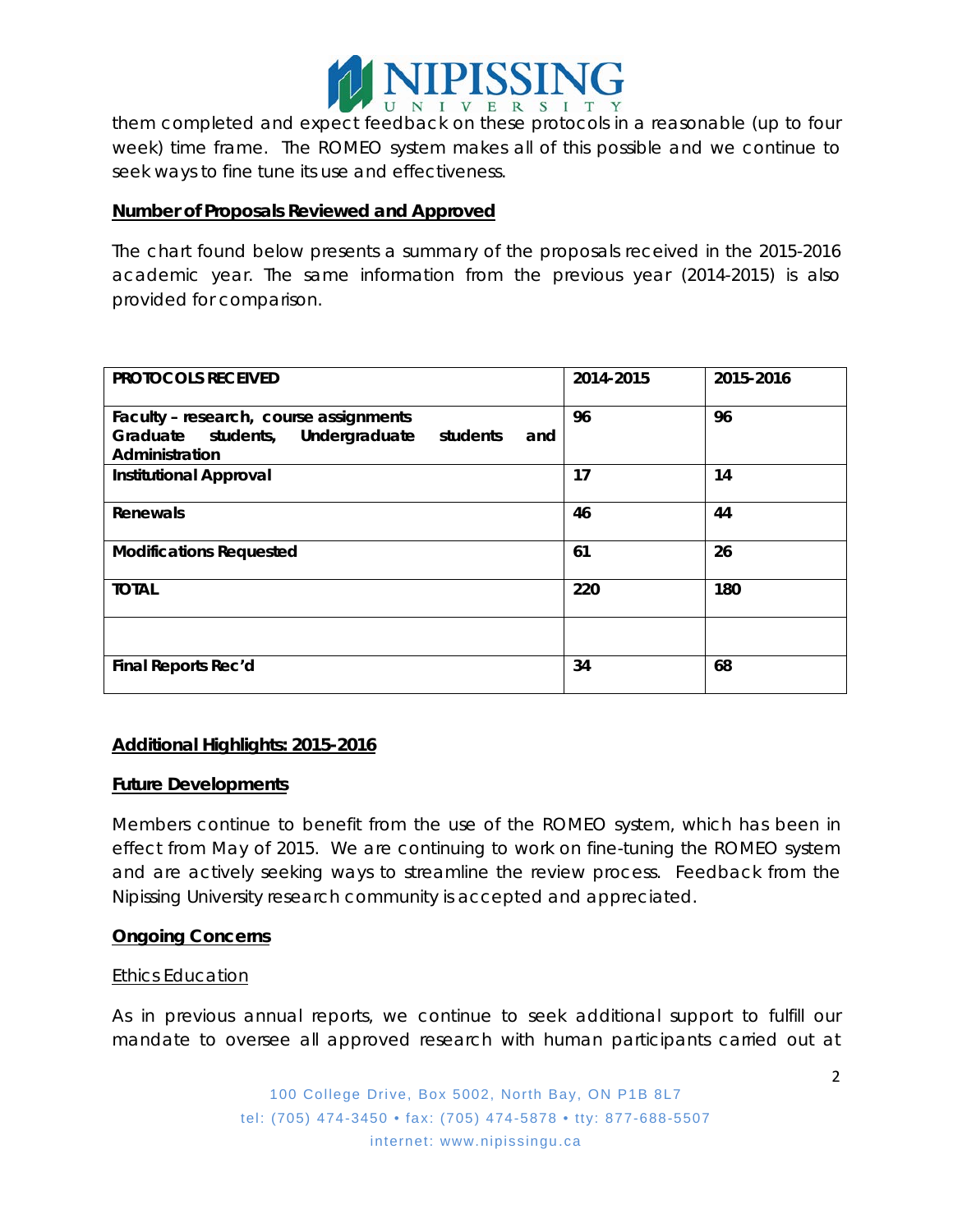

Nipissing University. While the ROMEO system and its use by all researchers at Nipissing is making this oversight somewhat easier, there still exists a need for additional administrative support. While ROMEO has eliminated many of the time consuming dayto-day activities of the Ethics Administrator, an Ethics Advisor who can provide education to Nipissing University researchers in the form of workshops etc. would still greatly benefit the research ethics environment at Nipissing University. Thus, we continue to recommend that an Ethics Advisor be appointed who can provide ethics education to faculty, staff and students in the form of workshops etc.

We express our sincere thanks to Martee Storms, the Ethics Administrator, for her work in providing administrative support to the NUREB.

This report was approved by NUREB following its meeting on December 15, 2016. Should you have any questions or need any additional information about the information provided in this report, please do not hesitate to contact me.

Sincerely,

Wanakt MWF

Dana R. Murphy, Ph.D. Associate Professor, Department of Psychology Chair, Nipissing University Research Ethics Board, 2015-2016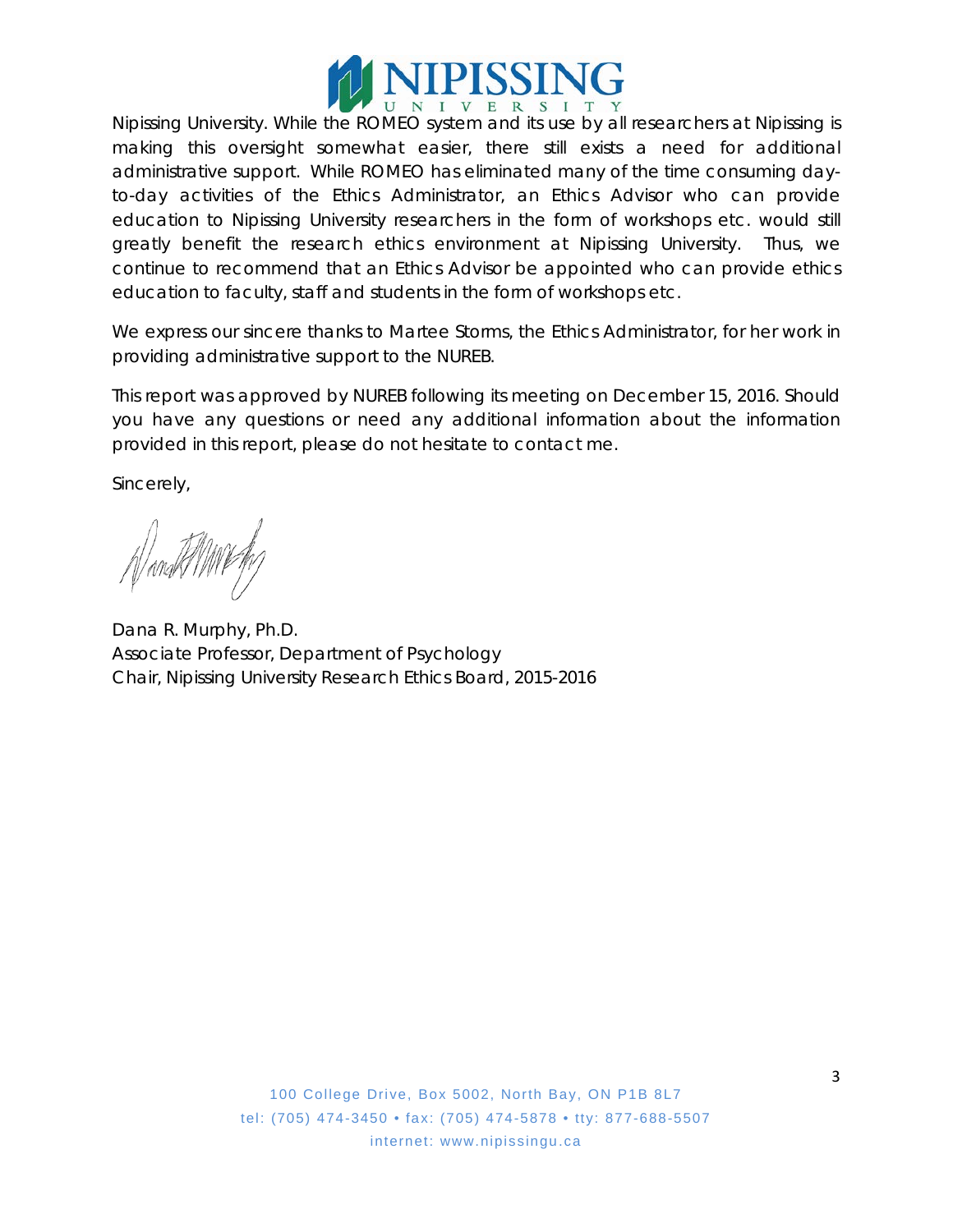# **UNDERGRADUATE**

| <b>Arts and Science, Concurrent and Phys. Ed Tuition</b> | 2015-16  | % Increase     | 2016-17  |
|----------------------------------------------------------|----------|----------------|----------|
| <b>All years</b>                                         | 5,878.40 | $3.00\%$       | 6,054.70 |
|                                                          |          |                |          |
| Business & Comp Sci All years                            | 7,398.20 | $3.00\%$       | 7,620.10 |
|                                                          |          |                |          |
| <b>Concurrent Education - Five Year Program</b>          | 5,878.40 | $3.00\%$ $n/a$ |          |
| 2nd Year                                                 | 6,330.70 | $3.00\%$ $n/a$ |          |
| 3rd Year                                                 | 6,918.50 | $3.00\%$       | 7,094.80 |
| 4th Year                                                 | 6,571.80 | $3.00\%$       | 6,748.10 |
| 5th Year                                                 | 4,588.60 | $3.00\%$       | 4,677.90 |

# **Continuing Education**

| $\sim$ | <b>CCE</b> | 620.40 | $3.00\%$ | 639.00 |
|--------|------------|--------|----------|--------|
|--------|------------|--------|----------|--------|

| BCommerce College Partnership program | 45.60<br>745. | $.00\%$ |  |
|---------------------------------------|---------------|---------|--|
|                                       |               |         |  |

# **Nursing**

| Scholar Practitioner Program-new per three credits | 587.80 | $3.00\%$ | 605.40 |
|----------------------------------------------------|--------|----------|--------|
| Placement fee per semester (\$500)                 | 500.00 |          |        |

# **Education**

| <b>BEd Tuition per FTE</b> | 6,934.40 | $0.00\%$ | 6,934.40 |
|----------------------------|----------|----------|----------|
|----------------------------|----------|----------|----------|

| <b>INTERNATIONAL FEES (Undergraduate)</b> | 2015-16   | 2016-17   |
|-------------------------------------------|-----------|-----------|
| 1st year                                  | 18,325.00 | 19,325.00 |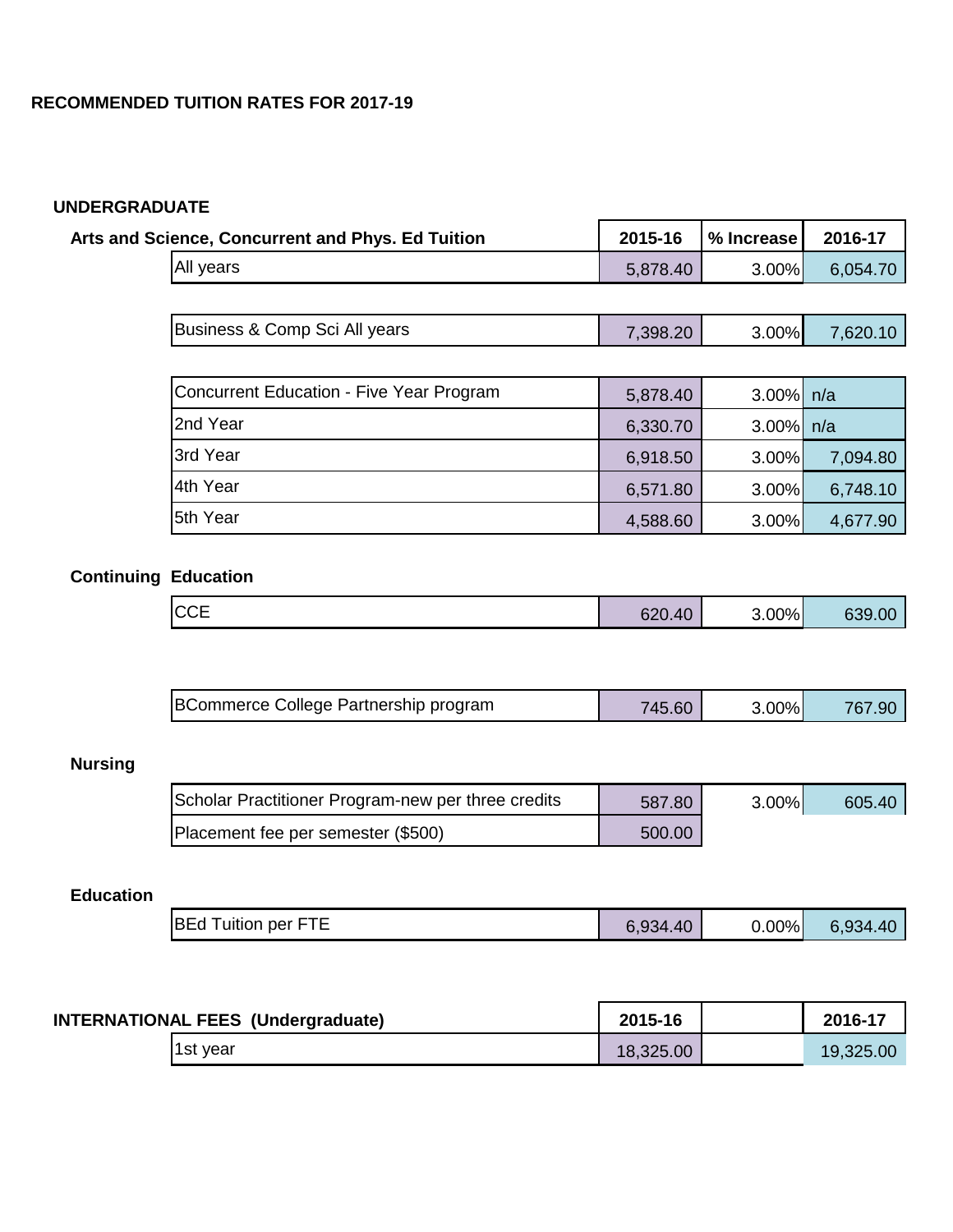|                       | 2015-16   | 2016-17   |
|-----------------------|-----------|-----------|
| Bachelor of Education | 19,325.00 | 19,325.00 |

| <b>IN SERVICE</b> |                           | 2015-16        | 2016-17        |
|-------------------|---------------------------|----------------|----------------|
|                   | AQ/ABQ Tuition per course | <b>ABQ 750</b> | <b>ABQ 750</b> |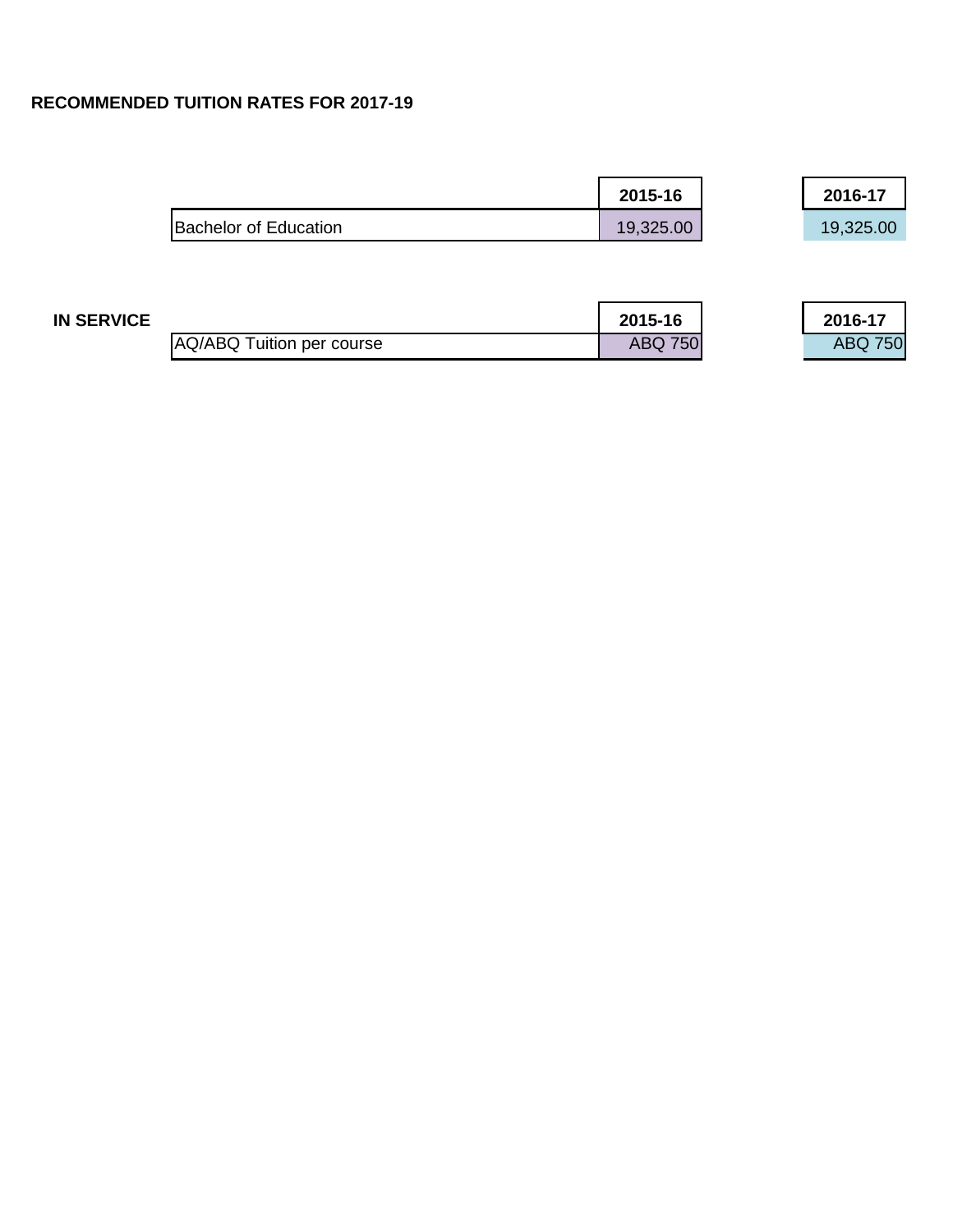### **GRADUATE**

# **Masters Education**

## **Full Time/Flex Time M.Ed**

| (6 term program)                                  | 2015-16  | $%$ increase $ $ | 2016-17  |
|---------------------------------------------------|----------|------------------|----------|
| Fees for each of the first 3 terms in fiscal year |          |                  |          |
| beginning May                                     | 3,500.90 |                  | 2,969.70 |
| <b>Fees for terms 3-6 terms</b>                   | 3,500.90 |                  | 2,969.70 |
| <b>FT Continuing Registration Fee - if needed</b> |          |                  |          |
| $(CF)$ (Terms 6-9)                                | 1,000.00 |                  | 1,000.00 |

## *Total maximum time to completion -9 terms*

## **Part Time M.Ed (Max 18 terms)**

| <b>PT MEd -per 3 credits</b>                        | .051.20 | $3.00\%$ | 1.082.70 |
|-----------------------------------------------------|---------|----------|----------|
| <b>IPT Student Non-Continuance Fee per semester</b> | 500.00  |          | 500.00   |

*Total maximum time to completion -18 terms*

## **PhD in Education**

| Fees for each of the first 3 terms in fiscal year<br>beginning July 1, 2012 | 2,676.50 | $3.00\%$ | 2,756.70 |
|-----------------------------------------------------------------------------|----------|----------|----------|
| <b>Fees for terms 4-12 terms</b>                                            | 2,676.50 | $3.00\%$ | 2,756.70 |
| <b>FT Continuing Registration Fee</b>                                       | 1,000.00 |          | 1,000.00 |

## **Master of Arts (History), Master of Science (Kinesiology, Math, Environment Science)**

### **Full Time**

### **1 Year Full time Master's level degree (3 consecutive terms)**

| <b>IFees for each of the first 3 terms</b>         | 2.969.70 | 2.969.70 |
|----------------------------------------------------|----------|----------|
| <b>IFT Continuing Registration Fee (Terms 4-6)</b> | 1,000.00 | 1,000.00 |

# *Total maximum time to completion -6 terms*

# *2 Year Full-time Master's Level Degree*

| Fees for each of the first 3 terms        | 2,969.70 | 2,969.70 |
|-------------------------------------------|----------|----------|
| <b>IFees for each of the next 3 terms</b> | 2,969.70 | 2,969.70 |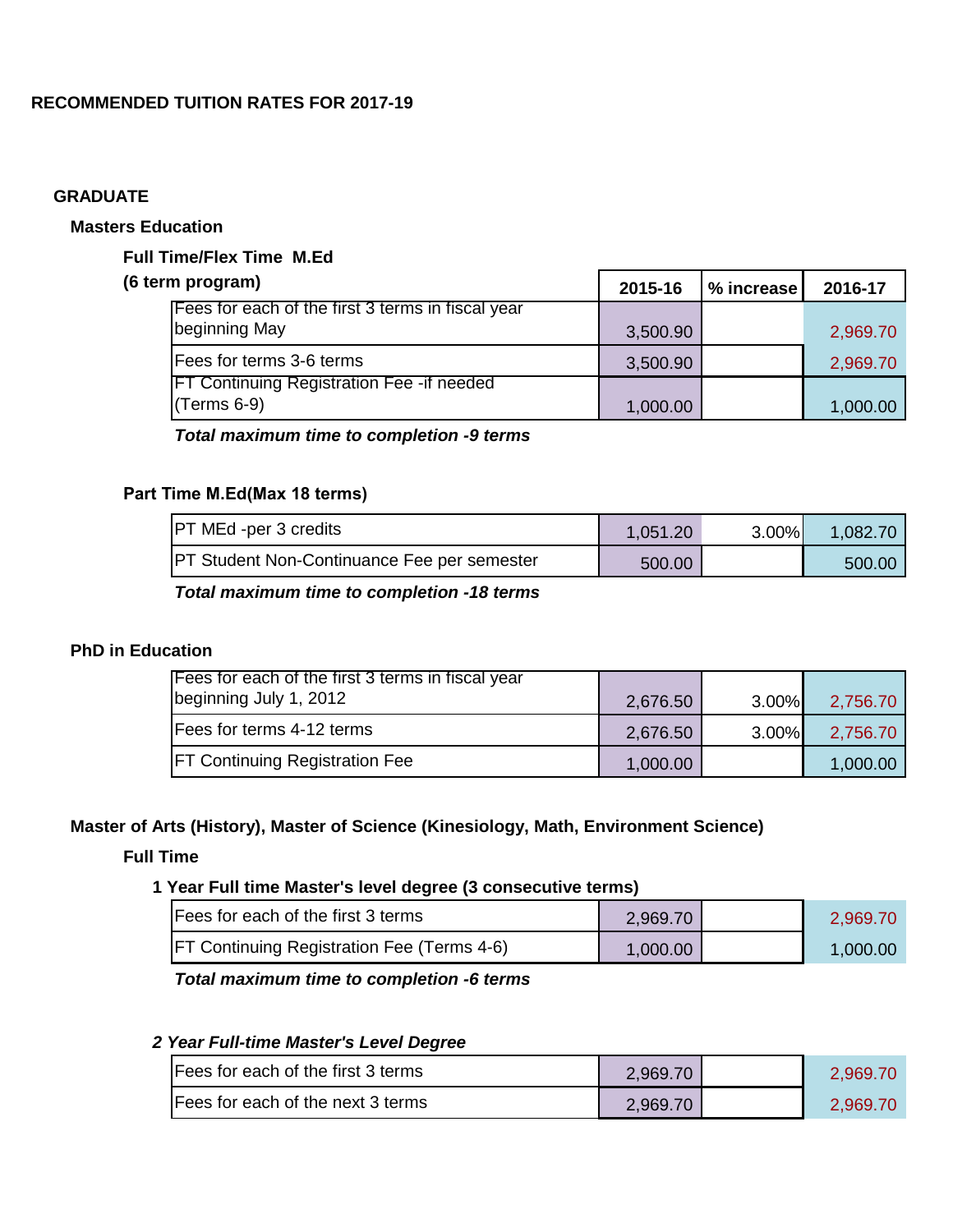| FT Continuing Registration Fee (> 7 terms) | 1,000.00 | 1,000.00 |
|--------------------------------------------|----------|----------|
|                                            |          |          |

# **Part Time**

| <b>PT Masters of Arts- History and Math</b> | 1,063.10 | $3.00\%$ | 1.094.90 |
|---------------------------------------------|----------|----------|----------|
| <b>IPT Non-Continuance Fee per semester</b> | 100.00   |          | 100.00   |

# *Total maximum time to completion -9 terms*

## **Other Master level fees**

| <b>FT and PT Application Fee: \$100</b> | 100.00 |  | 100.00 |
|-----------------------------------------|--------|--|--------|
|-----------------------------------------|--------|--|--------|

| <b>INTERNATIONAL FEES (Graduate Rates)</b> | 2015-16   | 2016-17   |
|--------------------------------------------|-----------|-----------|
| <b>MA History</b>                          | 18,350.00 | 18,350.00 |
| <b>MEd</b>                                 | 18,350.00 | 18,350.00 |
| <b>IMSc Environmental Sciences</b>         | 18,350.00 | 18,350.00 |
| <b>MSc Math</b>                            | 18,350.00 | 18,350.00 |
| <b>PhD</b> in Education                    | 18,350.00 | 18,350.00 |

\*These fees may be modified as a result of an agreement with an organization or Government authorized by the President and the VPAR.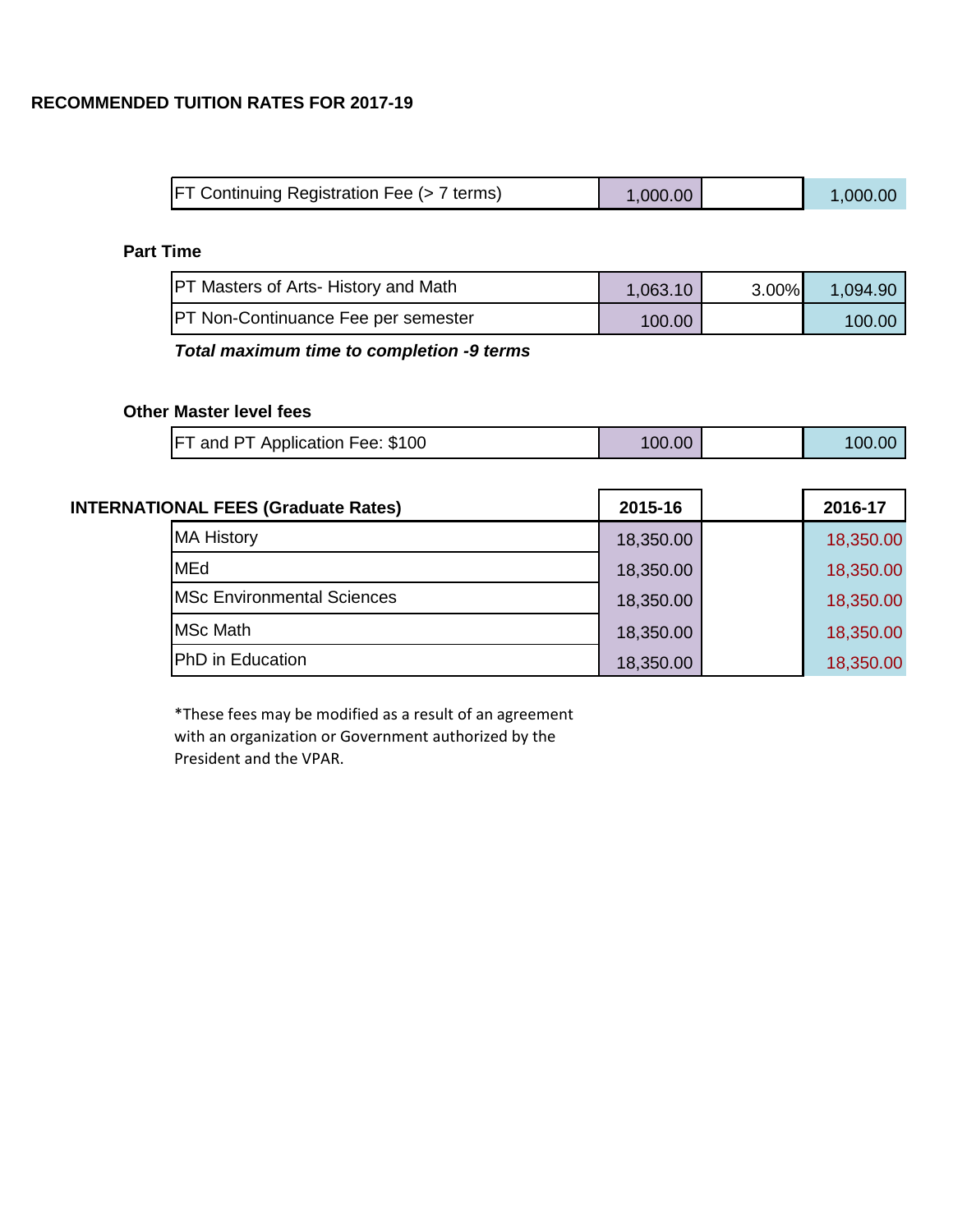### **Nipissing University Nipissing University Concurrent Education - Fee Calculation Concurrent Education - Fee Calculati Fiscal Year 2016-17 tuition fees recommended Fiscal Year 2015-16 tuition fees recom**

|                         |                               | Year 1 | Year <sub>2</sub> |              | Year <sub>3</sub> | Year 4                        | Year 5     |                                        | Year 1     |
|-------------------------|-------------------------------|--------|-------------------|--------------|-------------------|-------------------------------|------------|----------------------------------------|------------|
| <b>Base Fees:</b>       |                               |        |                   |              |                   |                               |            | <b>Base Fees:</b>                      |            |
| Arts and Science        |                               | n/a    | n/a               |              | 6,054.70          | 6,054.70                      | 6,054.70   | Arts and Science                       | n/a<br>n/a |
| Education               |                               | n/a    | n/a               |              | 6,934.04          | 6,934.04                      | 6,934.04   | Education                              |            |
| <b>Billing Credits:</b> |                               |        |                   |              |                   |                               |            | <b>Billing Credits:</b>                |            |
| Arts & Science          |                               |        | 27.00             | 27           | 30                | 30                            | 6          | Arts & Science                         |            |
| Education               |                               |        | 0.10              | 0.15         | 0.15              | 0.1                           | 0.5        | Education                              |            |
| <b>Actual Fees:</b>     |                               |        |                   |              |                   |                               |            | <b>Actual Fees:</b>                    |            |
| Arts and Science        |                               | n/a    | n/a               |              | 6,054.70          | 6,054.70                      | 1,210.94   | Arts and Science                       |            |
| Education               |                               | n/a    | n/a               |              | 1,040.11          | 693.40                        | 3,467.02   | Education                              |            |
| <b>Total</b>            |                               | n/a    | n/a               |              | \$7,094.81        | \$6,748.10                    | \$4,677.96 | <b>Total</b>                           |            |
| 2011-12                 |                               |        |                   |              |                   |                               |            | 2011-12                                |            |
| Increase yr/yr          | Increase yr1 to2 etc          |        |                   |              |                   |                               |            | Increase yr/yr<br>Increase yr1 to2 etc |            |
|                         |                               |        |                   |              |                   |                               |            |                                        | n/a        |
|                         | <b>Nominal Ed Tuition</b>     | n/a    |                   | 6,732.45     | 6,536.00          | 6,345.98                      | 6,074.71   | Nominal Ed Tuition                     |            |
|                         | Years to Compound             |        | $\pmb{0}$         | $\mathbf{1}$ |                   | $\mathsf 3$<br>$\overline{2}$ | 4          | Years to Compound                      |            |
|                         | Actual<br>(=tuition*(1.04)^n) | n/a    |                   | 6,934.42     | 6,934.04          | 6,934.04                      | 6,934.04   | Actual<br>(=tuition*(1.04)^n)          | n/a        |
| Muskoka Campus          |                               | Year 1 | Year <sub>2</sub> |              | Year 3            | Year 4                        |            | Muskoka Campus                         | Year 1     |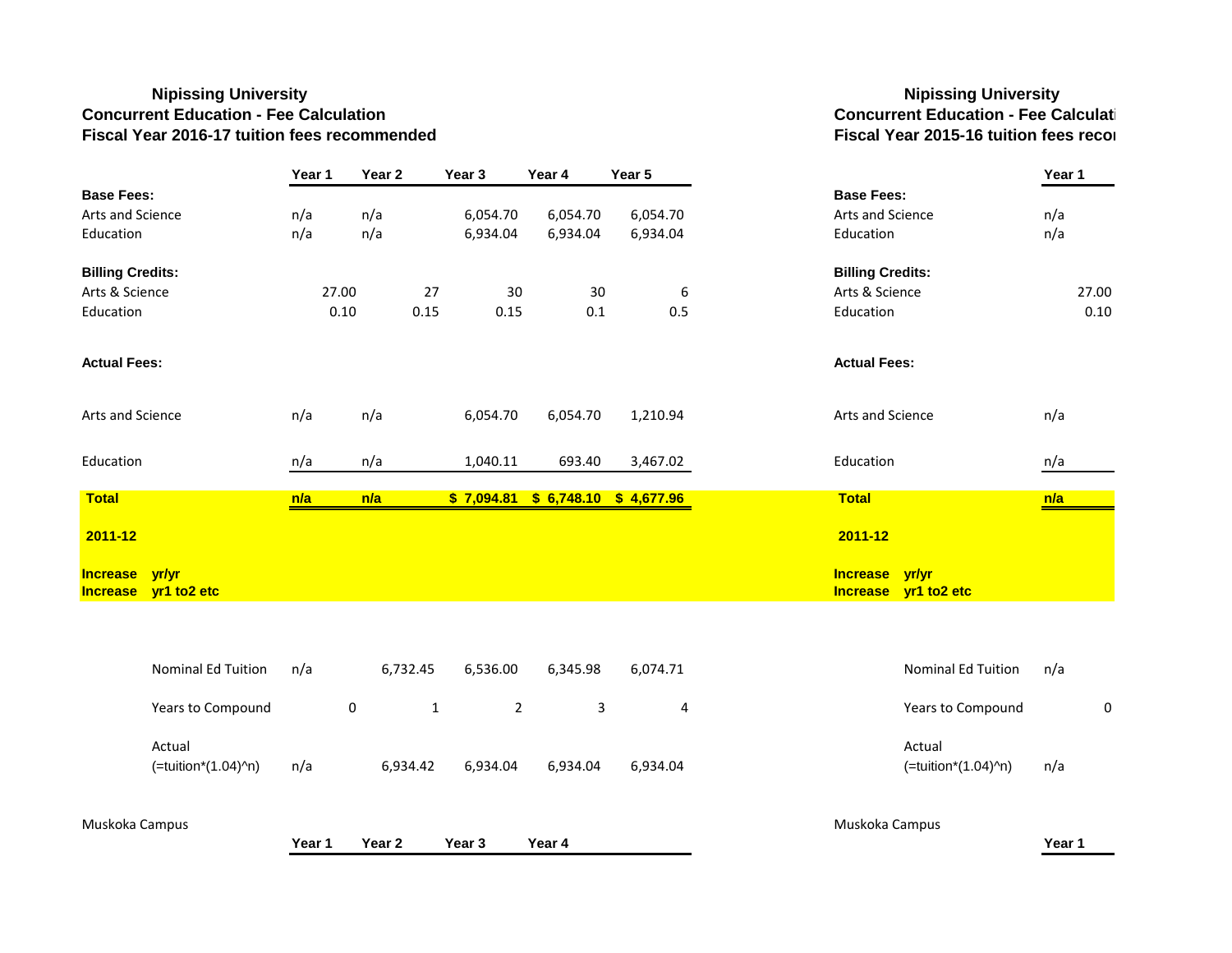| <b>Base Fees:</b><br>Arts and Science<br>Education     | n/a<br>n/a    | n/a<br>n/a | n/a<br>n/a |           | 6,054.70<br>6,934.04 | <b>Base Fees:</b><br>Arts and Science<br>Education     | 5,878.40<br>6,934.42 |
|--------------------------------------------------------|---------------|------------|------------|-----------|----------------------|--------------------------------------------------------|----------------------|
| <b>Billing Credits:</b><br>Arts & Science<br>Education | 24.00<br>0.20 |            | 30<br>0.2  | 30<br>0.2 | 6<br>0.4             | <b>Billing Credits:</b><br>Arts & Science<br>Education | 24.00<br>0.20        |
|                                                        |               |            |            |           |                      |                                                        |                      |
| <b>Actual Fees:</b>                                    |               |            |            |           |                      | <b>Actual Fees:</b>                                    |                      |
| <b>Arts and Science</b>                                | n/a           | n/a        | n/a        |           | 1,210.94             | Arts and Science                                       | 4,702.72             |
| Education                                              | n/a           | n/a        | n/a        |           | 2,773.62             | Education                                              | 1,386.88             |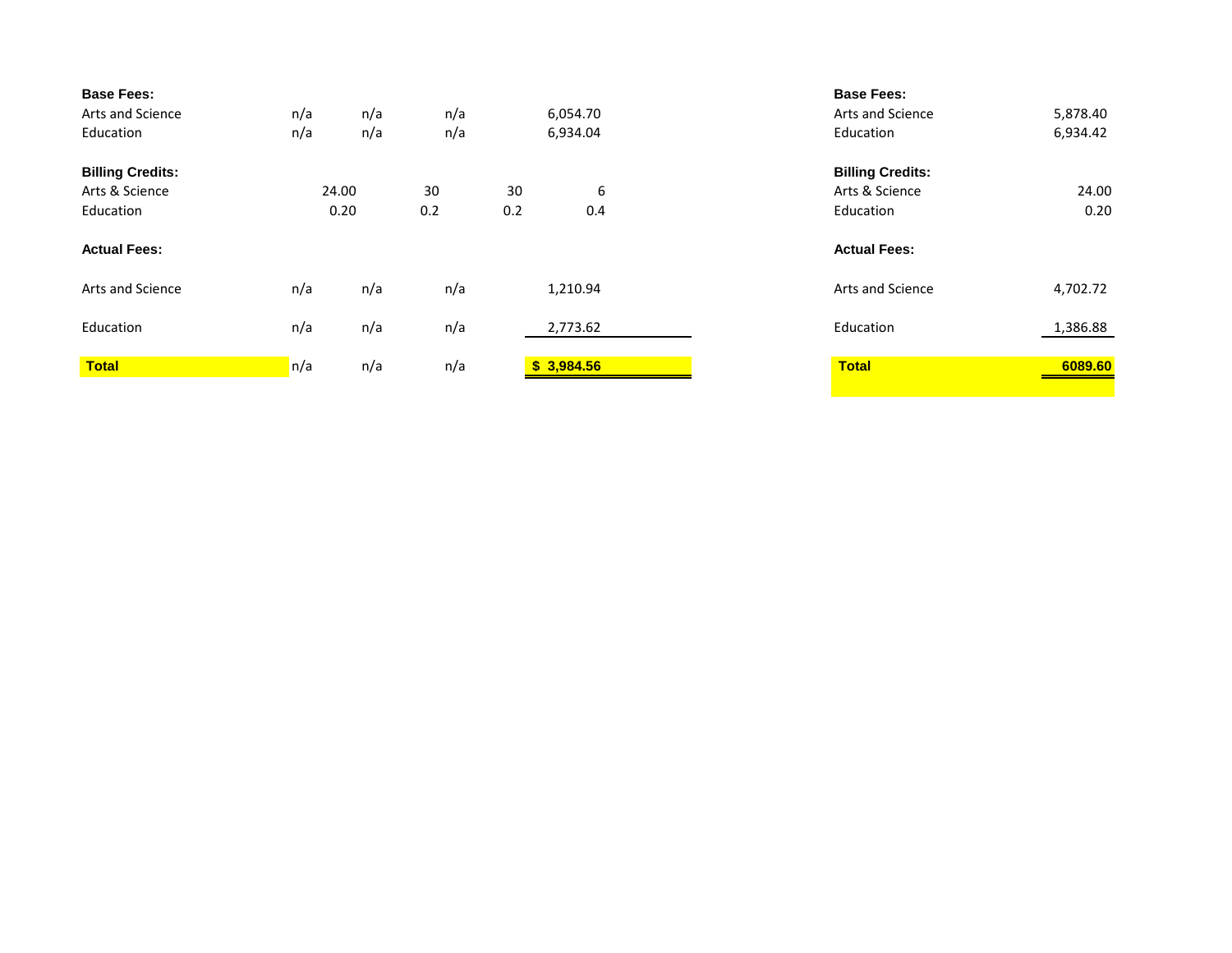### **Nipissing University ion Concurrent Education - Fee Calculation mmended Fiscal Year 2013-14 tuition fees recommended**

| Year <sub>2</sub> | Year <sub>3</sub>       | Year 4         | Year 5                  |                                    |                      | Year 1      | Year <sub>2</sub>  | Year <sub>3</sub> | Year 4                              | Year 5  |
|-------------------|-------------------------|----------------|-------------------------|------------------------------------|----------------------|-------------|--------------------|-------------------|-------------------------------------|---------|
|                   |                         |                |                         | <b>Base Fees:</b>                  |                      |             |                    |                   |                                     |         |
| 5,878.40          | 5,878.40                | 5,878.40       | 5,850.30                | Arts and Science                   |                      | 5541.04     | 5541.04            | 5514.53           | 5488.82                             | 5462.04 |
| 6,934.42          | 6,934.04                | 6,934.42       | 6,837.14                | Education                          |                      | 6536.36     | 6536.36            | 6507.23           | 6478.19                             | 6447.66 |
|                   |                         |                |                         | <b>Billing Credits:</b>            |                      |             |                    |                   |                                     |         |
| 27                | 30                      | 30             | $\boldsymbol{6}$        | Arts & Science                     |                      | 27.00       | 27                 | 30                | 30                                  | 6       |
| 0.15              | 0.15                    | 0.1            | 0.5                     | Education                          |                      | 0.10        | 0.15               | 0.15              | 0.1                                 | 0.5     |
|                   |                         |                |                         | <b>Actual Fees:</b>                |                      |             |                    |                   |                                     |         |
| 5,290.56          | 5,878.40                | 5,878.40       | 1,170.06                | Arts and Science                   |                      | 4986.94     | 4986.94            | 5514.53           | 5488.82                             | 1092.41 |
| 1,040.16          | 1,040.11                | 693.44         | 3,418.57                | Education                          |                      | 653.64      | 980.45             | 976.08            | 647.82                              | 3223.83 |
|                   | $$6,330.72$ $$6,918.51$ |                | $$6,571.84$ $$4,588.63$ | <b>Total</b>                       |                      |             | 5640.57 \$5,967.39 |                   | $$6,490.61$ $$6,136.64$ $$4,316.24$ |         |
|                   |                         |                |                         | 2011-12                            |                      |             |                    |                   |                                     |         |
|                   |                         |                |                         | <b>Increase</b><br><b>Increase</b> | yr/yr<br>yr1 to2 etc |             |                    |                   |                                     |         |
|                   |                         |                |                         |                                    |                      |             |                    |                   |                                     |         |
| 6,732.45          | 6,536.00                | 6,345.98       | 6,074.71                |                                    | Nominal Ed Tuition   | 6536.36     | 6345.98            | 6074.71           | 5815                                | 5565    |
| $\mathbf 1$       | $\overline{2}$          | $\overline{3}$ | 4                       |                                    | Years to Compound    | $\mathbf 0$ | $\mathbf{1}$       | $\overline{2}$    | 3                                   | 4       |
|                   |                         |                |                         |                                    | Actual               |             |                    |                   |                                     |         |
| 6,934.42          | 6,934.04                | 6,934.42       | 6,837.14                |                                    | (=tuition*(1.04)^n)  | 6536.36     | 6536.36            | 6507.23           | 6478.19                             | 6447.66 |
|                   |                         |                |                         | Muskoka Campus                     |                      |             |                    |                   |                                     |         |
| Year 2            | Year 3                  | Year 4         |                         |                                    |                      | Year 1      | Year <sub>2</sub>  | Year 3            | Year 4                              |         |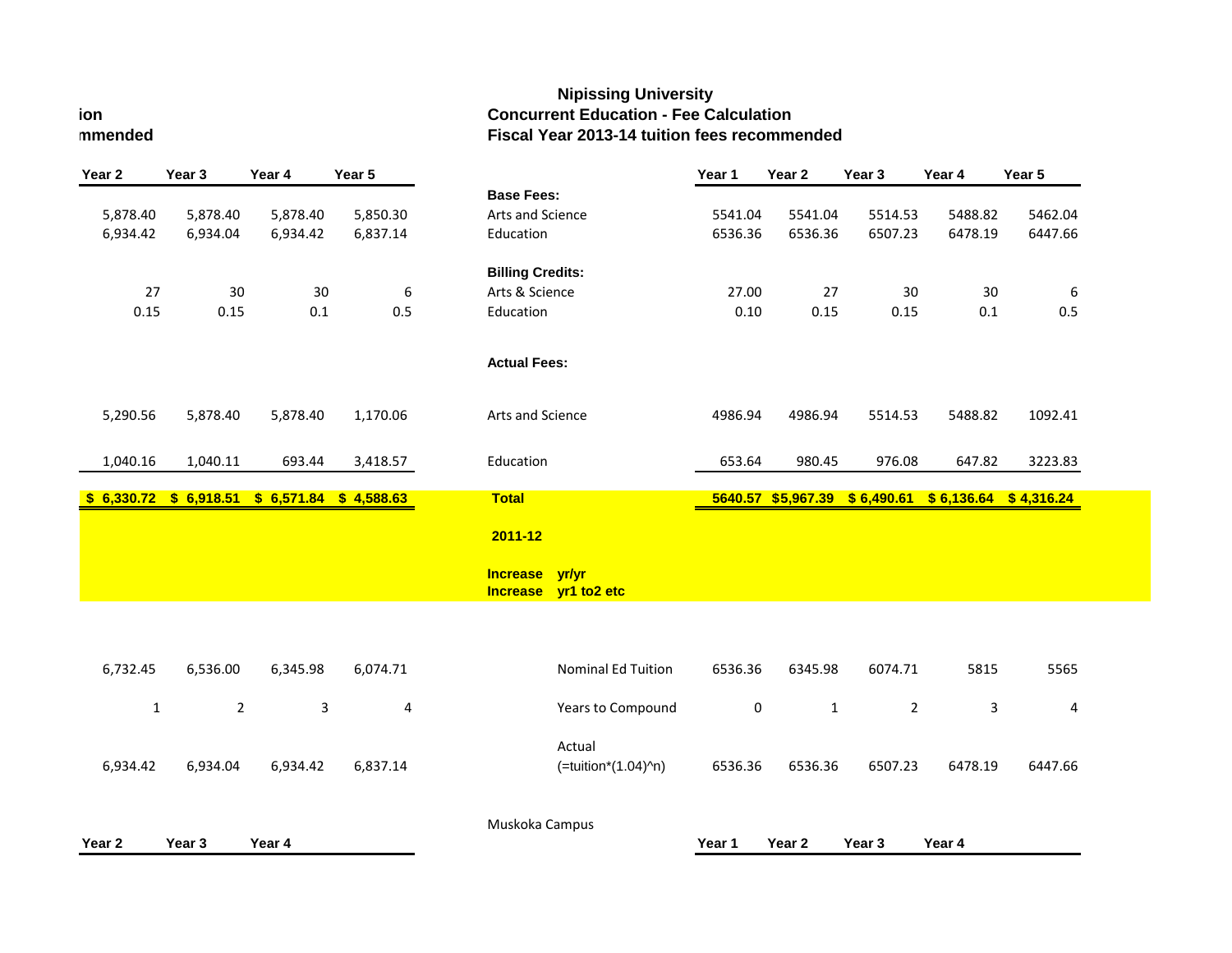|            |                         |          | <b>Base Fees:</b>       |         |                    |            |            |  |
|------------|-------------------------|----------|-------------------------|---------|--------------------|------------|------------|--|
| 5,878.40   | 5,878.40                | 5,850.20 | Arts and Science        | 5541.04 | 5514.53            | 5488.82    | 5462.04    |  |
| 6,934.04   | 6,934.42                | 6,837.14 | Education               | 6536.36 | 6507.23            | 6478.19    | 6447.66    |  |
|            |                         |          | <b>Billing Credits:</b> |         |                    |            |            |  |
| 30         | 30                      | 6        | Arts & Science          | 24.00   | 30                 | 30         | 6          |  |
| 0.2        | 0.2                     | 0.4      | Education               | 0.20    | 0.2                | 0.2        | 0.4        |  |
|            |                         |          | <b>Actual Fees:</b>     |         |                    |            |            |  |
| 5,878.40   | 5,878.40                | 1,170.04 | Arts and Science        | 4432.83 | 5514.53            | 5488.82    | 1092.41    |  |
| 1,386.81   | 1,386.88                | 2,734.86 | Education               | 1307.27 | 1301.45            | 1295.64    | 2579.07    |  |
| \$7,265.21 | $$7,265.28$ $$3,904.90$ |          | <b>Total</b>            |         | 5740.10 \$6,815.98 | \$6,784.46 | \$3,671.47 |  |
|            |                         |          |                         |         |                    |            |            |  |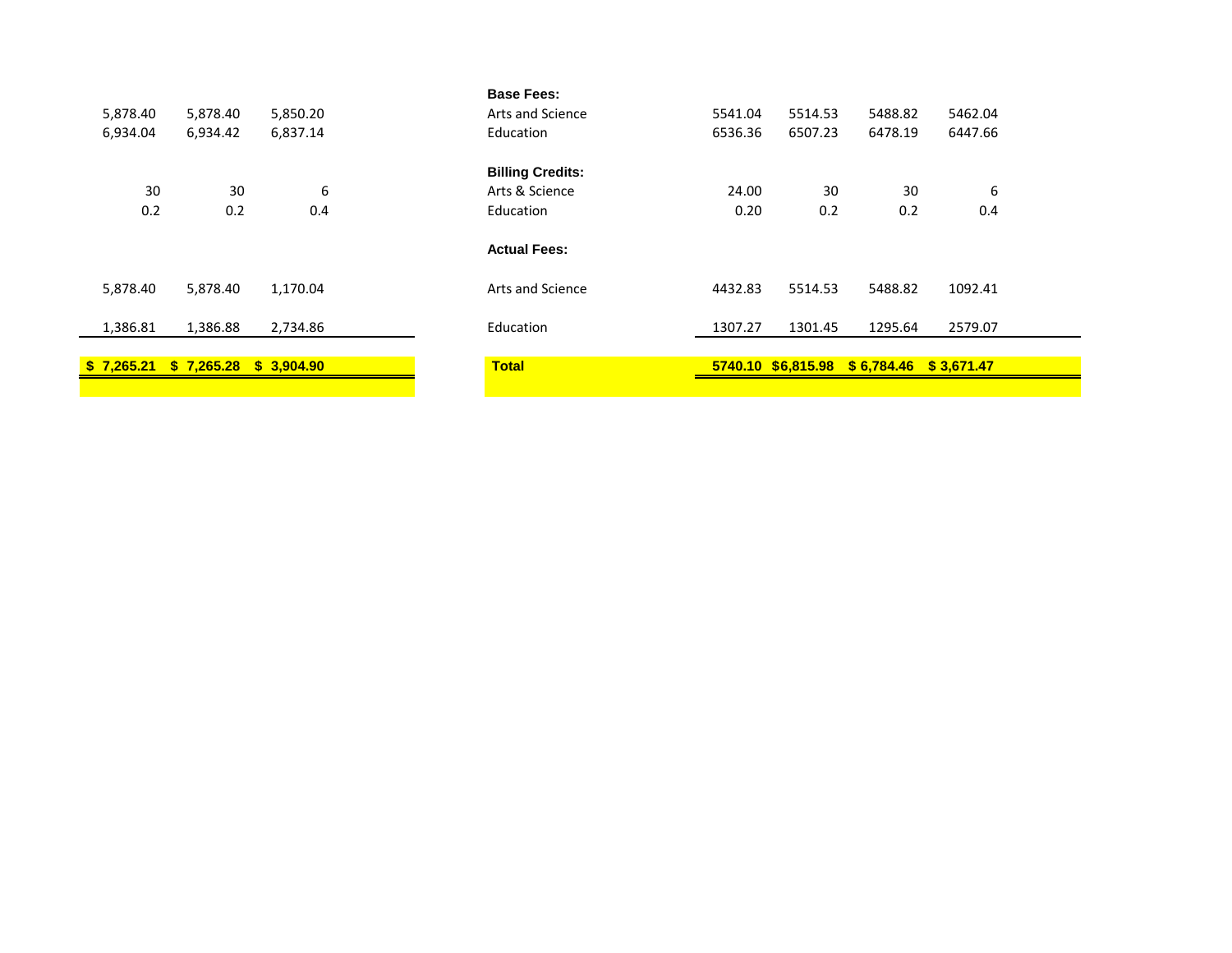### **Nipissing University Concurrent Education - Fee Calculation Fiscal Year 2012-13 tuition fees recommended** *#'s rounded*

**Year 1 Year 2 Year 3 Year 4 Year 5 Base Fees:** Arts and Science 5379.66 5,329.24 5,303.73 5,275.61 5,275.61 Education 6345.98 6,317.70 6,289.50 6,259.45 6,229.50 **Billing Credits:** Arts & Science 27.00 27 30 30 6 Education 0.10 0.15 0.15 0.1 0.5 **Actual Fees:** Arts and Science 4841.69 4,796.31 5,303.73 5,275.61 1,055.12 Education 634.60 947.65 943.43 625.94 3,114.75 **Total 5476.29 \$ 5,743.97 \$ 6,247.16 \$ 5,901.56 \$ 4,169.87 2011-12 5240.67 \$ 5,518.99 \$ 6,002.55 \$ 5,671.69 \$ 4,009.49 Increase yr/yr 1.08% 1.08% 4.08% 4.05% 4.00%**<br> **Increase yr1 to2 etc 1.000 1.000 1.0000 1.5000 1.50% 1.52.000 Increase yr1 to2 etc 0.04 0.78% 4.50% -9.21% -32.06%**

| <b>Nominal Ed Tuition</b>     | 6345.98 | 6075     | 5,815    | 5.565    | 5,325    |
|-------------------------------|---------|----------|----------|----------|----------|
| Years to Compound             | 0.00    |          |          | ર        | 4        |
| Actual<br>(=tuition*(1.04)^n) | 6345.98 | 6.317.70 | 6,289.50 | 6,259.45 | 6,229.50 |

Muskoka Campus

|  | Year 1 | Year 2 | Year 3 | Year 4 |
|--|--------|--------|--------|--------|
|--|--------|--------|--------|--------|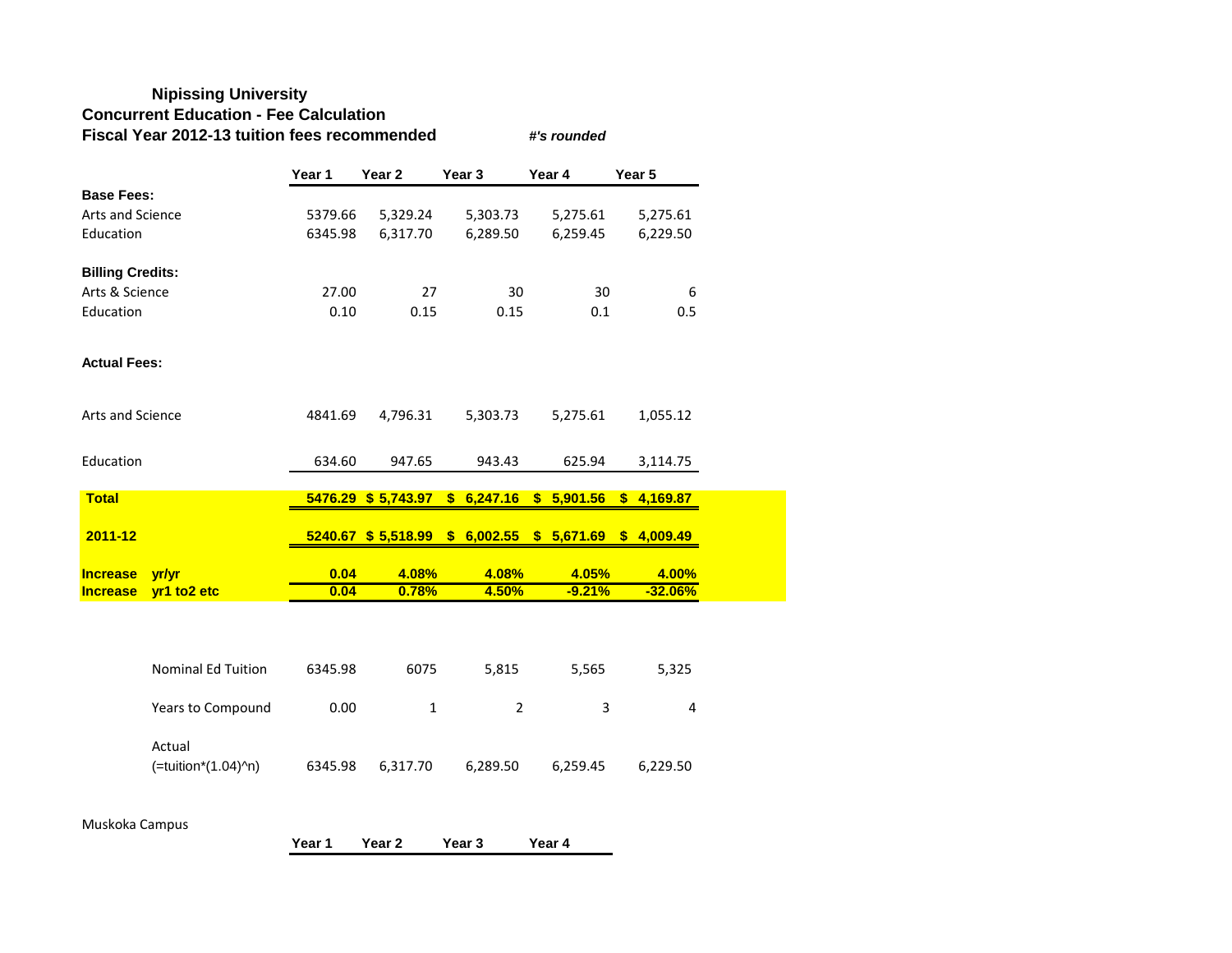| <b>Base Fees:</b><br>Arts and Science | 5353.92 | 5328.96            | 5302.96        | 5274.88        |
|---------------------------------------|---------|--------------------|----------------|----------------|
|                                       |         |                    |                |                |
| Education                             | 6317.70 | 6289.50            | 6259.45        | 6229.50        |
| <b>Billing Credits:</b>               |         |                    |                |                |
| Arts & Science                        | 24.00   | 30                 | 30             | 6              |
| Education                             | 0.20    | 0.2                | 0.2            | 0.4            |
| <b>Actual Fees:</b>                   |         |                    |                |                |
| Arts and Science                      | 4283.14 | 5328.96            | 5302.96        | 1054.98        |
| Education                             | 1263.54 | 1257.90            | 1251.89        | 2491.80        |
| <b>Total</b>                          |         | 5546.68 \$6,586.86 | 6,554.85<br>S. | 3,546.77<br>S. |
|                                       |         |                    |                |                |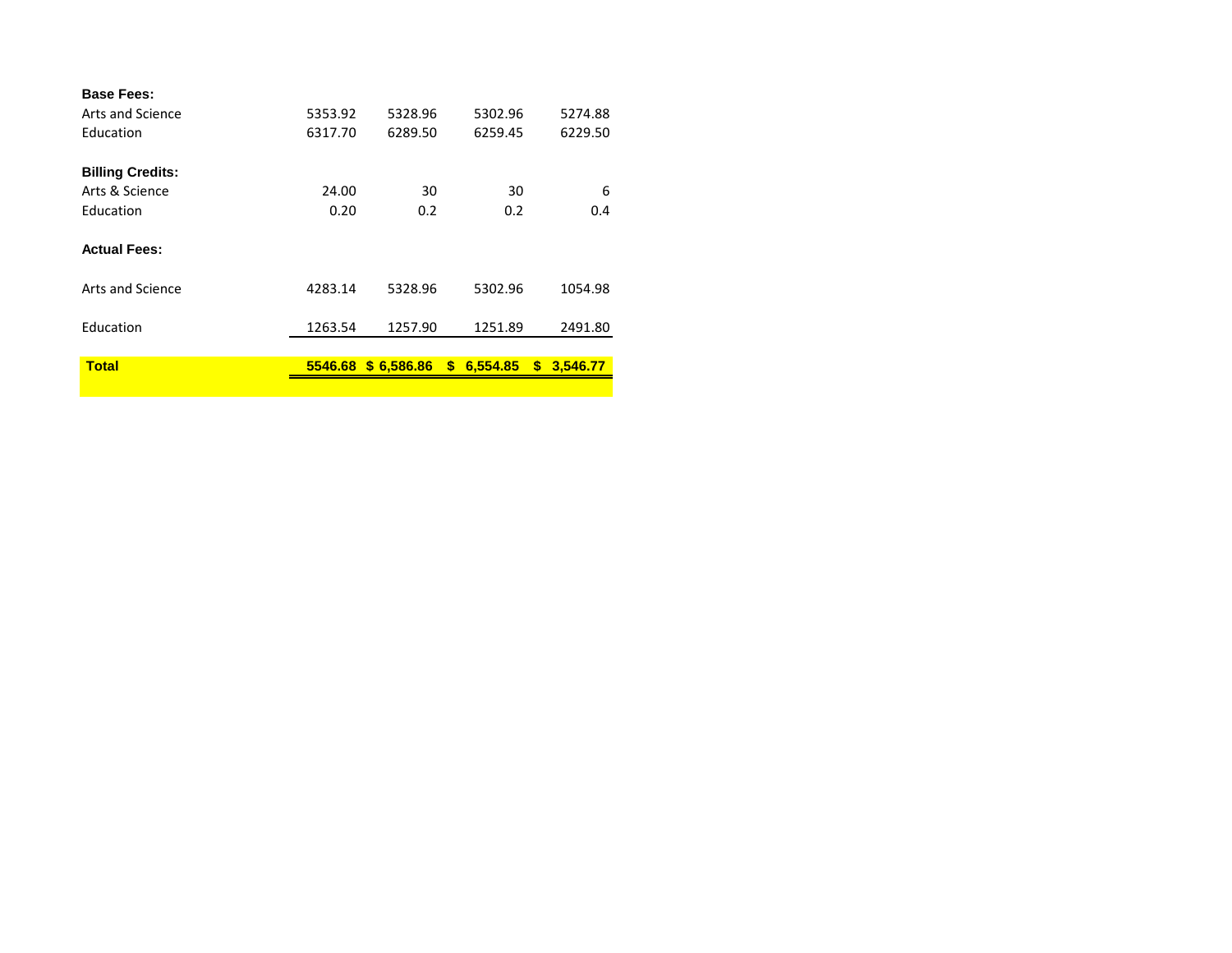### **Nipissing University**

### **Concurrent Education - Fee Calculation Concurrent Education Concurre**

**Fiscal Year 2011-12 tuition fees recommended** *#'s rounded* **Fiscal Ye Year 1 Year 2 Year 3 Year 4 Year 5 Base Fees: Base Fees** Arts and Science **5148.00** 5,124.27 5,099.74 5,072.70 5,072.70 Arts and Sc Education 6074.71 6,047.63 6,018.70 5,989.90 5,989.90 Education **Billing Credits: Billing Cre** Arts & Science 27.00 27 30 30 6 Arts & Scien Education  $0.10$   $0.15$   $0.15$   $0.1$   $0.5$  Education **Actual Fees: Actual Fee** Arts and Science 2012 1633.20 4,611.84 5,099.74 5,072.70 1,014.54 Arts and Sc Education 607.47 907.15 902.80 598.99 2,994.95 Education **Total 5240.67 \$ 5,518.99 \$ 6,002.55 \$ 5,671.69 \$ 4,009.49 Total 2009-10 COMPARATOR 5018.50 \$ 5,283.00 \$ 5,744.00 \$ 5,433.00 \$ 3,837.00 2009-10 C Increase yr/yr 0.04 4.47% 4.50% 4.39% 4.50% Increase Increase yr1 to2 etc 0.04 0.81% 4.08% -9.49% -32.35% Increase**

| <b>Nominal Ed Tuition</b>     | 6074.71 | 5815     | 5.565    | 5.325    | 5,325    |
|-------------------------------|---------|----------|----------|----------|----------|
| Years to Compound             | 0.00    |          |          | 3        | 3        |
| Actual<br>(=tuition*(1.04)^n) | 6074.71 | 6,047.63 | 6,018.70 | 5,989.90 | 5,989.90 |

\*revised for increases not taken in past to get baseline for current year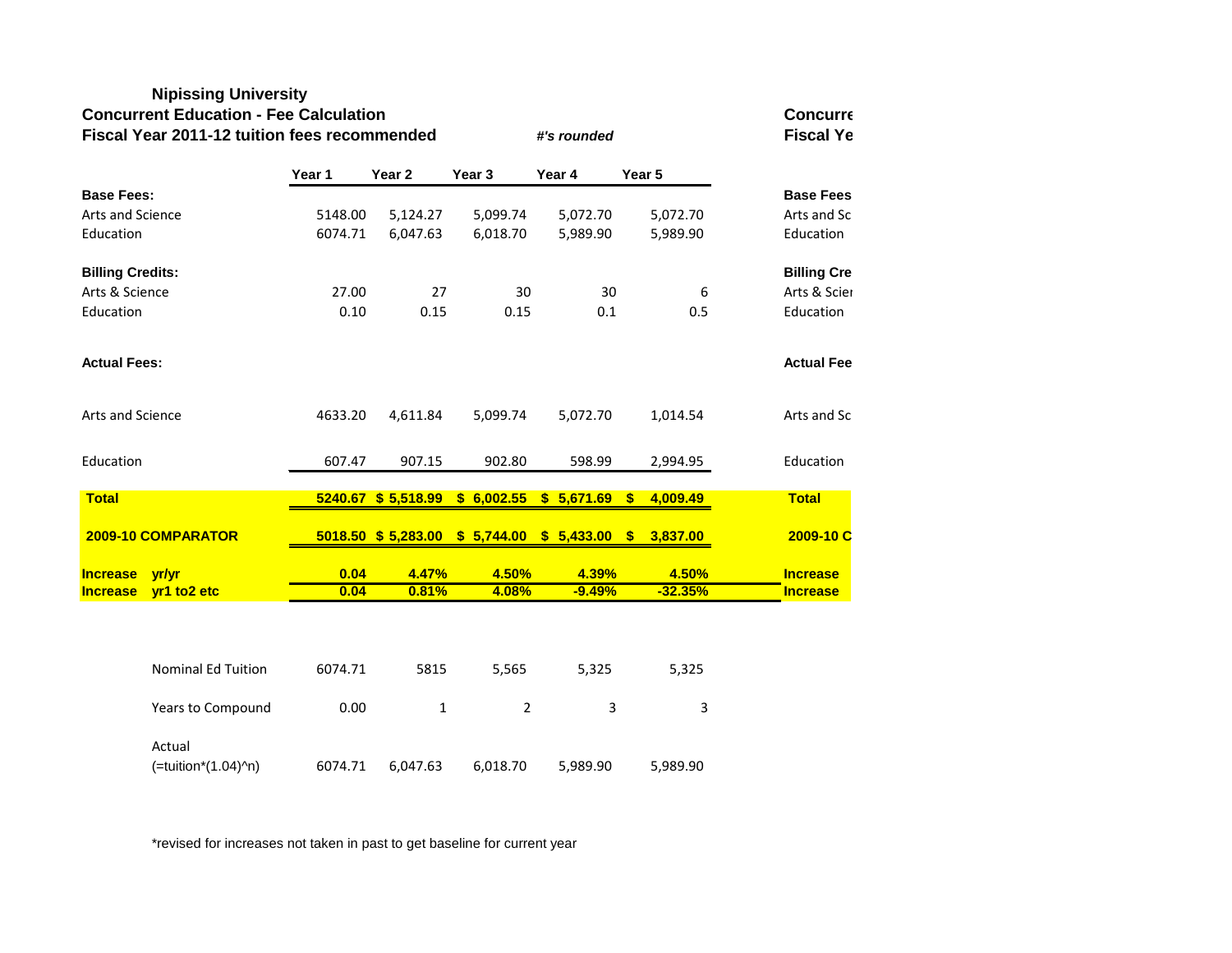| <b>Nipissing University</b><br>Int Education - Fee Calculation<br>lar 2010-11 tuition fees recommended |          |                                                             |          | #'s rounded |            | <b>Nipissing University</b><br><b>Concurrent Education - Fee Calculation</b><br>Fiscal Year 2009-10 |                           |
|--------------------------------------------------------------------------------------------------------|----------|-------------------------------------------------------------|----------|-------------|------------|-----------------------------------------------------------------------------------------------------|---------------------------|
|                                                                                                        | Year 1   | Year 2                                                      | Year 3   | Year 4      | Year 5     |                                                                                                     | Year 1                    |
| ÷                                                                                                      |          |                                                             |          |             |            | <b>Base Fees:</b>                                                                                   |                           |
| ience                                                                                                  | 4,930.00 | 4,905.00                                                    | 4,880.00 | 4,860.00    | 4,860.00   | Arts and Science                                                                                    | 4,715.00                  |
|                                                                                                        | 5,815.00 | 5,790.00                                                    | 5,760.00 | 5,730.00    | 5,730.00   | Education                                                                                           | 5,565.00                  |
| dits:                                                                                                  |          |                                                             |          |             |            | <b>Billing Credits:</b>                                                                             |                           |
| nce                                                                                                    | 27       | 27                                                          | 30       | 30          | 6          | Arts & Science                                                                                      | 27                        |
|                                                                                                        | 0.1      | 0.15                                                        | 0.15     | 0.1         | 0.5        | Education                                                                                           | 0.1                       |
| s:                                                                                                     |          |                                                             |          |             |            | <b>Actual Fees:</b>                                                                                 |                           |
| ience                                                                                                  | 4,437.00 | 4,414.50                                                    | 4,880.00 | 4,860.00    | 972.00     | Arts and Science                                                                                    | 4,243.50                  |
|                                                                                                        | 581.50   | 868.50                                                      | 864.00   | 573.00      | 2,865.00   | Education                                                                                           | 556.50                    |
|                                                                                                        |          | $$5,018.50$ \$ 5,283.00 \$ 5,744.00 \$ 5,433.00             |          |             | \$3,837.00 | <b>Total</b>                                                                                        | 4,800.00<br>$\frac{1}{2}$ |
| <b>OMPARATOR</b>                                                                                       |          | $$4,800.00$ $$5,055.75$ $$5,504.75$ $$5,196.50$ $$3,710.50$ |          |             |            | 2008-09 COMPARATOR                                                                                  | 4,592.00<br>$\sqrt[3]{2}$ |
|                                                                                                        | 4.55%    | 4.49%                                                       | 4.35%    | 4.55%       | 3.41%      | <b>Increase</b>                                                                                     | 4.53%                     |
|                                                                                                        | 4.55%    | 0.74%                                                       | 4.20%    | $-9.53%$    | $-31.70%$  | <b>Increase</b>                                                                                     | 4.53%                     |

| Years to Compound |  |  | c<br>້ |
|-------------------|--|--|--------|

| Actual              |          |          |  |  |
|---------------------|----------|----------|--|--|
| (=tuition*(1.04)^n) | 5,815.00 | 5.787.60 |  |  |

\*revised for increases not taken in past to get baseline for current year